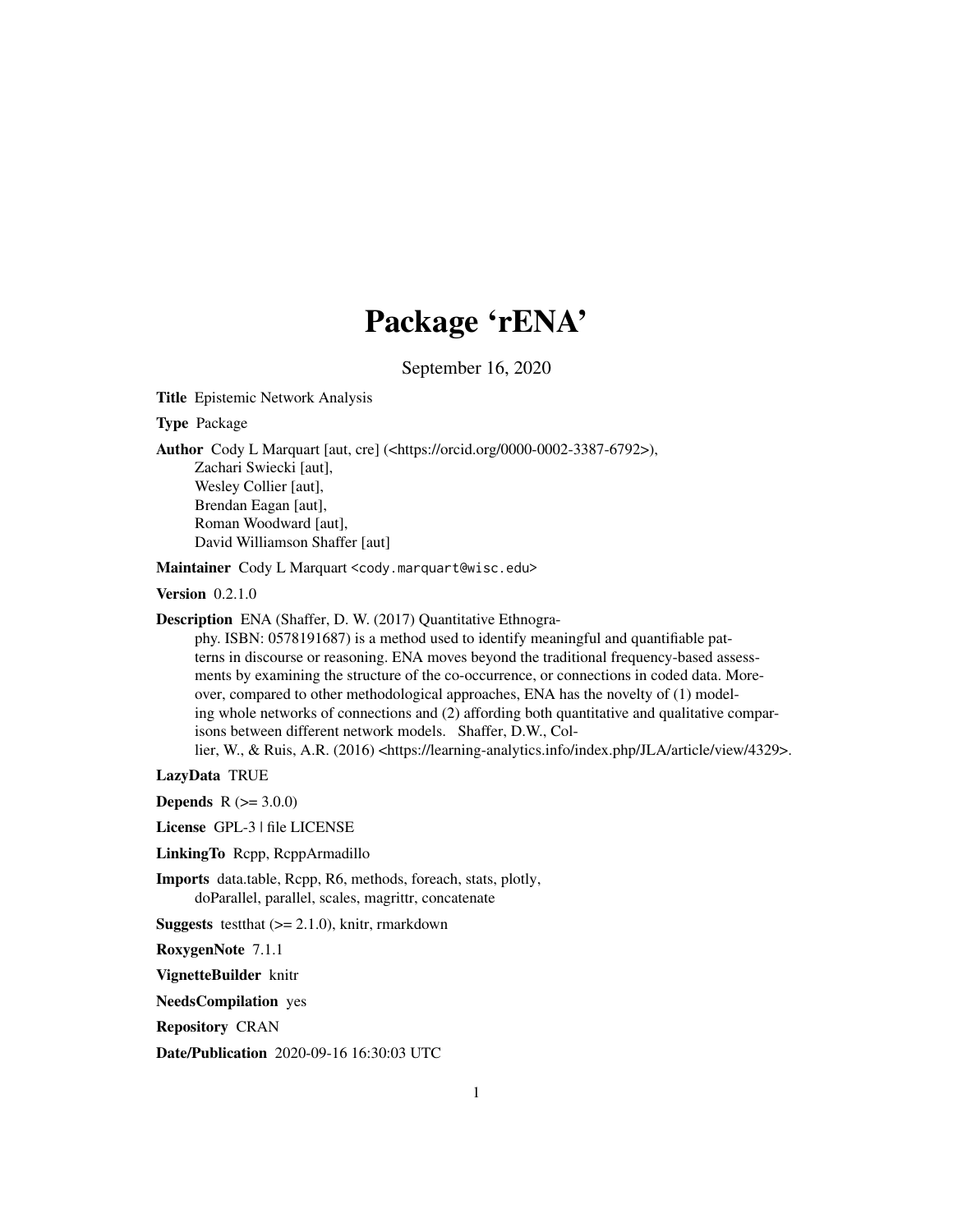# R topics documented:

|                                                                                                                   | 3              |
|-------------------------------------------------------------------------------------------------------------------|----------------|
|                                                                                                                   | $\overline{4}$ |
|                                                                                                                   | $\overline{4}$ |
|                                                                                                                   | 5              |
|                                                                                                                   | 5              |
| as.ena.co.occurrence $\ldots \ldots \ldots \ldots \ldots \ldots \ldots \ldots \ldots \ldots \ldots \ldots \ldots$ | 6              |
|                                                                                                                   | 6              |
|                                                                                                                   | 7              |
|                                                                                                                   | 7              |
|                                                                                                                   | 8              |
|                                                                                                                   | 8              |
|                                                                                                                   | 9              |
|                                                                                                                   | 9              |
|                                                                                                                   | 10             |
|                                                                                                                   | 10             |
|                                                                                                                   | 11             |
|                                                                                                                   | 11             |
|                                                                                                                   | 12             |
|                                                                                                                   | 12             |
|                                                                                                                   | 14             |
|                                                                                                                   | 16             |
|                                                                                                                   | 18             |
|                                                                                                                   | 18             |
|                                                                                                                   | 19             |
|                                                                                                                   | 21             |
|                                                                                                                   | 23             |
|                                                                                                                   | 25             |
|                                                                                                                   | 28             |
|                                                                                                                   | 30             |
|                                                                                                                   | 32             |
|                                                                                                                   | 34             |
|                                                                                                                   | 34             |
|                                                                                                                   | 36             |
|                                                                                                                   | 36             |
|                                                                                                                   | 37             |
|                                                                                                                   |                |
|                                                                                                                   | 41             |
| <b>ENAset</b>                                                                                                     | 42             |
| ena correlation                                                                                                   | 44             |
| find_code_cols                                                                                                    | 44             |
|                                                                                                                   | 45             |
|                                                                                                                   | 45             |
| fun cohens.d                                                                                                      | 46             |
|                                                                                                                   | 46             |
|                                                                                                                   | 47             |
| means rotate                                                                                                      | 47             |
|                                                                                                                   |                |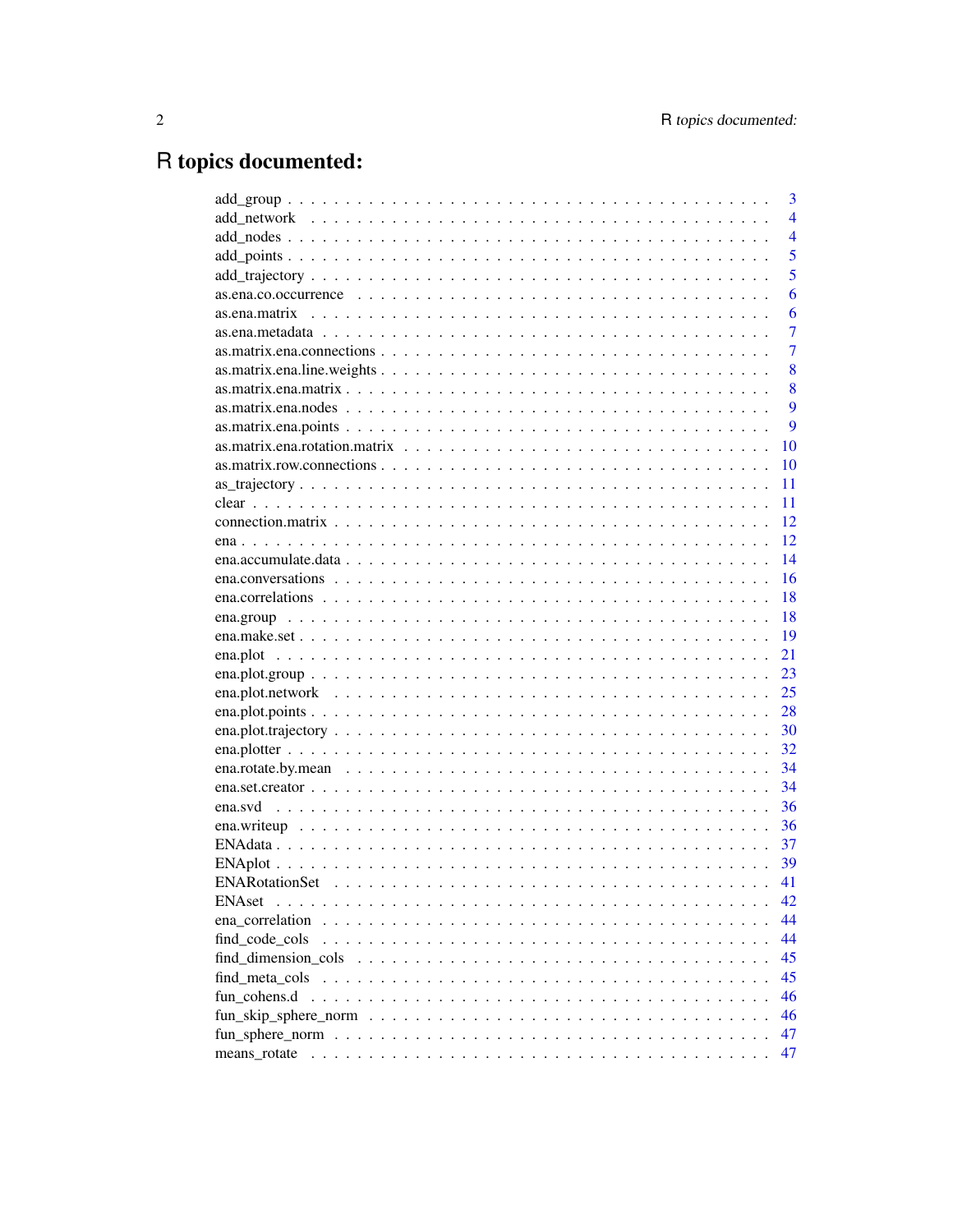## <span id="page-2-0"></span>add\_group 3

|  | -48 |
|--|-----|
|  | 49  |
|  | 49  |
|  | .50 |
|  |     |
|  |     |
|  |     |
|  |     |
|  |     |
|  |     |
|  |     |
|  |     |
|  | 55  |
|  |     |
|  |     |
|  | -56 |
|  |     |
|  |     |

#### **Index [58](#page-57-0) Second Line Control Control Control Control Control Control Control Control Control Control Control Co**

add\_group *Add a group mean to an ena.plot*

## Description

Add a group mean to an ena.plot

## Usage

 $add\_group(x, wh = NULL, ...)$ 

## Arguments

|    | ena.plot object to plot on             |
|----|----------------------------------------|
| wh | which points to plot as the trajectory |
| .  | additional parameters to pass along    |

## Value

ena.plot.object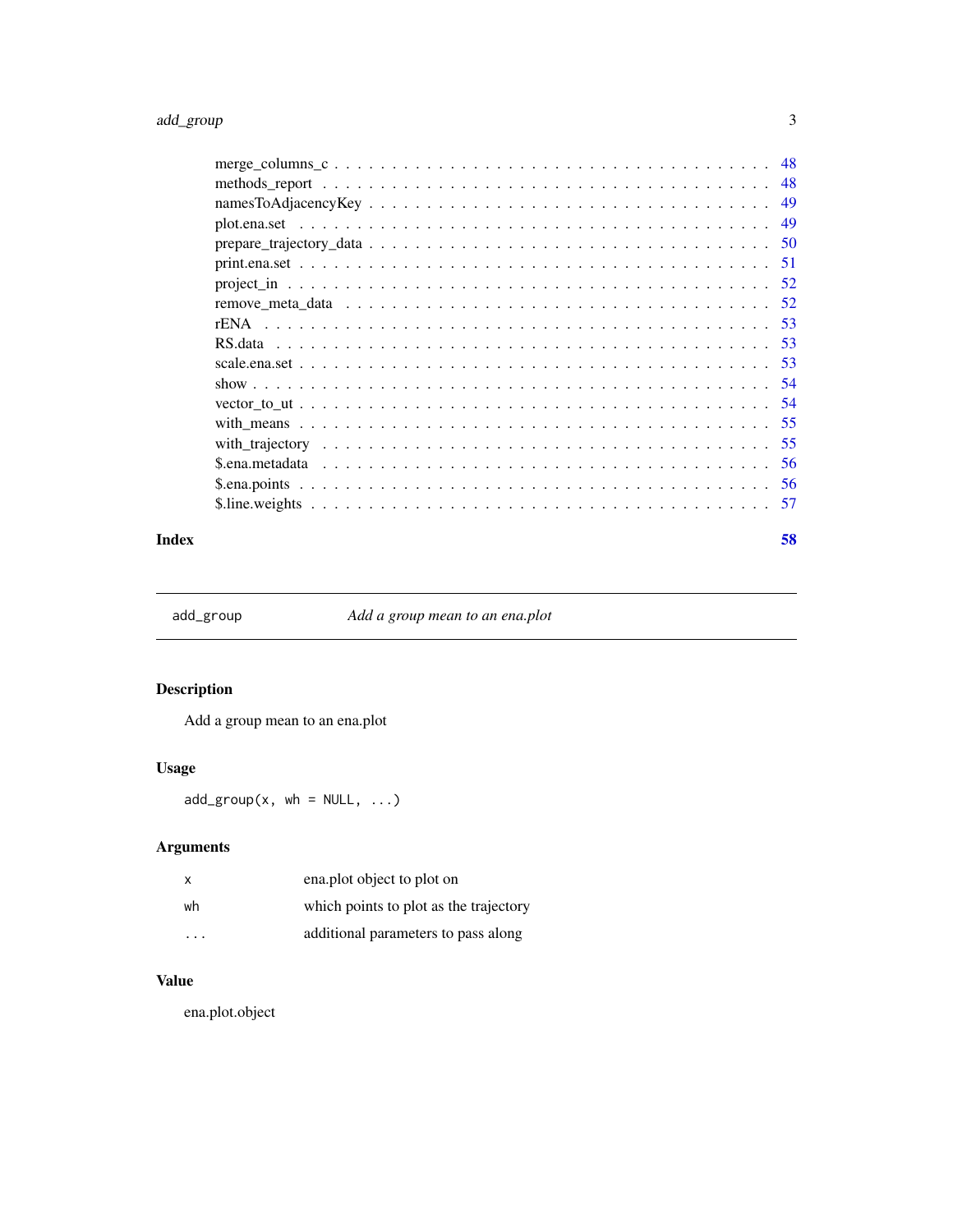<span id="page-3-0"></span>

## Description

Add a network to an ENA plot

## Usage

 $add\_network(x, wh = NULL, ..., withmean = F)$ 

## Arguments

| x         | ena.plot object to plot with                                        |
|-----------|---------------------------------------------------------------------|
| wh        | network to plot                                                     |
| $\ddotsc$ | Additional parametes to pass along                                  |
| with.mean | Logical value, if TRUE plots the mean for the points in the network |

## Value

ena.plot.object

| add_nodes          | Title |  |  |
|--------------------|-------|--|--|
|                    |       |  |  |
| <b>Description</b> |       |  |  |
| Title              |       |  |  |
| <b>Usage</b>       |       |  |  |
| $add\_nodes(x, )$  |       |  |  |
| <b>Arguments</b>   |       |  |  |
| $\pmb{\times}$     | [TBD] |  |  |
| .                  | [TBD] |  |  |
| <b>Value</b>       |       |  |  |

TBD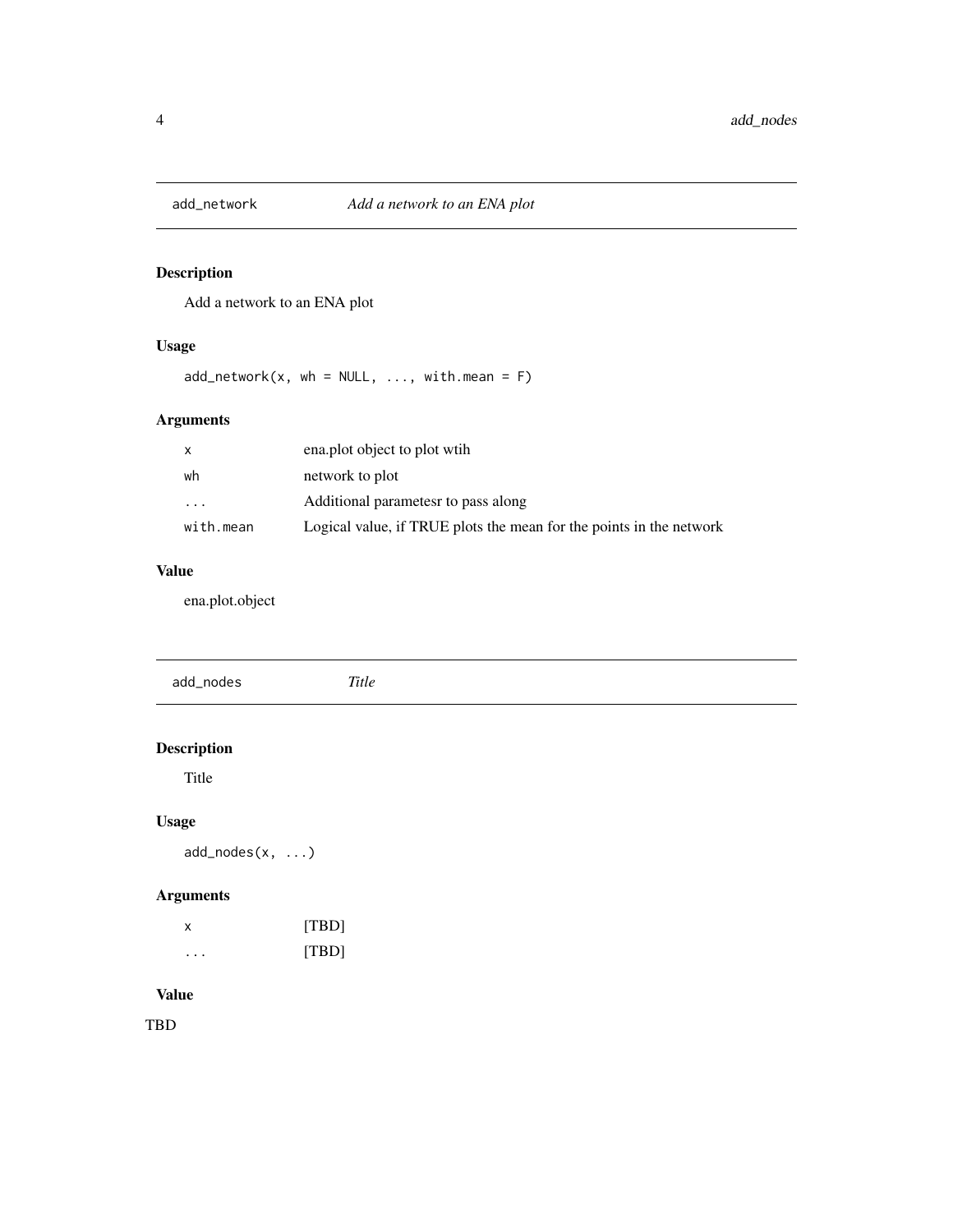<span id="page-4-0"></span>

## Description

Plot points on an ena.plot

## Usage

 $add\_points(x, wh = NULL, ..., name = "plot", mean = NULL, colors = NULL)$ 

## Arguments

| x      | ena.plot to add point on                     |
|--------|----------------------------------------------|
| wh     | which points to plot                         |
|        | additional parameters to pass along          |
| name   | name to give the plot                        |
| mean   | include a mean point for the provided points |
| colors | colors for plotted points                    |

## Value

ena.plot.object

add\_trajectory *Plot a trajectory on an ena.plot*

## Description

Plot a trajectory on an ena.plot

## Usage

```
add\_trajectory(x, wh = NULL, ..., name = "plot")
```
## Arguments

| x    | ena.plot object to plot on                    |
|------|-----------------------------------------------|
| wh   | which points to plot as the trajectory        |
| .    | additional parameters to pass along           |
| name | Name, as a character vector, to give the plot |

## Value

ena.plot.object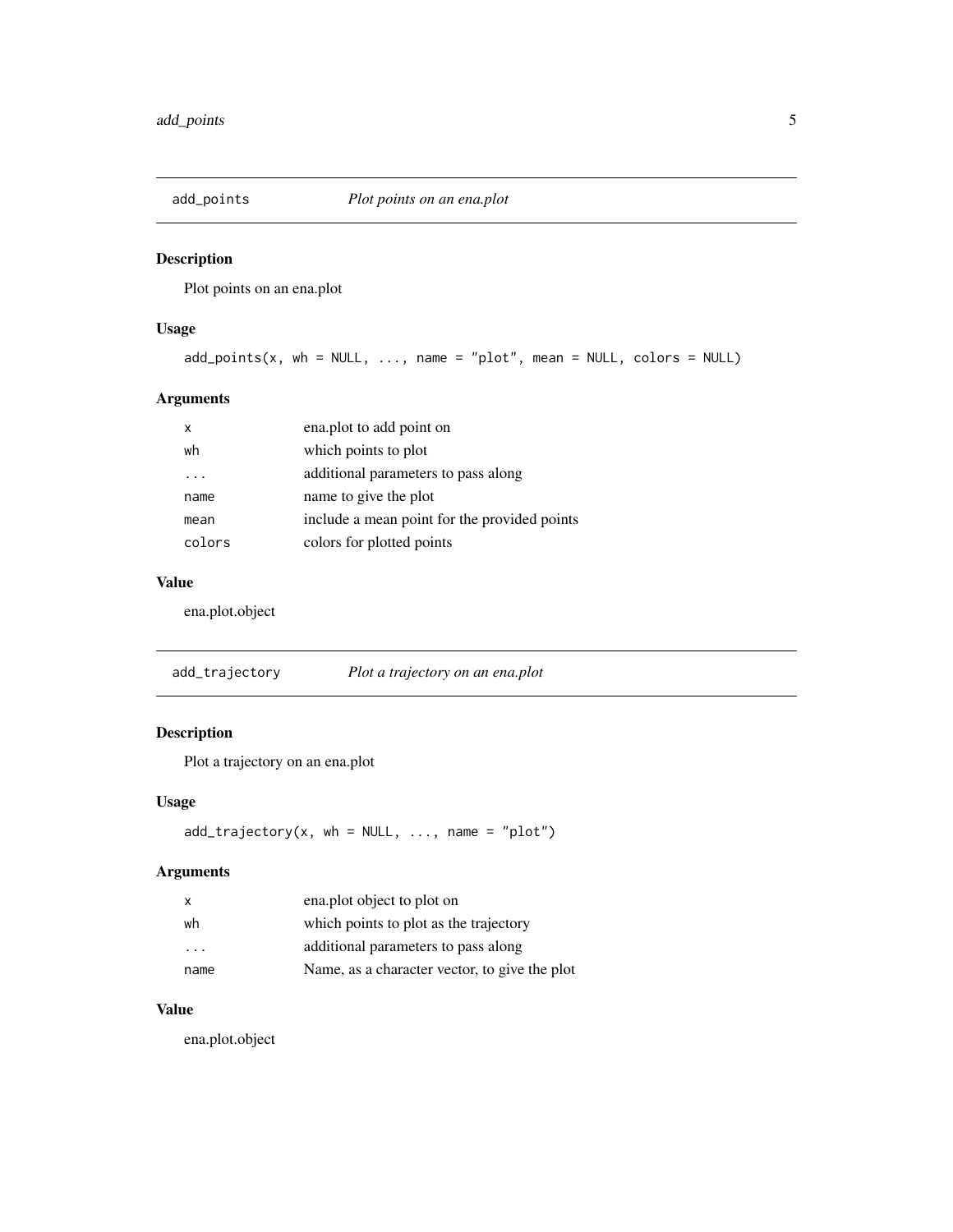<span id="page-5-0"></span>as.ena.co.occurrence *Re-class vector as ena.co.occurrence*

## Description

Re-class vector as ena.co.occurrence

## Usage

as.ena.co.occurrence(x)

## Arguments

x Vector to re-class

## Value

re-classed vector

as.ena.matrix *Re-class matrix as ena.matrix*

## Description

Re-class matrix as ena.matrix

## Usage

```
as.ena.matrix(x, new.class = NULL)
```
## Arguments

|           | data.frame. data.table. or matrix to extend               |
|-----------|-----------------------------------------------------------|
| new.class | Additional class to extend the matrix with, default: NULL |

## Value

Object of same st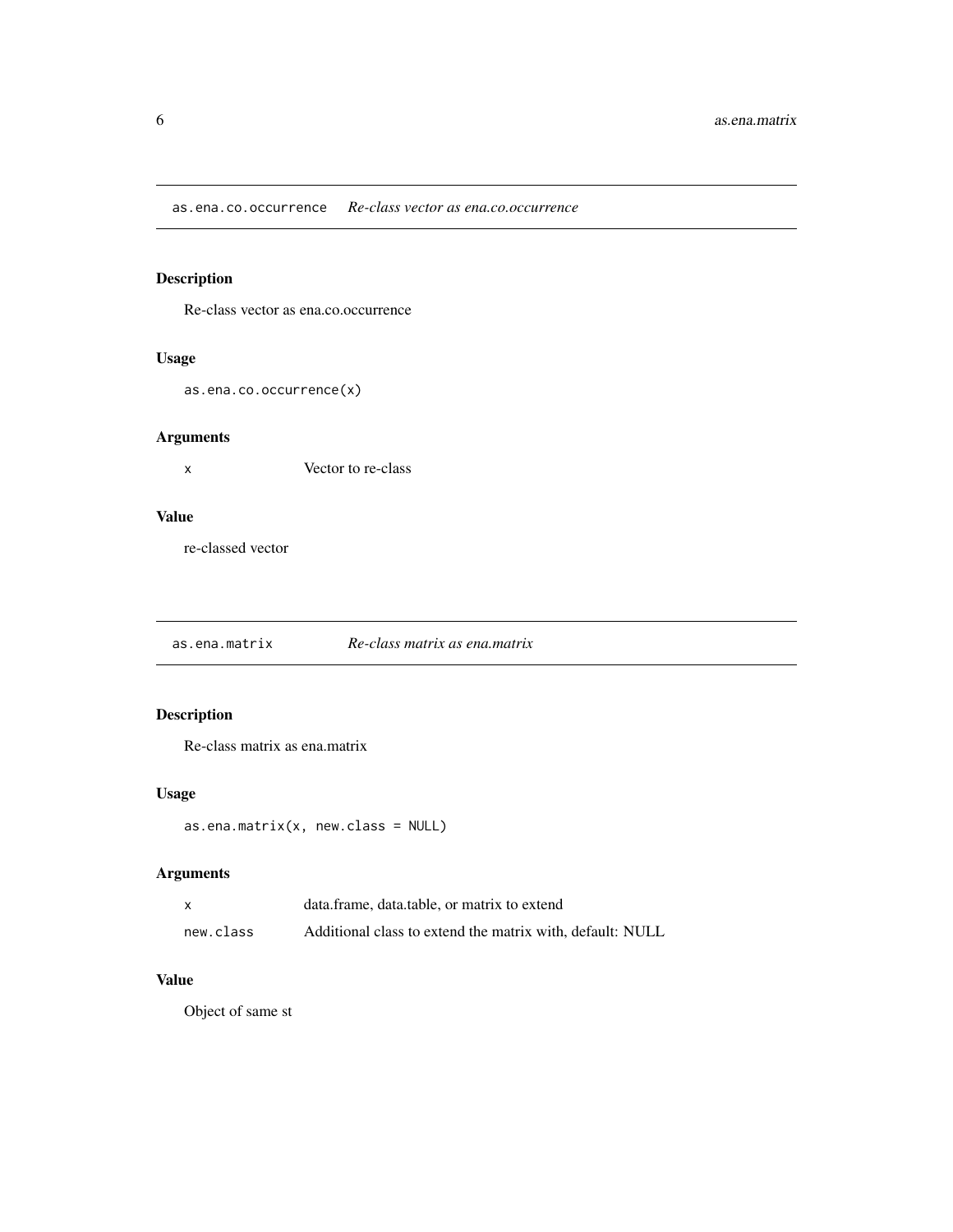<span id="page-6-0"></span>as.ena.metadata *Re-class matrix as ena.metadata*

## Description

Re-class matrix as ena.metadata

#### Usage

as.ena.metadata(x)

### Arguments

x data.frame, data.table, or matrix to extend

### Value

Object of same st

as.matrix.ena.connections

*ENA Connections as a matrix*

## Description

ENA Connections as a matrix

### Usage

## S3 method for class 'ena.connections' as.matrix $(x, \ldots)$ 

## Arguments

|          | ena.connections object                               |
|----------|------------------------------------------------------|
| $\cdots$ | additional arguments to be passed to or from methods |

### Value

If square is FALSE (default), a matrix with all metadata columns removed, otherwise a list with square matrices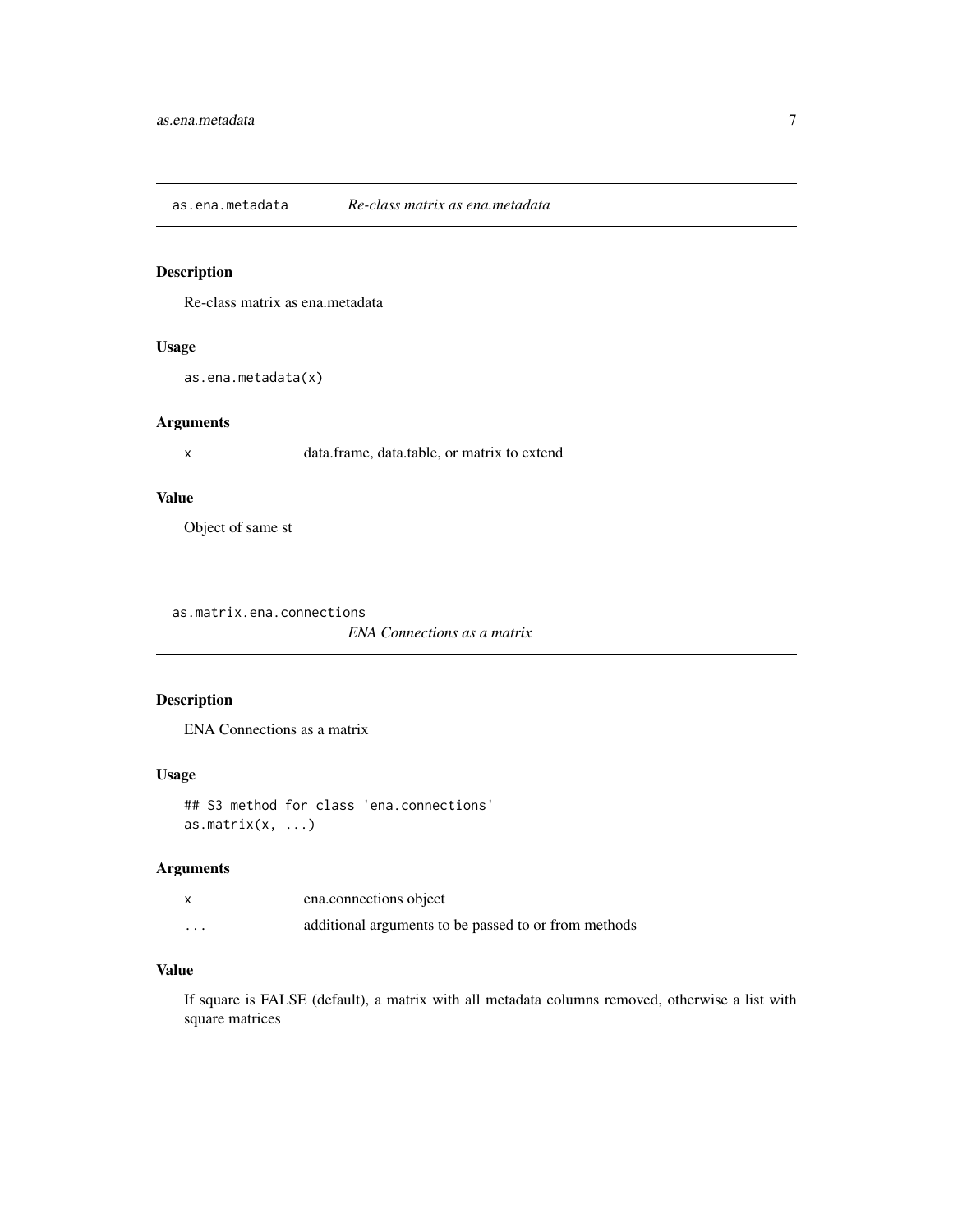<span id="page-7-0"></span>as.matrix.ena.line.weights

*ENA line weights as matrix*

## Description

ENA line weights as matrix

## Usage

```
## S3 method for class 'ena.line.weights'
as.matrix(x, ..., square = FALSE)
```
## Arguments

| $\mathsf{x}$            | enaline weights data table to covert to matrix       |
|-------------------------|------------------------------------------------------|
| $\cdot$ $\cdot$ $\cdot$ | additional arguments to be passed to or from methods |
| square                  | <b>TBDI</b>                                          |

## Value

matrix

as.matrix.ena.matrix *Matrix without metadata*

## Description

Matrix without metadata

### Usage

```
## S3 method for class 'ena.matrix'
as.matrix(x, \ldots)
```
## Arguments

|   | Object to convert to a matrix                        |
|---|------------------------------------------------------|
| . | additional arguments to be passed to or from methods |

### Value

matrix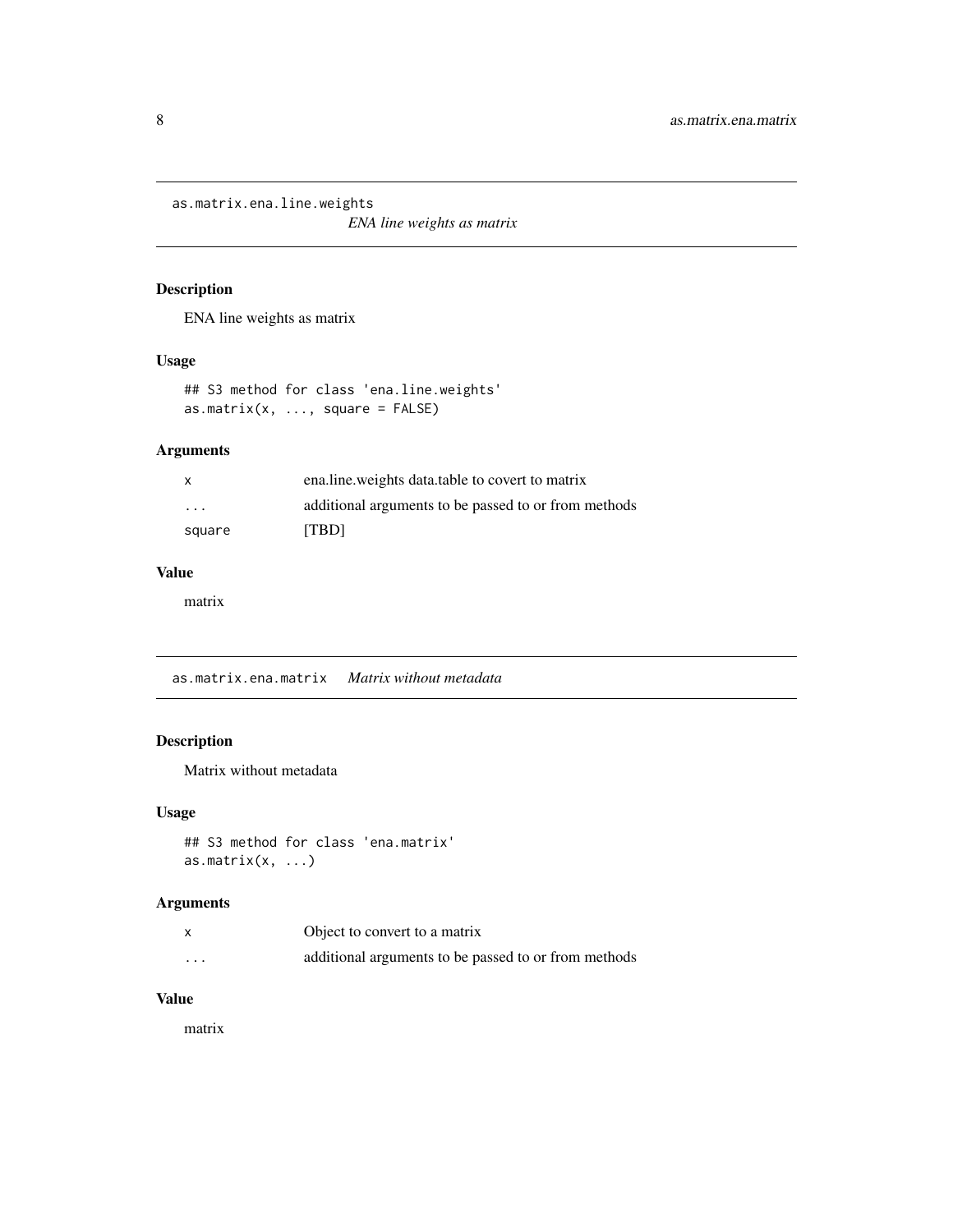## <span id="page-8-0"></span>Description

ENA nodes as matrix

#### Usage

## S3 method for class 'ena.nodes' as.matrix $(x, \ldots)$ 

## Arguments

|   | ena, nodes to convert to matrix                      |
|---|------------------------------------------------------|
| . | additional arguments to be passed to or from methods |

## Value

matrix

as.matrix.ena.points *ENA points as matrix*

## Description

ENA points as matrix

## Usage

```
## S3 method for class 'ena.points'
as.matrix(x, \ldots)
```
## Arguments

|          | ena.points to convert to a matrix                    |
|----------|------------------------------------------------------|
| $\cdots$ | additional arguments to be passed to or from methods |

## Value

matrix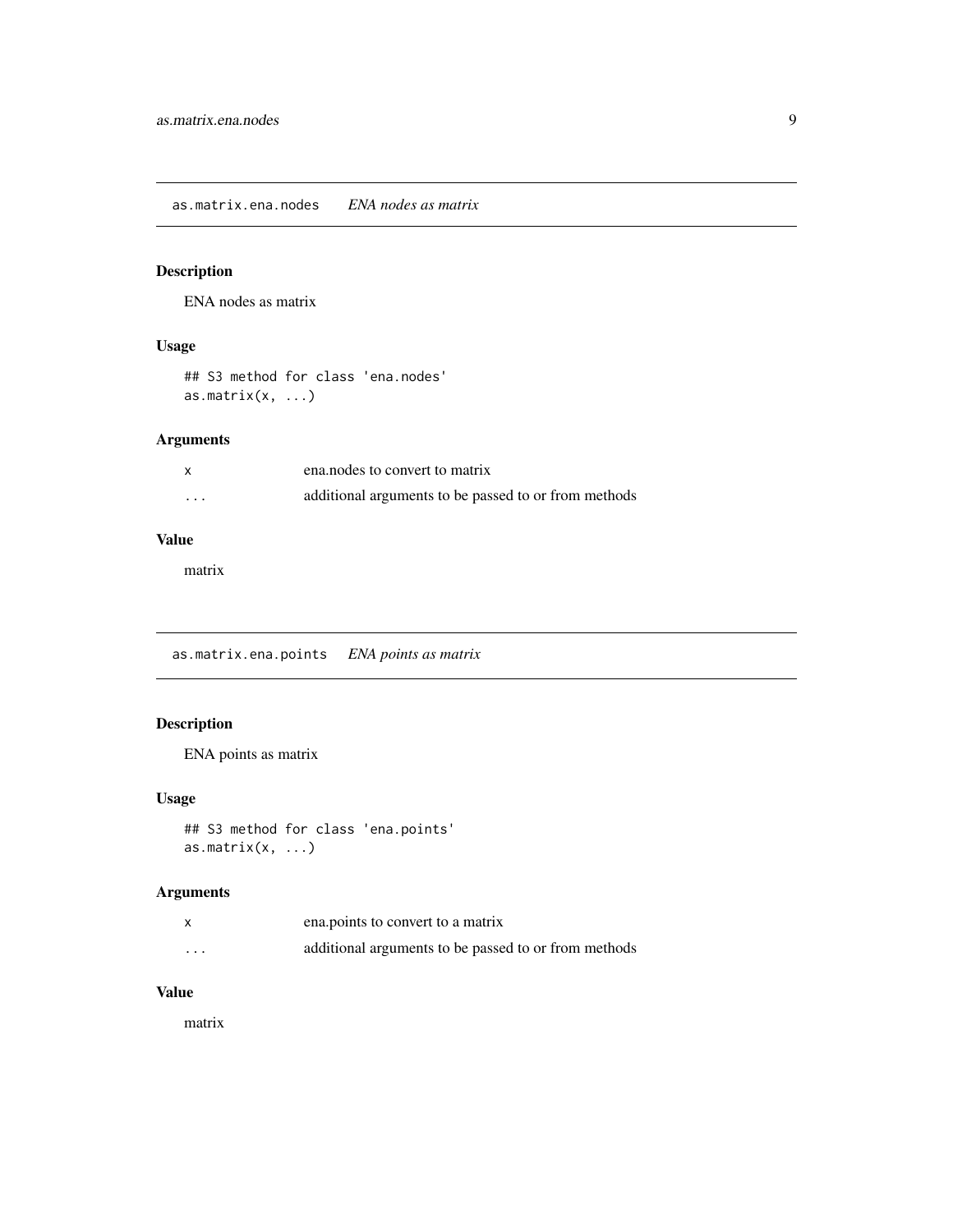<span id="page-9-0"></span>as.matrix.ena.rotation.matrix

*ENA rotations as matrix*

## Description

ENA rotations as matrix

## Usage

## S3 method for class 'ena.rotation.matrix' as.matrix $(x, \ldots)$ 

## Arguments

|         | ena.rotation.matrix to conver to matrix              |
|---------|------------------------------------------------------|
| $\cdot$ | additional arguments to be passed to or from methods |

### Value

matrix

as.matrix.row.connections

*ENA row connections as matrix*

## Description

ENA row connections as matrix

### Usage

```
## S3 method for class 'row.connections'
as.matrix(x, \ldots)
```
## Arguments

|          | ena.row.connections to conver to a matrix            |
|----------|------------------------------------------------------|
| $\cdots$ | additional arguments to be passed to or from methods |

## Value

matrix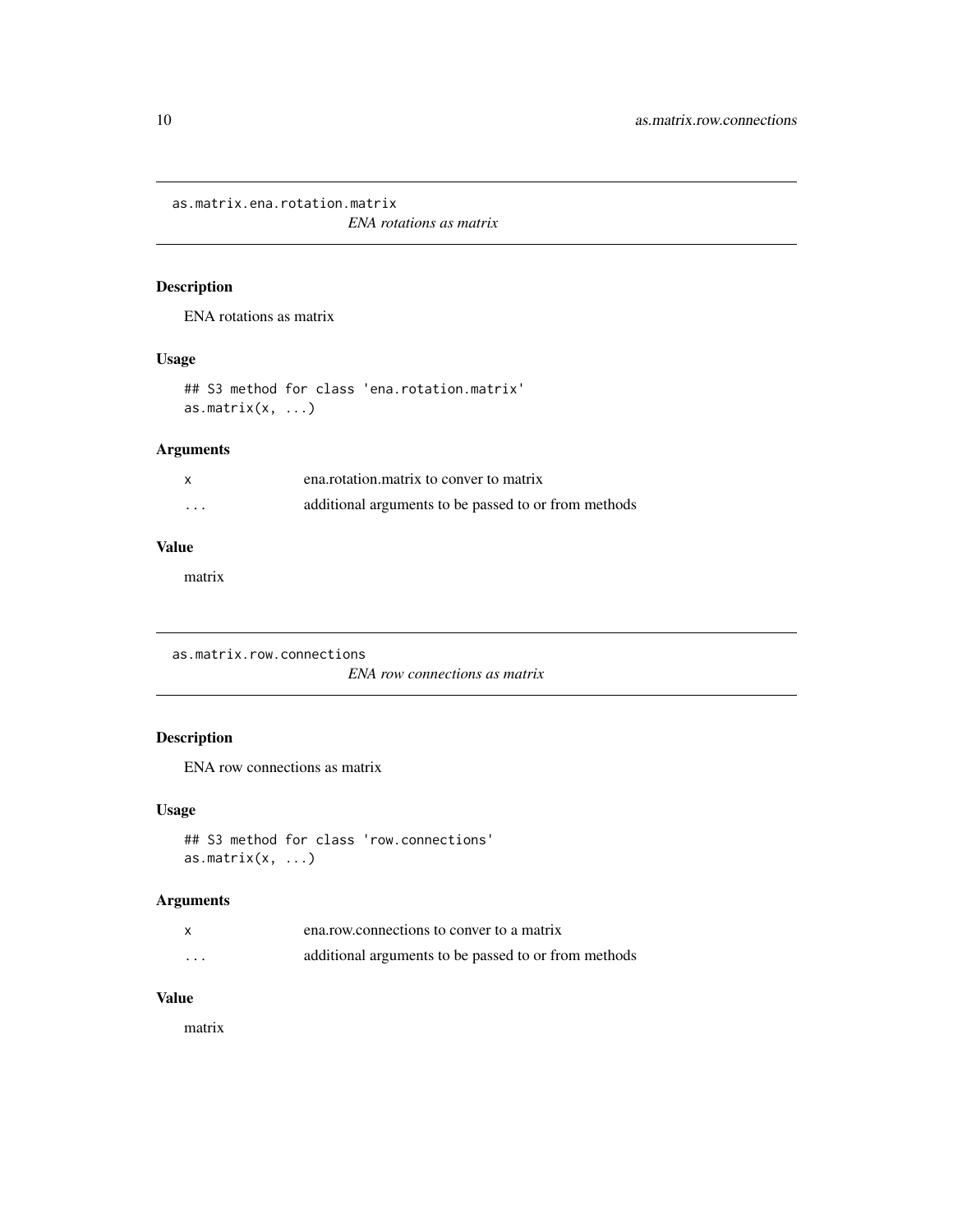<span id="page-10-0"></span>as\_trajectory *Title*

## Description

Title

## Usage

```
as_trajectory(
  x,
  by = x$`_function.params`$conversation[1],
 model = c("AccumulatedTrajectory", "SeperateTrajectory"),
  ...
\mathcal{L}
```
## Arguments

| x     | [TBD] |
|-------|-------|
| by    | [TBD] |
| mode1 | [TBD] |
|       | [TBD] |

## Value

TBD

| clear              | Title |  |  |
|--------------------|-------|--|--|
| <b>Description</b> |       |  |  |
| Title              |       |  |  |
| <b>Usage</b>       |       |  |  |

# clear(x, wh = seq(x\$plots))

## Arguments

| х  | [TBD] |
|----|-------|
| wh | [TBD] |

## Value

TBD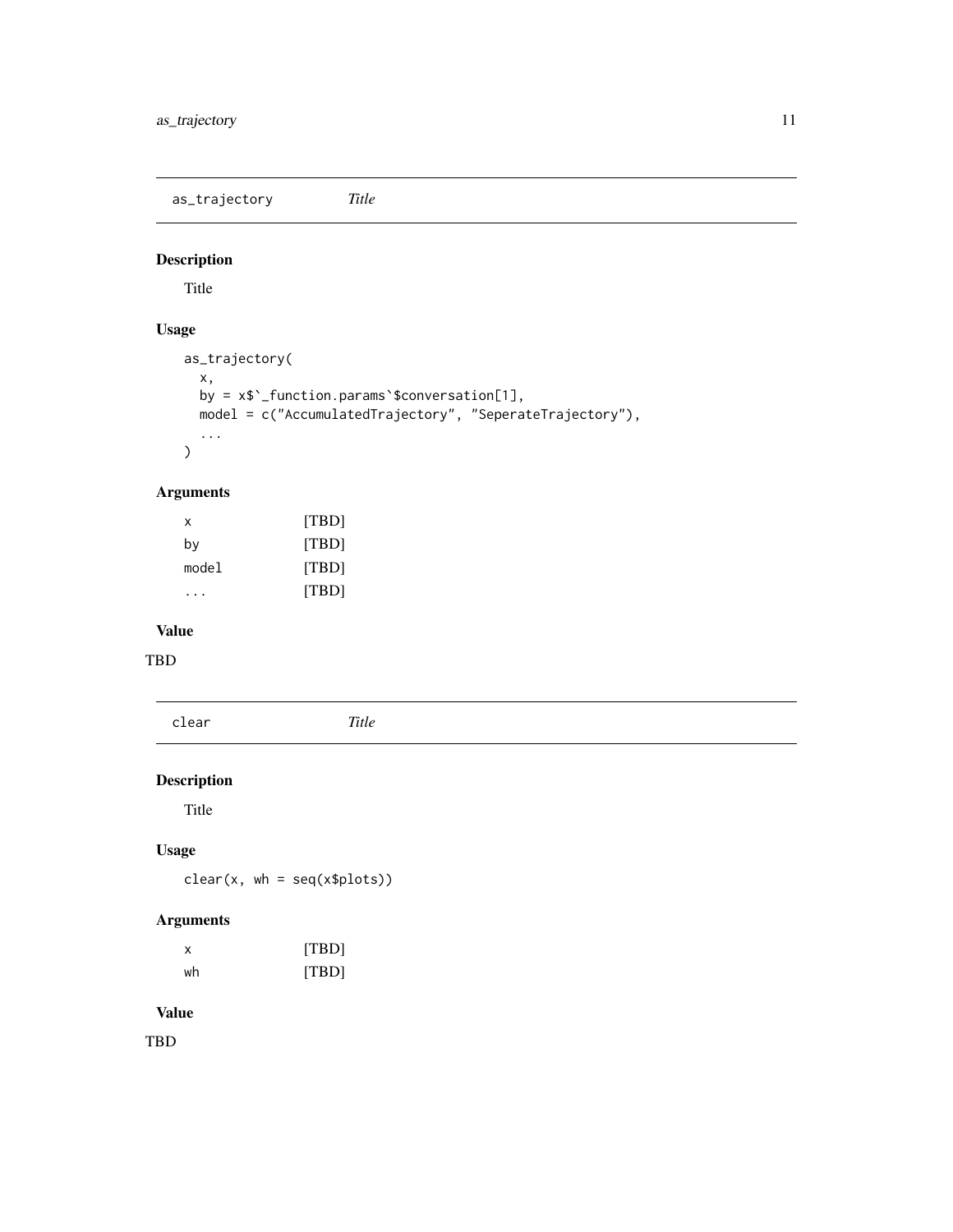<span id="page-11-0"></span>connection.matrix *Connection counts as square matrix*

### Description

Connection counts as square matrix

#### Usage

connection.matrix(x)

#### Arguments

x ena.set or ena.connections (i.e. set\$connection.counts)

#### Value

matrix

ena *Wrapper to generate, and optionally plot, an ENA model*

### Description

Generates an ENA model by constructing a dimensional reduction of adjacency (co-occurrence) vectors as defined by the supplied conversations, units, and codes.

```
ena(
  data,
  codes,
  units,
  conversation,
 metadata = NULL,
 model = c("EndPoint", "AccumulatedTrajectory", "SeparateTrajectory"),
  weight.by = "binary",
 window = c("MovingStanzaWindow", "Conversation"),
  window.size.back = 1,
  include.meta = TRUE,
  groupVar = NULL,
  groups = NULL,
  runTest = FALSE,
  points = FALSE,
  mean = FALSE,network = TRUE,
```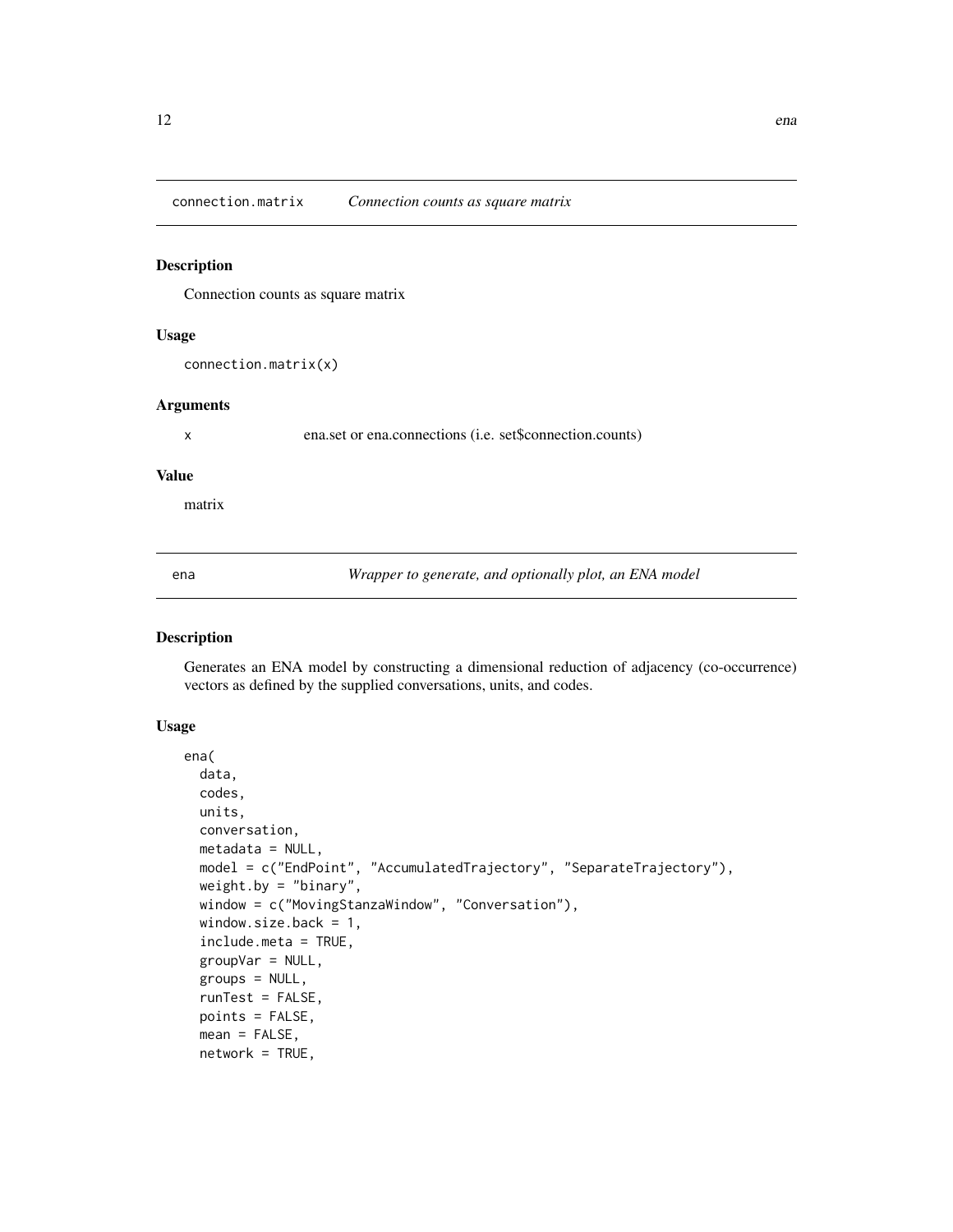```
networkMultiplier = 1,
  subtractionMultiplier = 1,
 unit = NULL,include.plots = T,
 print.plots = F,
  ...
\mathcal{L}
```
## Arguments

| data                  | data.frame with containing metadata and coded columns                                                                                                                                                                                                      |
|-----------------------|------------------------------------------------------------------------------------------------------------------------------------------------------------------------------------------------------------------------------------------------------------|
| codes                 | vector, numeric or character, of columns with codes                                                                                                                                                                                                        |
| units                 | vector, numeric or character, of columns representing units                                                                                                                                                                                                |
| conversation          | vector, numeric or character, of columns to segment conversations by                                                                                                                                                                                       |
| metadata              | vector, numeric or character, of columns with additional meta information for<br>units                                                                                                                                                                     |
| model                 | character: EndPoint (default), AccumulatedTrajectory, SeparateTrajectory                                                                                                                                                                                   |
| weight.by             | "binary" is default, can supply a function to call (e.g. sum)                                                                                                                                                                                              |
| window                | MovingStanzaWindow (default) or Conversation                                                                                                                                                                                                               |
| window.size.back      |                                                                                                                                                                                                                                                            |
|                       | Number of lines in the stanza window (default: 1)                                                                                                                                                                                                          |
| include.meta          | [TBD]                                                                                                                                                                                                                                                      |
| groupVar              | vector, character, of column name containing group identifiers. If column con-<br>tains at least two unique values, will generate model using a means rotation (a<br>dimensional reduction maximizing the variance between the means of the two<br>groups) |
| groups                | vector, character, of values of groupVar column used for means rotation, plot-                                                                                                                                                                             |
|                       | ting, or statistical tests                                                                                                                                                                                                                                 |
| runTest               | logical, TRUE will run a Student's t-Test and a Wilcoxon test for groups defined<br>by the groups argument                                                                                                                                                 |
| points                | logical, TRUE will plot points (default: FALSE)                                                                                                                                                                                                            |
| mean                  | logical, TRUE will plot the mean position of the groups defined in the groups<br>argument (default: FALSE)                                                                                                                                                 |
| network               | logical, TRUE will plot networks (default: TRUE)                                                                                                                                                                                                           |
| networkMultiplier     |                                                                                                                                                                                                                                                            |
|                       | numeric, scaling factor for non-subtracted networks (default: 1)                                                                                                                                                                                           |
| subtractionMultiplier |                                                                                                                                                                                                                                                            |
|                       | numeric, scaling factor for subtracted networks (default: 1)                                                                                                                                                                                               |
| unit                  | vector, character, name of a single unit to plot                                                                                                                                                                                                           |
| include.plots         | logical, TRUE will generate plots based on the model (default: TRUE)                                                                                                                                                                                       |
| print.plots           | logical, TRUE will show plots in the Viewer(default: FALSE)                                                                                                                                                                                                |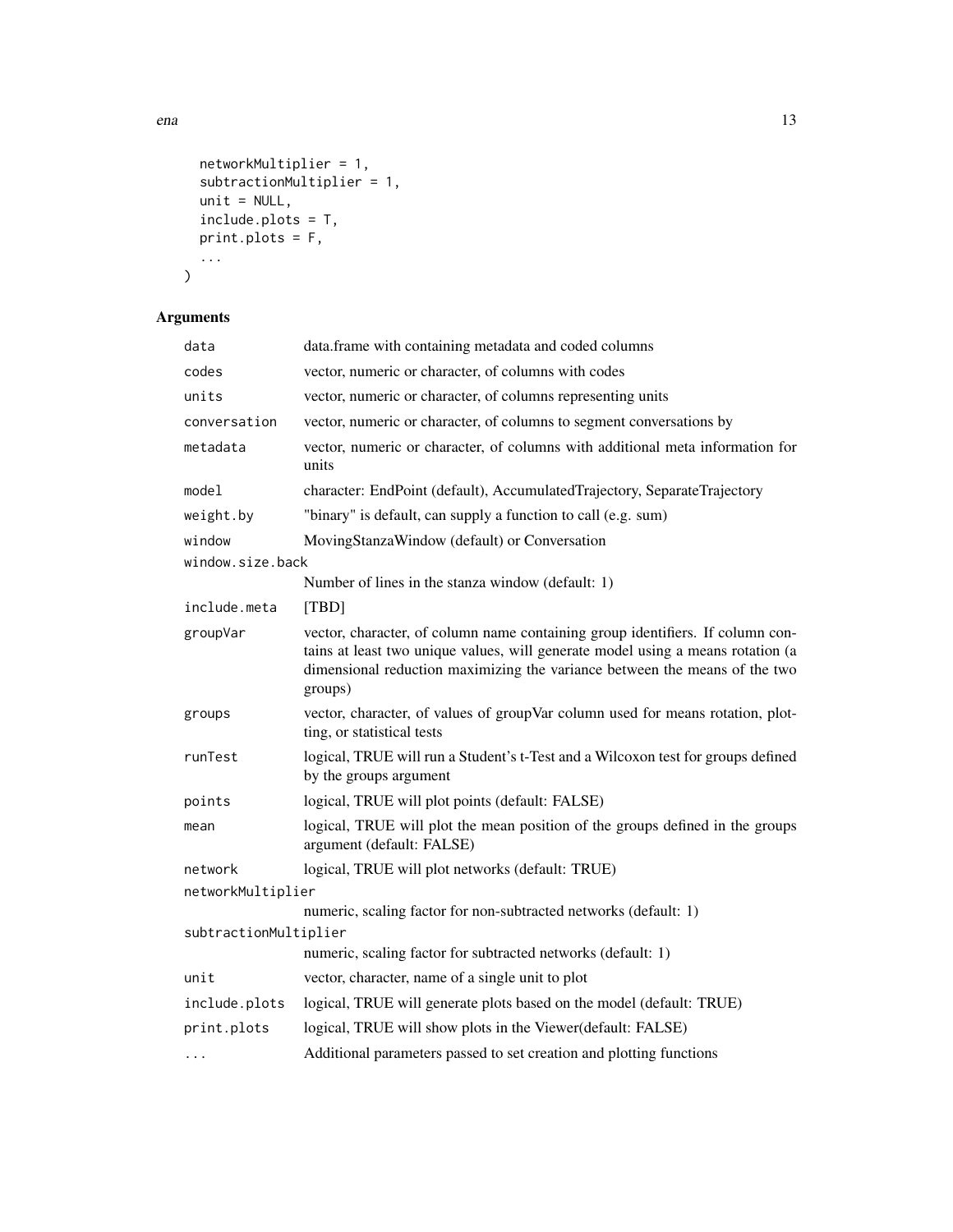## Details

This function generates an ena.set object given a data.frame, units, conversations, and codes. After accumulating the adjacency (co-occurrence) vectors, computes a dimensional reduction (projection), and calculates node positions in the projected ENA space. Returns location of the units in the projected space, as well as locations for node positions, and normalized adjacency (co-occurrence) vectors to construct network graphs. Includes options for returning statistical tests between groups of units, as well as plots of units, groups, and networks.

### Value

ena.set object

#### Examples

```
data(RS.data)
rs = ena(data = RS.data,
 units = c("UserName","Condition", "GroupName"),
 conversation = c("Condition","GroupName"),
 codes = c('Data',
            'Technical.Constraints',
            'Performance.Parameters',
            'Client.and.Consultant.Requests',
            'Design.Reasoning',
            'Collaboration'),
```

```
window.size.back = 4,
print.plots = FALSE,
groupVar = "Condition",
groups = c("FirstGame", "SecondGame")
```
<span id="page-13-1"></span>ena.accumulate.data *Accumulate data from a data frame into a set of adjacency (cooccurrence) vectors*

#### Description

 $\lambda$ 

This function initializes an ENAdata object, processing conversations from coded data to generate adjacency (co-occurrence) vectors

```
ena.accumulate.data(
 units = NULL,conversation = NULL,
 codes = NULL,
```
<span id="page-13-0"></span>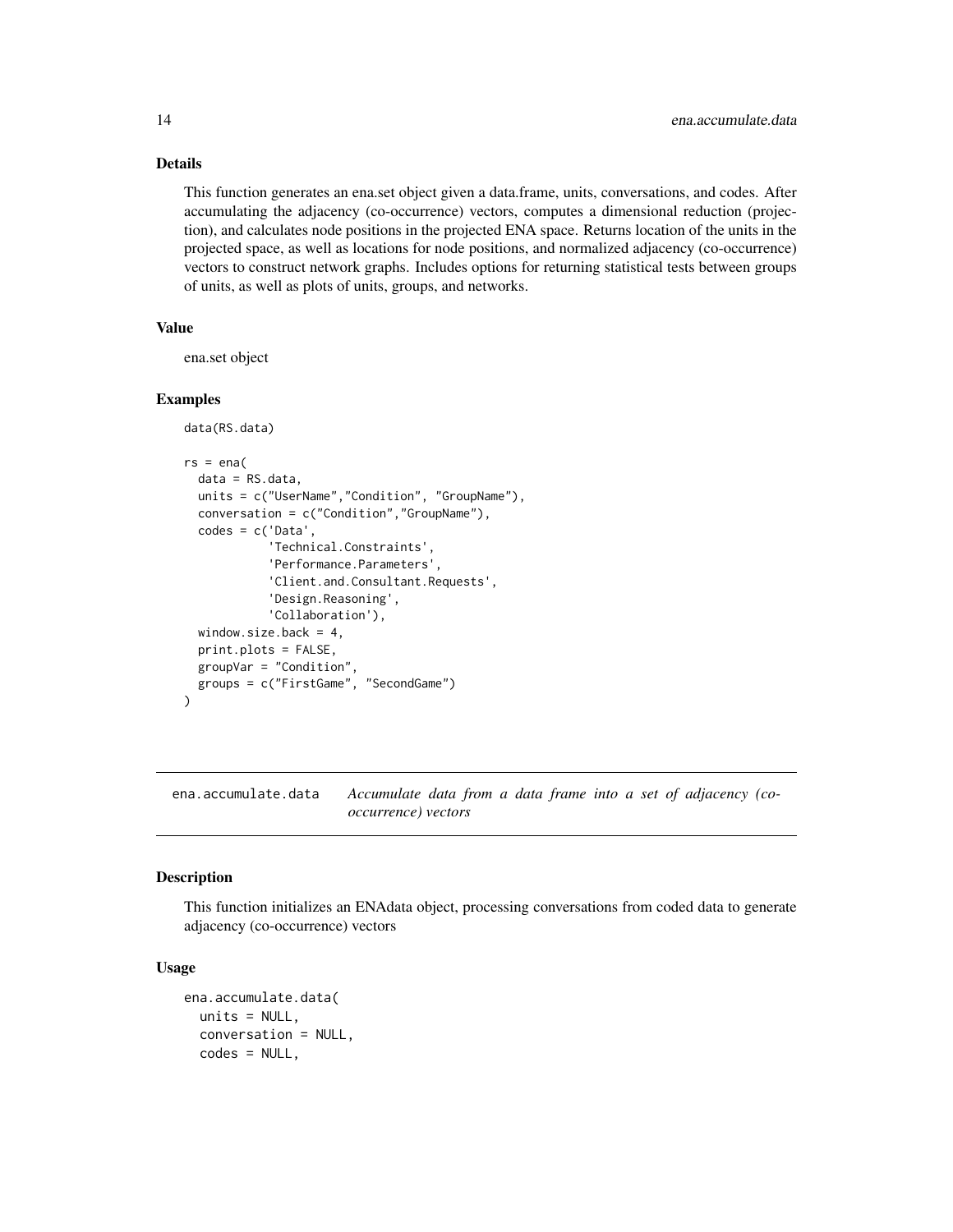```
metadata = NULL,model = c("EndPoint", "AccumulatedTrajectory", "SeparateTrajectory"),
 weight.by = "binary",
 window = c("MovingStanzaWindow", "Conversation"),
 window.size.back = 1,
 window.size.forward = 0,
 mask = NULL,include.meta = T,
 as.list = T,
  ...
\mathcal{L}
```
## Arguments

| units               | A data frame where the columns are the properties by which units will be iden-<br>tified                                                                                                                                                                               |
|---------------------|------------------------------------------------------------------------------------------------------------------------------------------------------------------------------------------------------------------------------------------------------------------------|
| conversation        | A data frame where the columns are the properties by which conversations will<br>be identified                                                                                                                                                                         |
| codes               | A data frame where the columns are the codes used to create adjacency (co-<br>occurrence) vectors                                                                                                                                                                      |
| metadata            | (optional) A data frame with additional columns of metadata to be associated<br>with each unit in the data                                                                                                                                                             |
| model               | A character, choices: EndPoint (or E), AccumulatedTrajectory (or A), or Sep-<br>arateTrajectory (or S); default: EndPoint. Determines the ENA model to be<br>constructed                                                                                               |
| weight.by           | (optional) A function to apply to values after accumulation                                                                                                                                                                                                            |
| window              | A character, choices are Conversation (or C), MovingStanzaWindow (MSW,<br>MS); default MovingStanzaWindow. Determines how stanzas are constructed,<br>which defines how co-occurrences are modeled                                                                     |
| window.size.back    |                                                                                                                                                                                                                                                                        |
|                     | A positive integer, Inf, or character (INF or Infinite), default: 1. Determines,<br>for each line in the data frame, the number of previous lines in a conversation to<br>include in the stanza window, which defines how co-occurrences are modeled                   |
| window.size.forward |                                                                                                                                                                                                                                                                        |
|                     | (optional) A positive integer, Inf, or character (INF or Infinite), default: 0. De-<br>termines, for each line in the data frame, the number of subsequent lines in a<br>conversation to include in the stanza window, which defines how co-occurrences<br>are modeled |
| mask                | (optional) A binary matrix of size ncol(codes) x ncol(codes). Os in the mask<br>matrix row i column j indicates that co-occurrence will not be modeled between<br>code i and code j                                                                                    |
| include.meta        | Locigal indicating if unit metadata should be attached to the resulting ENAdata<br>object, default is TRUE                                                                                                                                                             |
| as.list             | R6 objects will be deprecated, but if this is TRUE, the original R6 object will be<br>returned, otherwise a list with class 'ena.set'                                                                                                                                  |
| $\cdots$            | additional parameters addressed in inner function                                                                                                                                                                                                                      |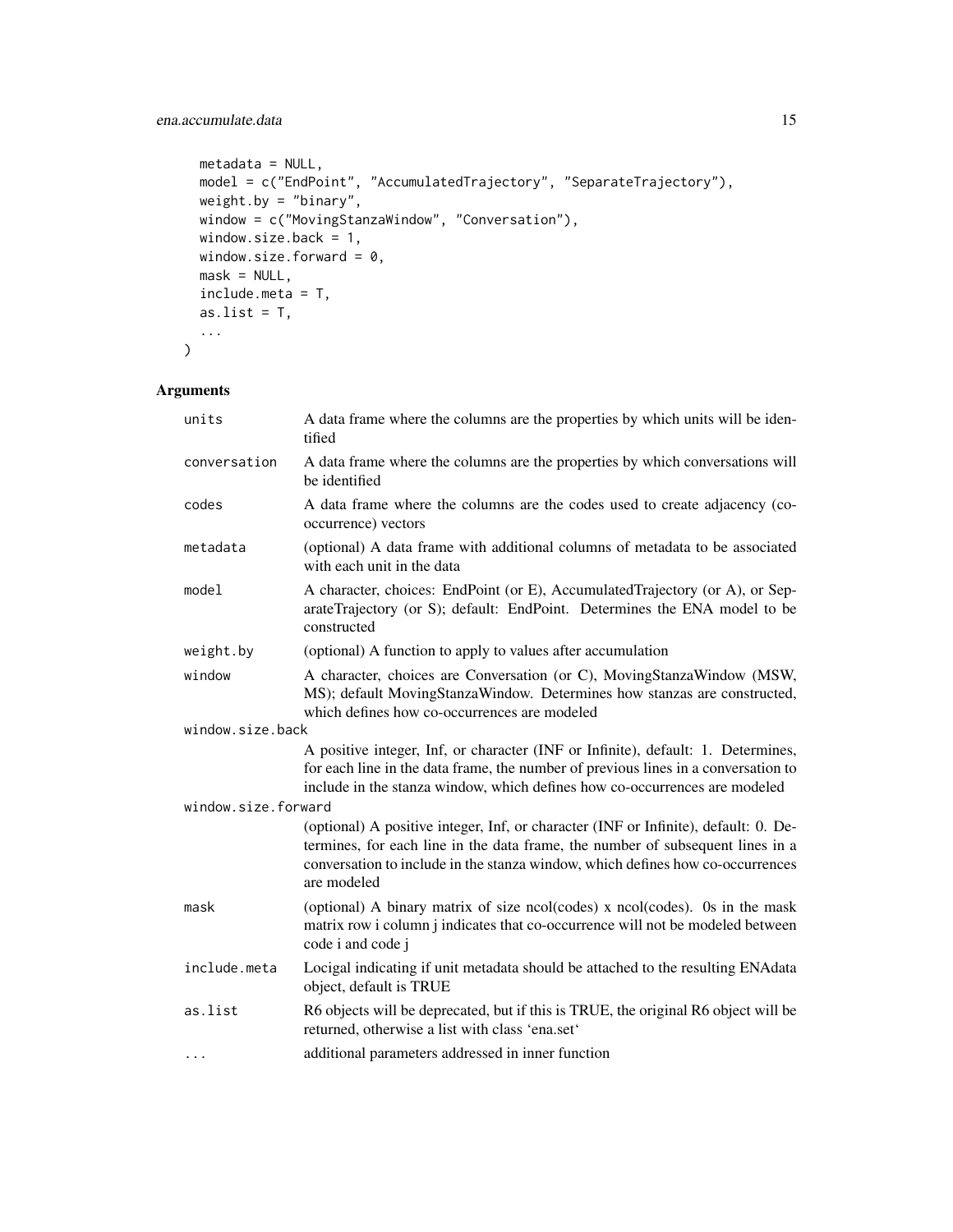### Details

ENAData objects are created using this function. This accumulation receives separate data frames for units, codes, conversation, and optionally, metadata. It iterates through the data to create an adjacency (co-occurrence) vector corresponding to each unit - or in a trajectory model multiple adjacency (co-occurrence) vectors for each unit.

In the default MovingStanzaWindow model, co-occurrences between codes are calculated for each line k in the data between line k and the window.size.back-1 previous lines and window.size.forward-1 subsequent lines in the same conversation as line k.

In the Conversation model, co-occurrences between codes are calculated across all lines in each conversation. Adjacency (co-occurrence) vectors are constructed for each unit u by summing the co-occurrences for the lines that correspond to u.

Options for how the data is accumulated are endpoint, which produces one adjacency (co-occurrence) vector for each until summing the co-occurrences for all lines, and two trajectory models: AccumulatedTrajectory and SeparateTrajectory. Trajectory models produce an adjacency (co-occurrence) model for each conversation for each unit. In a SeparateTrajectory model, each conversation is modeled as a separate network. In an AccumulatedTrajectory model, the adjacency (co-occurrence) vector for the current conversation includes the co-occurrences from all previous conversations in the data.

#### Value

[ENAdata](#page-36-1) object with data [adjacency (co-occurrence) vectors] accumulated from the provided data frames.

### See Also

[ENAdata](#page-36-1), [ena.make.set](#page-18-1)

ena.conversations *Find conversations by unit*

#### Description

Find rows of conversations by unit

```
ena.conversations(
  set,
  units,
  units.by = NULL,
  codes = NULL,
  conversation.by = NULL,
 window = 4.
  conversion. exclude = c())
```
<span id="page-15-0"></span>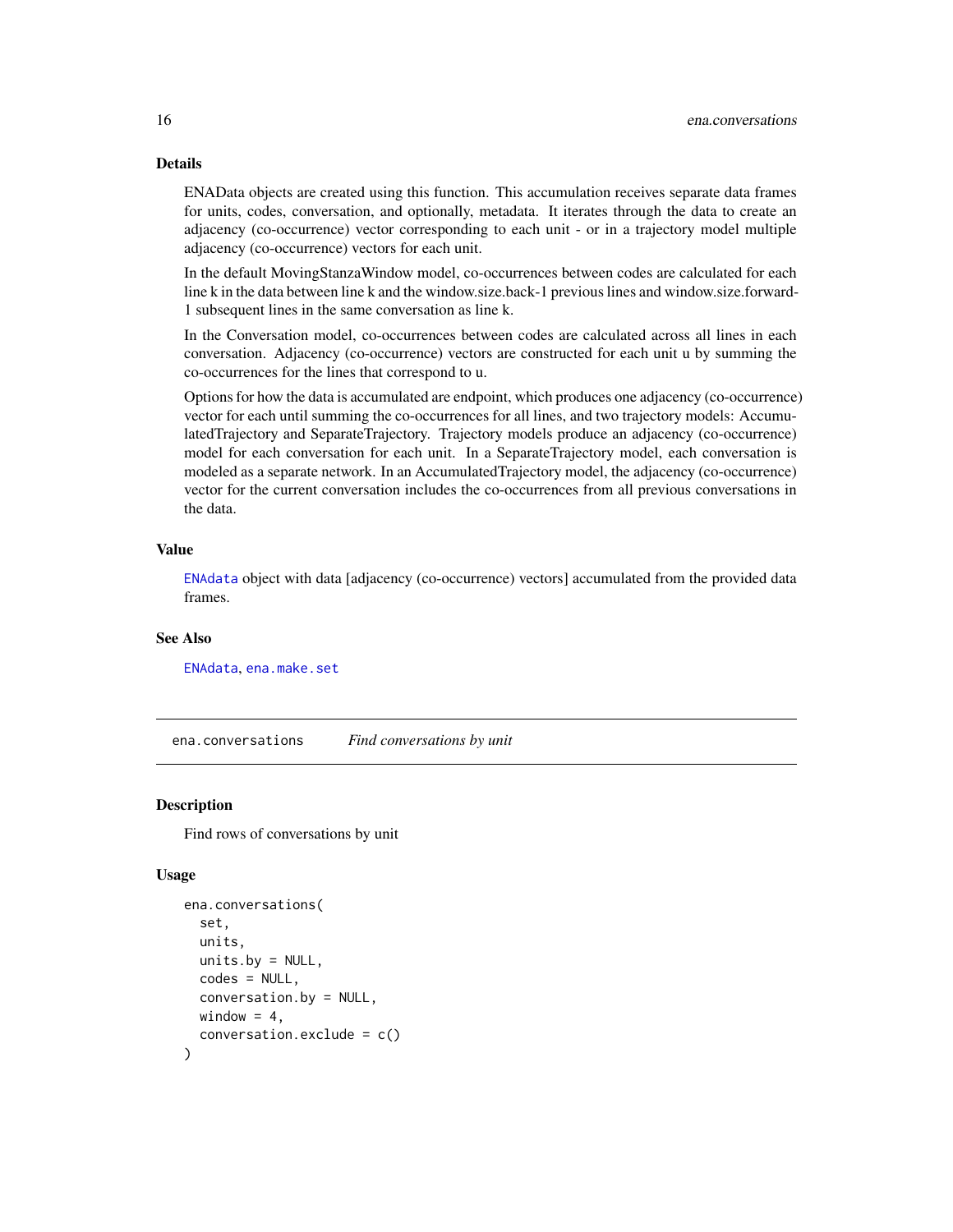### ena.conversations 17

#### Arguments

| set                  | [TBD] |
|----------------------|-------|
| units                | [TBD] |
| units.by             | [TBD] |
| codes                | ITBD1 |
| conversation.by      |       |
|                      | [TBD] |
| window               | [TBD] |
| conversation.exclude |       |
|                      | TBDI  |

## Details

[TBD]

## Value

list containing row indices representing conversations

#### Examples

```
data(RS.data)
codeNames = c('Data','Technical.Constraints','Performance.Parameters',
              'Client.and.Consultant.Requests','Design.Reasoning',
              'Collaboration');
accum = ena.accumulate.data(
  units = RS.data[,c("Condition","UserName")],
  conversation = RS.data[,c("Condition","GroupName")],
  metadata = RS.data[,c("CONFIDENCE.Change","CONFIDENCE.Pre",
                        "CONFIDENCE.Post","C.Change")],
  codes = RS.data[, codeNames],
  model = "EndPoint",
  window.size.back = 4
);
set = ena.make.set(
  enadata = accum,
  rotation.by = ena.rotate.by.mean,
  rotation.params = list(accum$meta.data$Condition=="FirstGame",
                         accum$meta.data$Condition=="SecondGame")
);
ena.conversations(set = RS.data,
  units = c("FirstGame.steven z"), units.by=c("Condition","UserName"),
  conversation.by = c("Condition","GroupName"),
  codes=codeNames, window = 4
)
```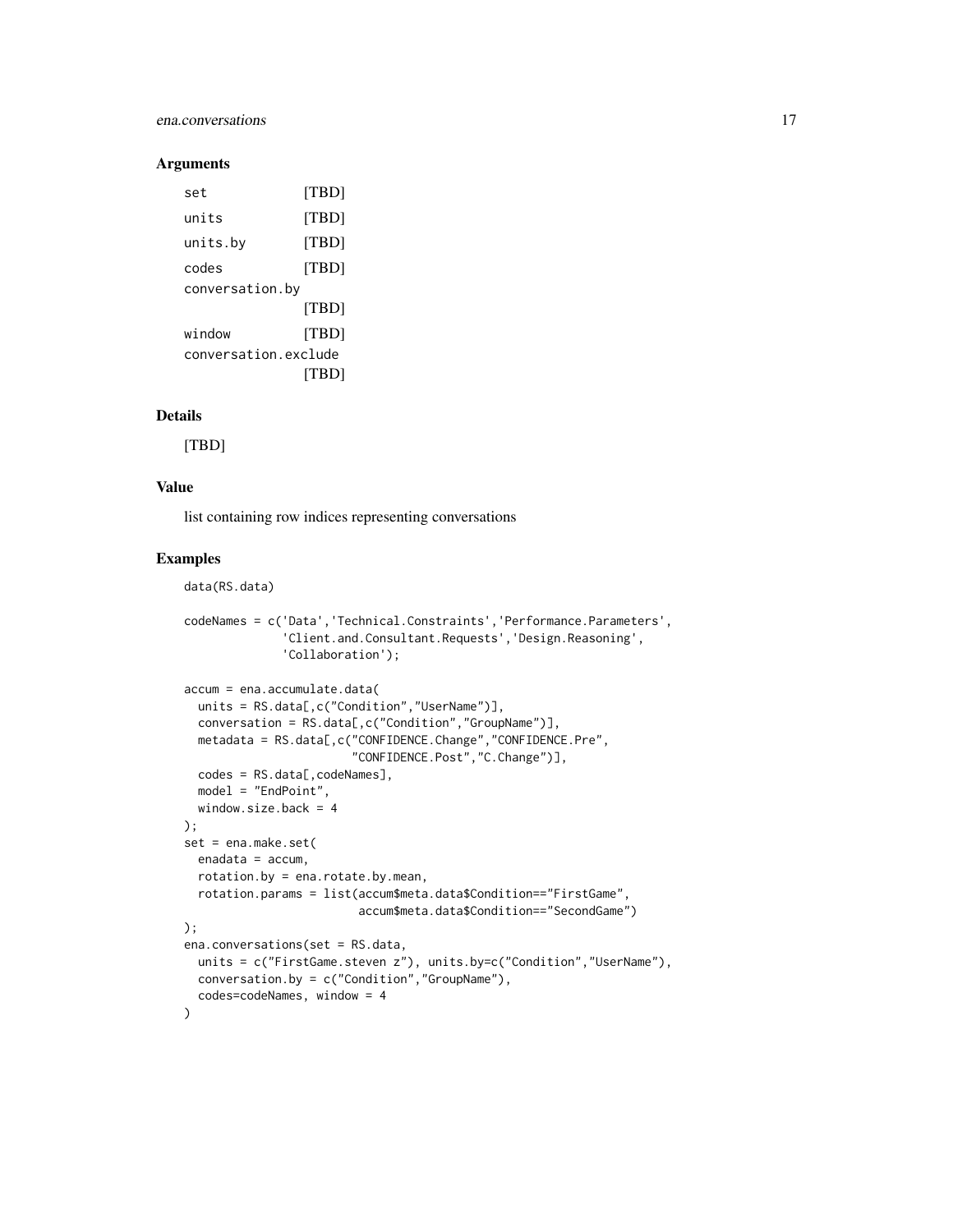<span id="page-17-0"></span>ena.correlations *Calculate the correlations*

### Description

Calculate both Spearman and Pearson correlations for the provided ENAset

#### Usage

```
ena.correlations(enaset, dims = c(1:2))
```
## Arguments

| enaset | ENAset to run correlations on                                       |
|--------|---------------------------------------------------------------------|
| dims   | The dimensions to calculate the correlations for. Default: $c(1,2)$ |

### Value

Matrix of 2 columns, one for each correlation method, with the corresponding correlations per dimension as the rows.

| ena.group | Compute summary statistic for groupings of units using given method |
|-----------|---------------------------------------------------------------------|
|           | ( <i>typically, mean</i> )                                          |

### Description

Computes summary statistics for groupings (given as vector) of units in ena data using given method (typically, mean); computes summary statistic for point locations and edge weights for each grouping

```
ena.group(
 enaset = NULL,
 by = NULL,
 method = mean,names = as.vector(unique(by))
)
```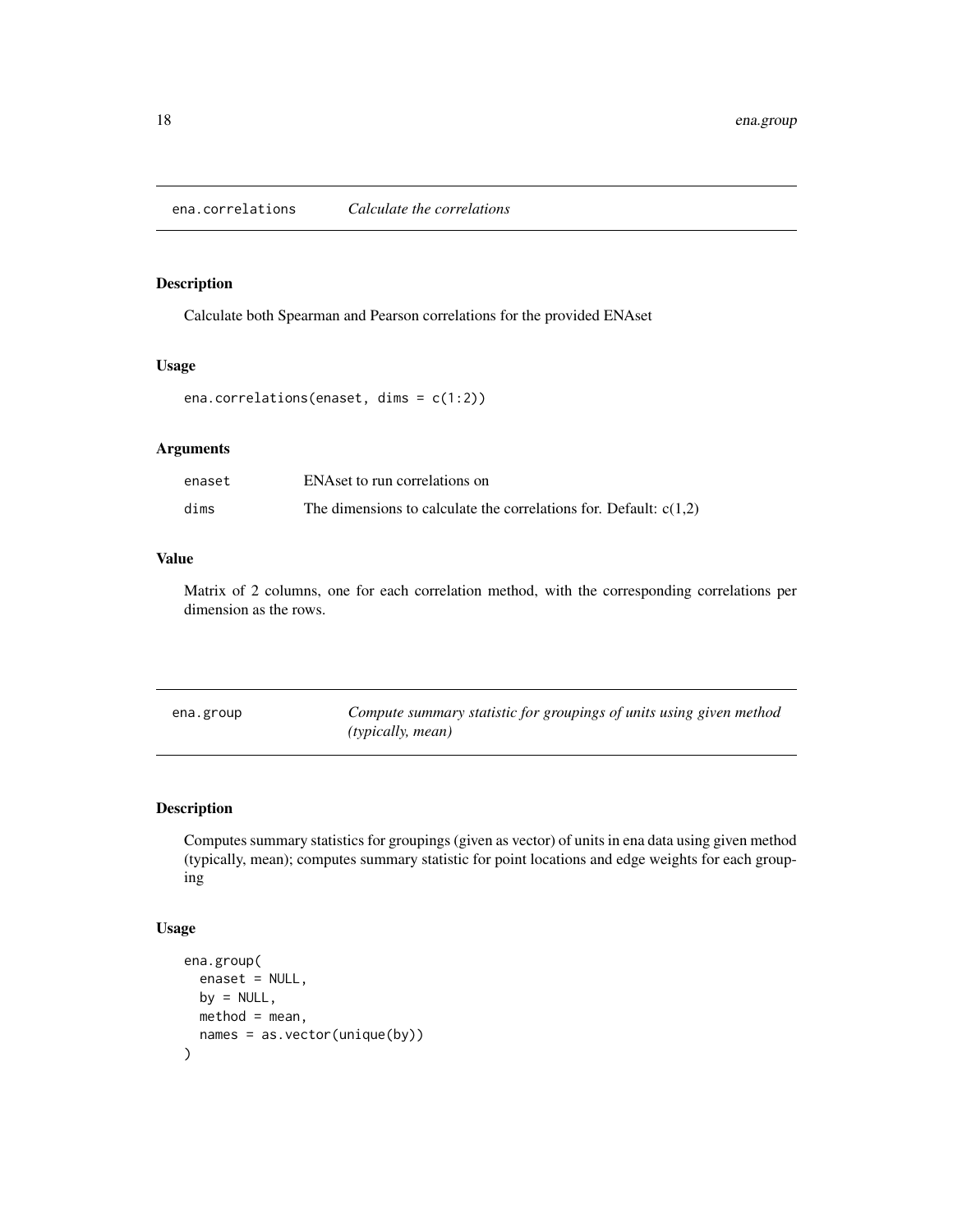#### <span id="page-18-0"></span>ena.make.set 19

#### Arguments

| enaset | An ENA set or a vector of values to group.                                                                                                                                     |
|--------|--------------------------------------------------------------------------------------------------------------------------------------------------------------------------------|
| by     | A vector of values the same length as units. Uses rotated points for group posi-<br>tions and normed data to get the group edge weights                                        |
| method | A function that is used on grouped points. Default: mean(). If 'enaset' is<br>an ENAset, enaset\$points.rotated will be groups using 'mean' regardless of<br>'method' provided |
| names  | A vector of names to use for the results. Default: unique(by)                                                                                                                  |

#### Value

A list containing names, points, and edge weights for each of the unique groups formed by the function

### Examples

```
data(RS.data)
codeNames = c('Data','Technical.Constraints','Performance.Parameters',
  'Client.and.Consultant.Requests','Design.Reasoning','Collaboration');
accum = ena.accumulate.data(
  units = RS.data[,c("UserName","Condition")],
  conversation = RS.data[,c("Condition","GroupName")],
  metadata = RS.data[,c("CONFIDENCE.Change","CONFIDENCE.Pre","CONFIDENCE.Post")],
  codes = RS.data[, codeNames],
  window.size.back = 4
)
set = ena.make.set(
  enadata = accum
)
means = ena.group(set, "Condition")
```
<span id="page-18-1"></span>ena.make.set *Generate ENA Set*

### Description

Generates an ENA model by constructing a dimensional reduction of adjacency (co-occurrence) vectors in an ENA data object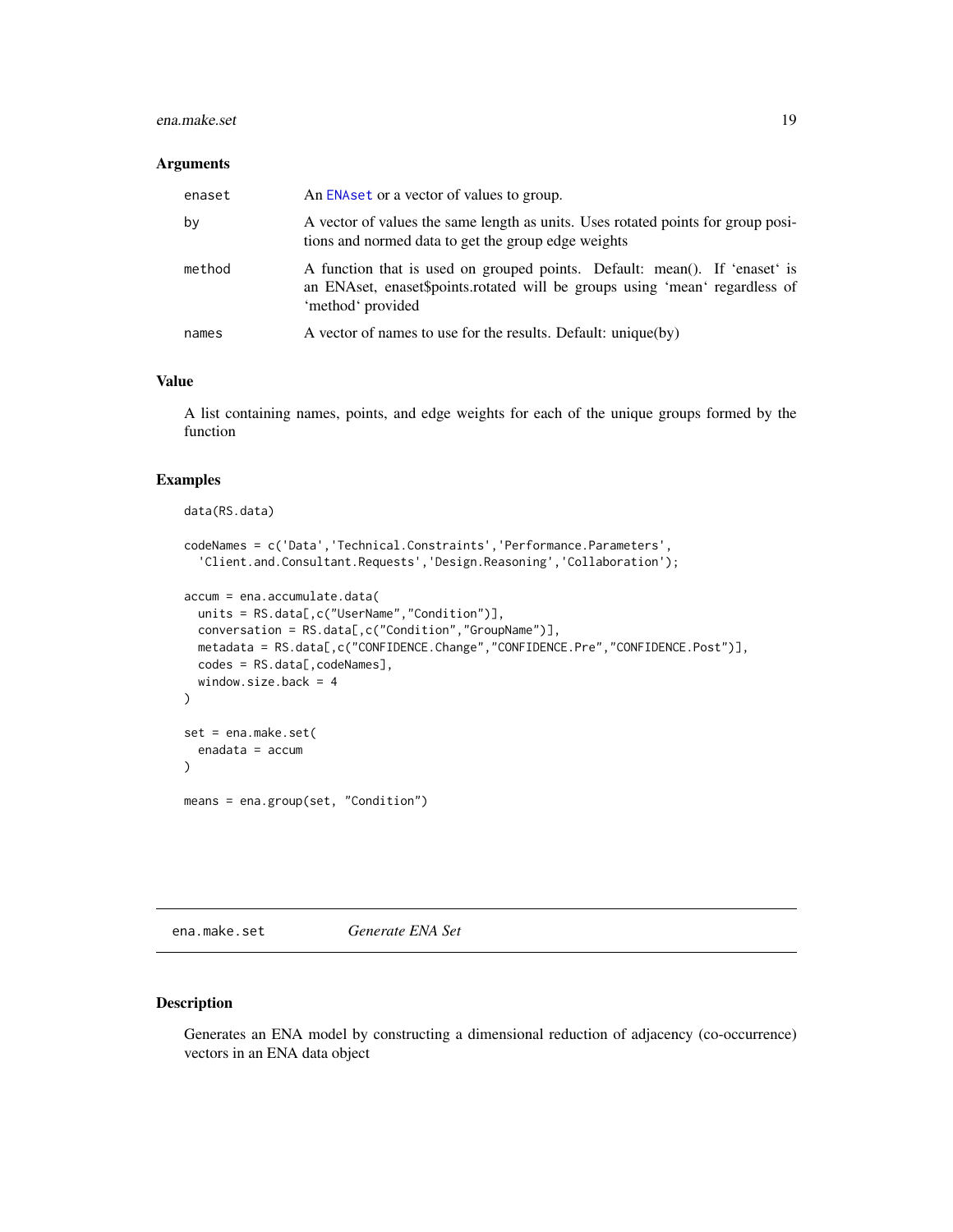## Usage

```
ena.make.set(
  enadata,
  dimensions = 2,
  norm.by = fun_sphere_norm,
  rotation.by = ena.svd,
  rotation.params = NULL,
  rotation.set = NULL,
  endpoints.only = T,
  node.position.method = lws.positions.sq,
  as.list = TRUE,...
\mathcal{L}
```
### Arguments

| enadata              | ENAdata that will be used to generate an ENA model                                                                                           |  |
|----------------------|----------------------------------------------------------------------------------------------------------------------------------------------|--|
| dimensions           | The number of dimensions to include in the dimensional reduction                                                                             |  |
| norm.by              | A function to be used to normalize adjacency (co-occurrence) vectors before<br>computing the dimensional reduction, default: sphere_norm_c() |  |
| rotation.by          | A function to be used to compute the dimensional reduction, default: ena.svd()                                                               |  |
| rotation.params      |                                                                                                                                              |  |
|                      | (optional) A character vector containing additional parameters for the function<br>in rotation.by, if needed                                 |  |
| rotation.set         | A previously-constructed ENAR otation Set object to use for the dimensional re-<br>duction                                                   |  |
| endpoints.only       | A logical variable which determines whether to only show endpoints for trajec-<br>tory models                                                |  |
| node.position.method |                                                                                                                                              |  |
|                      | A function to be used to determine node positions based on the dimensional<br>reduction, default: lws.position.es()                          |  |
| as.list              | R6 objects will be deprecated, but if this is TRUE, the original R6 object will be<br>returned, otherwise a list with class 'ena.set'        |  |
| .                    | additional parameters addressed in inner function                                                                                            |  |

#### Details

This function generates an ENAset object from an ENAdata object. Takes the adjacency (cooccurrence) vectors from enadata, computes a dimensional reduction (projection), and calculates node positions in the projected ENA space. Returns location of the units in the projected space, as well as locations for node positions, and normalized adjacency (co-occurrence) vectors to construct network graphs

### Value

[ENAset](#page-41-1) class object that can be further processed for analysis or plotting

<span id="page-19-0"></span>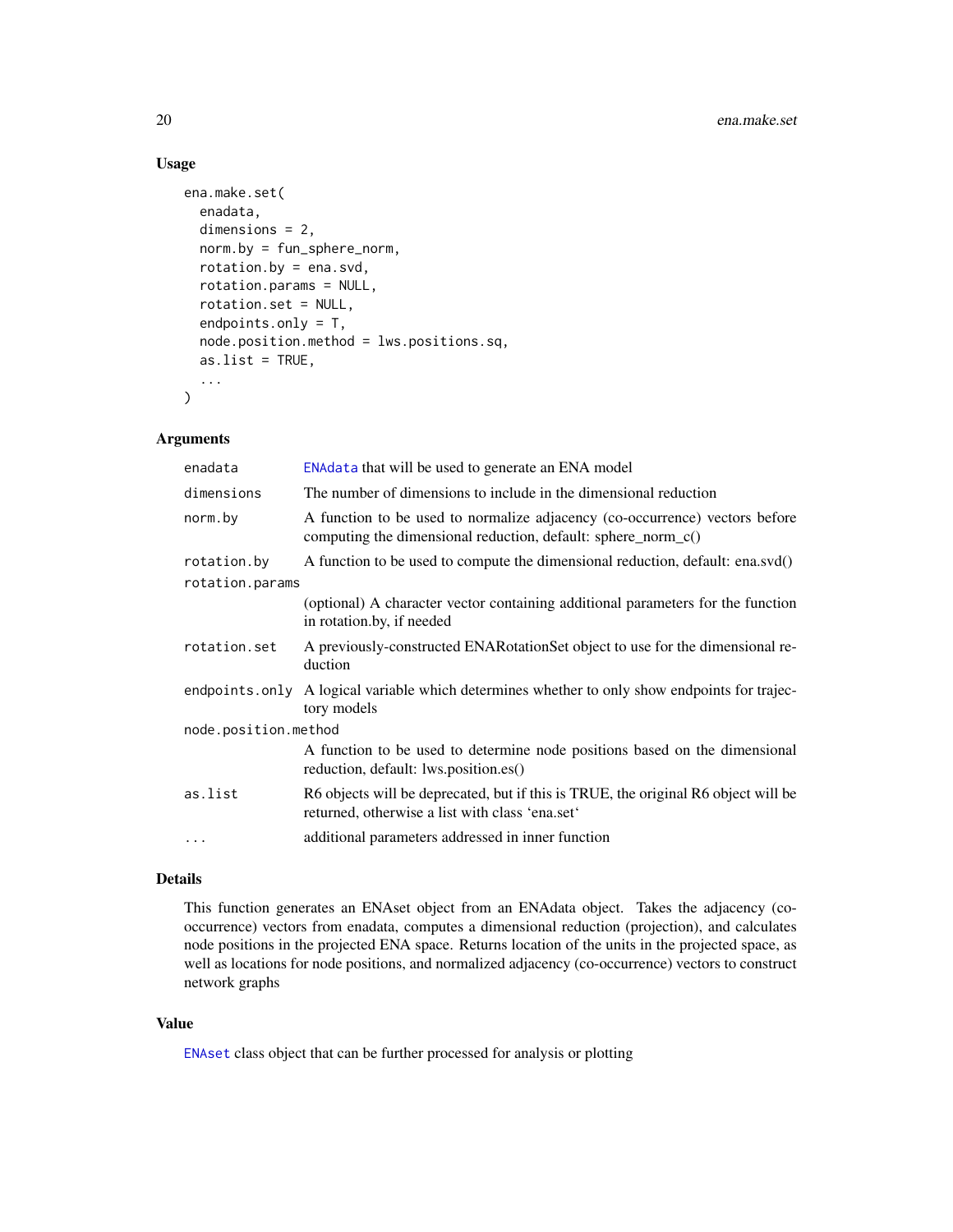#### <span id="page-20-0"></span>ena.plot 21

## See Also

[ena.accumulate.data](#page-13-1), [ENAset](#page-41-1)

#### Examples

```
data(RS.data)
codeNames = c('Data','Technical.Constraints','Performance.Parameters',
  'Client.and.Consultant.Requests','Design.Reasoning','Collaboration');
accum = ena.accumulate.data(
  units = RS.data[,c("UserName","Condition")],
  conversation = RS.data[,c("Condition","GroupName")],
 metadata = RS.data[,c("CONFIDENCE.Change","CONFIDENCE.Pre","CONFIDENCE.Post")],
  codes = RS.data[, codeNames],
  window.size.back = 4
\mathcal{L}set = ena.make.set(
  enadata = accum
\lambdaset.means.rotated = ena.make.set(
  enadata = accum,
  rotation.by = ena.rotate.by.mean,
  rotation.params = list(
      accum$meta.data$Condition=="FirstGame",
      accum$meta.data$Condition=="SecondGame"
  \lambda\mathcal{L}
```
<span id="page-20-1"></span>ena.plot *Generate a plot of an ENAset*

## Description

Generates an a plot from a given ENA set object

```
ena.plot(
  enaset,
  title = "ENA Plot",
  dimension.labels = c("", ""),
  font.size = 10.
  font.color = "#000000",
  font.family = c("Arial", "Courier New", "Times New Roman"),
  scale.to = "network",
```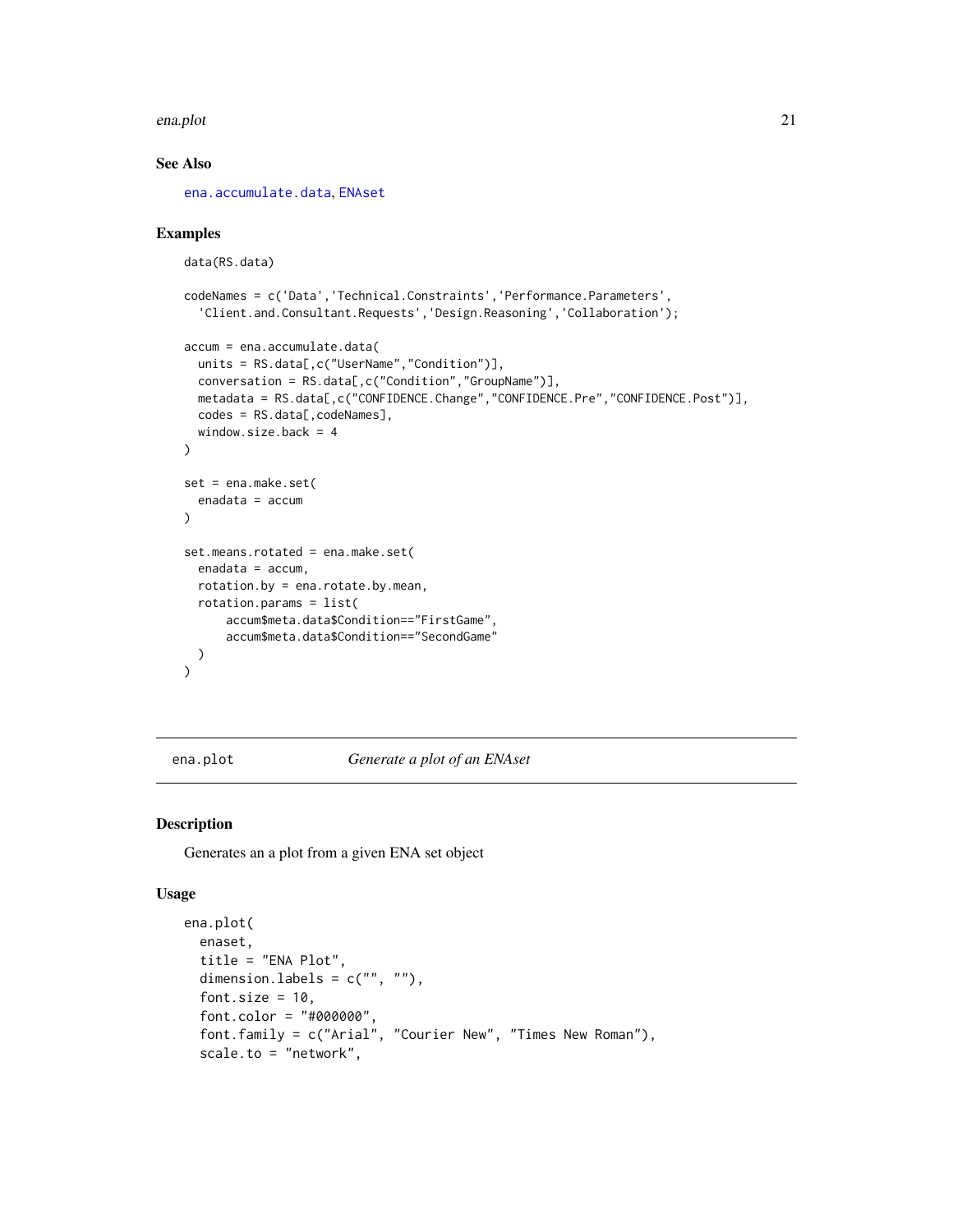22 ena.plot

... )

## Arguments

| enaset           | The ENA set that will be used to generate a plot                                                                                                   |
|------------------|----------------------------------------------------------------------------------------------------------------------------------------------------|
| title            | A character used for the title of the plot, default: ENA Plot                                                                                      |
| dimension.labels |                                                                                                                                                    |
|                  | A character vector containing labels for the axes, default: $c(X, Y)$                                                                              |
| font.size        | An integer determining the font size for graph labels, default: 10                                                                                 |
| font.color       | A character determining the color of label font, default: black                                                                                    |
| font.family      | A character determining the font type, choices: Arial, Courier New, Times New<br>Roman, default: Arial                                             |
| scale.to         | "network" (default), "points", or a list with x and y ranges. Network and points<br>both scale to the c(-max, max) of the corresponding data.frame |
| $\cdot$          | additional parameters addressed in inner function                                                                                                  |

## Details

This function defines the axes and other features of a plot for displaying an ENAset; generates an ENAplot object that can used to plot points, network graphs, and other information from an ENAset

#### Value

[ENAplot](#page-38-1) used for plotting an ENAset

#### See Also

[ena.make.set](#page-18-1), [ena.plot.points](#page-27-1)

## Examples

```
data(RS.data)
```

```
codeNames = c('Data','Technical.Constraints','Performance.Parameters',
  'Client.and.Consultant.Requests','Design.Reasoning','Collaboration');
accum = ena.accumulate.data(
  units = RS.data[,c("UserName","Condition")],
  conversation = RS.data[,c("Condition","GroupName")],
  metadata = RS.data[,c("CONFIDENCE.Change","CONFIDENCE.Pre","CONFIDENCE.Post")],
  codes = RS.data[, codeNames],
  window.size.back = 4
)
set = ena.make.set(
  enadata = accum
\lambda
```
<span id="page-21-0"></span>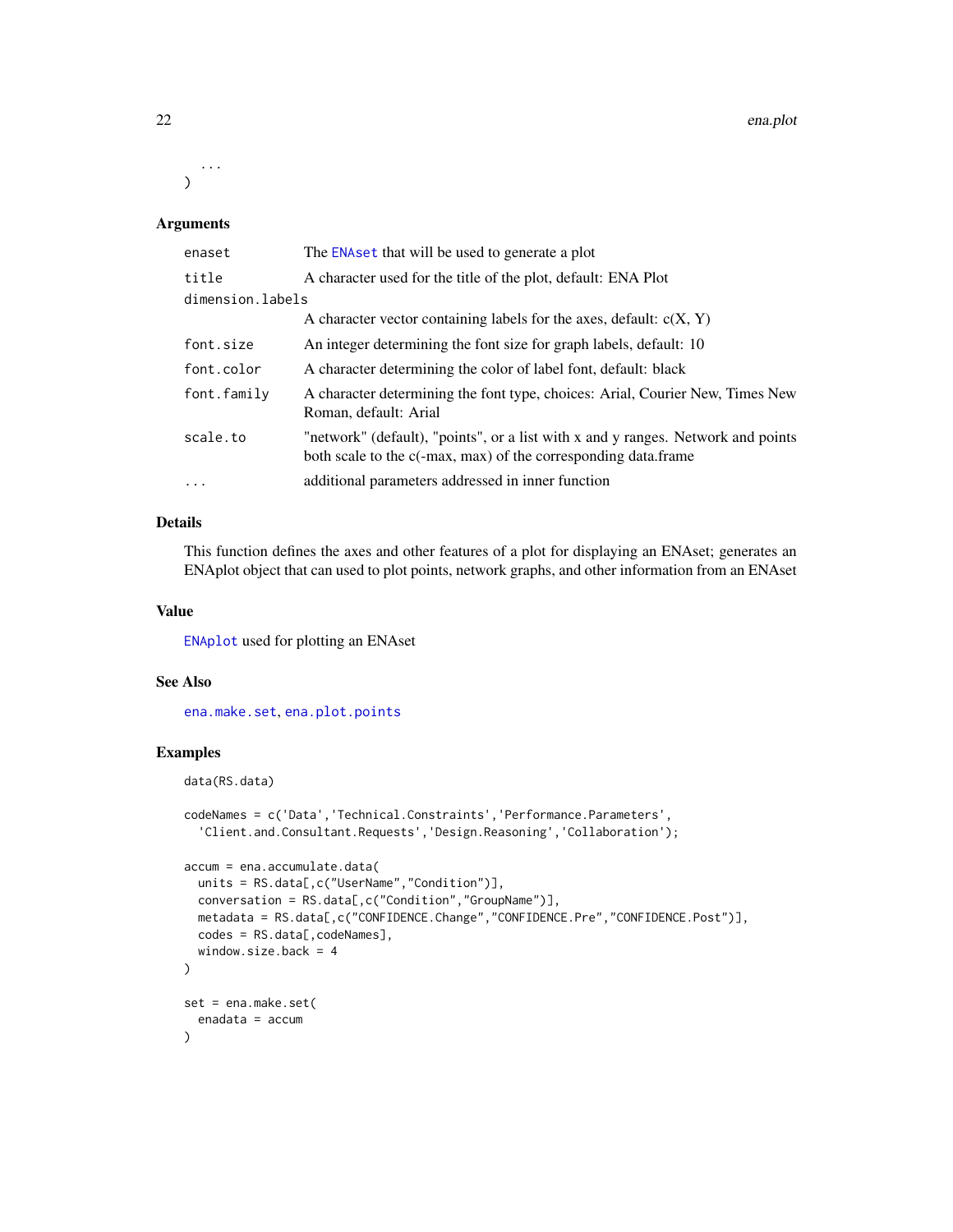## <span id="page-22-0"></span>ena.plot.group 23

```
plot = ena.plot(set)
group1.points = set$points.rotated[set$enadata$units$Condition == "FirstGame",]
plot = ena.plot.points(plot, points = group1.points);
print(plot);
```
<span id="page-22-1"></span>ena.plot.group *Plot of ENA set groups*

### Description

Plot a point based on a summary statistic computed from a given method (typically, mean) for a set of points in a projected ENA space

#### Usage

```
ena.plot.group(
  enaplot,
 points = NULL,
 method = "mean",
  labels = NULL,
  colors = default.colors[1],
  shape = c("square", "triangle-up", "diamond", "circle"),
  confidence.interval = c("none", "crosshairs", "box"),
  outlier.interval = c("none", "crosshairs", "box"),
  label.offset = "bottom right",
  label.font.size = NULL,
  label.font.color = NULL,
  label.font.family = NULL,
  show.legend = T,
  legend.name = NULL,
  ...
\mathcal{L}
```
#### Arguments

| enaplot | <b>ENAplot</b> object to use for plotting                                                                          |
|---------|--------------------------------------------------------------------------------------------------------------------|
| points  | A matrix or data.frame where columns contain coordinates of points in a pro-<br>jected ENA space                   |
| method  | A function for computing a summary statistic for each column of points                                             |
| labels  | A character which will be the label for the group's point                                                          |
| colors  | A character, determines color of the group's point, default: enaplot\$color                                        |
| shape   | A character, determines shape of the group's point, choices: square, triangle,<br>diamond, circle, default: square |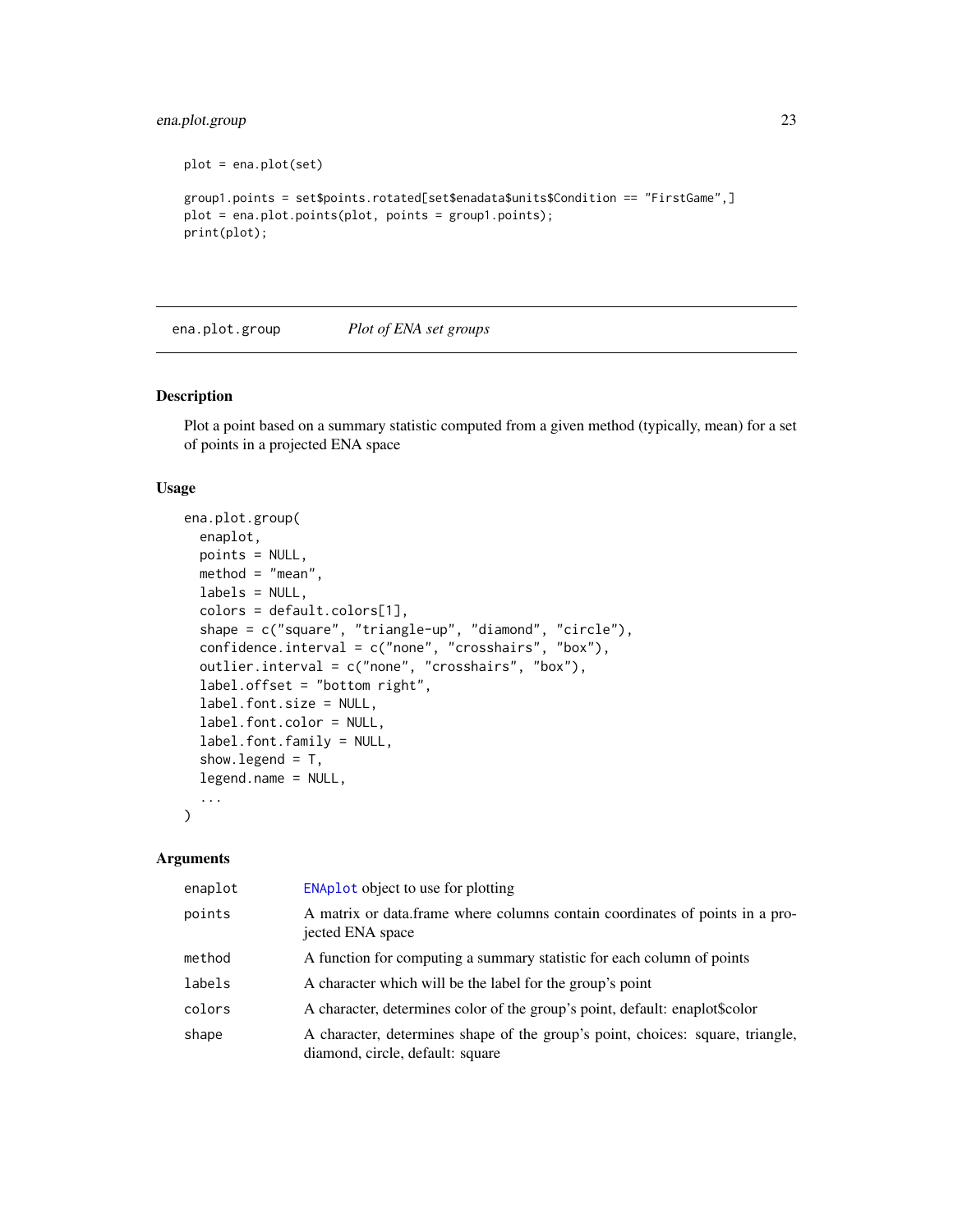<span id="page-23-0"></span>

| confidence.interval |                                                                                                                                             |  |
|---------------------|---------------------------------------------------------------------------------------------------------------------------------------------|--|
|                     | A character that determines how the confidence interval is displayed, choices:<br>none, box, crosshair, default: none                       |  |
| outlier.interval    |                                                                                                                                             |  |
|                     | A character that determines how outlier interval is displayed, choices: none,<br>box, crosshair, default: none                              |  |
| label.offset        | character: top left (default), top center, top right, middle left, middle center,<br>middle right, bottom left, bottom center, bottom right |  |
| label.font.size     |                                                                                                                                             |  |
|                     | An integer which determines the font size for label, default: enaplot\\$font.size                                                           |  |
| label.font.color    |                                                                                                                                             |  |
|                     | A character which determines the color of label, default: enaplot\\$font.color                                                              |  |
| label.font.family   |                                                                                                                                             |  |
|                     | A character which determines font type, choices: Arial, Courier New, Times<br>New Roman, default: enaplot\\$font.family                     |  |
| show.legend         | Logical indicating whether to show the point labels in the in legend                                                                        |  |
| legend.name         | Character indicating the name to show above the plot legend                                                                                 |  |
| $\cdots$            | Additional parameters                                                                                                                       |  |

#### Details

Plots a point based on a summary statistic for a group (typically, mean)

#### Value

The [ENAplot](#page-38-1) provided to the function, with its plot updated to include the new group point.

## See Also

[ena.plot](#page-20-1), ena.plot.points

## Examples

data(RS.data)

```
codeNames = c('Data','Technical.Constraints','Performance.Parameters',
  'Client.and.Consultant.Requests','Design.Reasoning','Collaboration');
accum = ena.accumulate.data(
  units = RS.data[,c("UserName","Condition")],
  conversation = RS.data[,c("Condition","GroupName")],
  metadata = RS.data[,c("CONFIDENCE.Change","CONFIDENCE.Pre","CONFIDENCE.Post")],
  codes = RS.data[, codeNames],
  window.size.back = 4
)
set = ena.make.set(
  enadata = accum,
  rotation.by = ena.rotate.by.mean,
```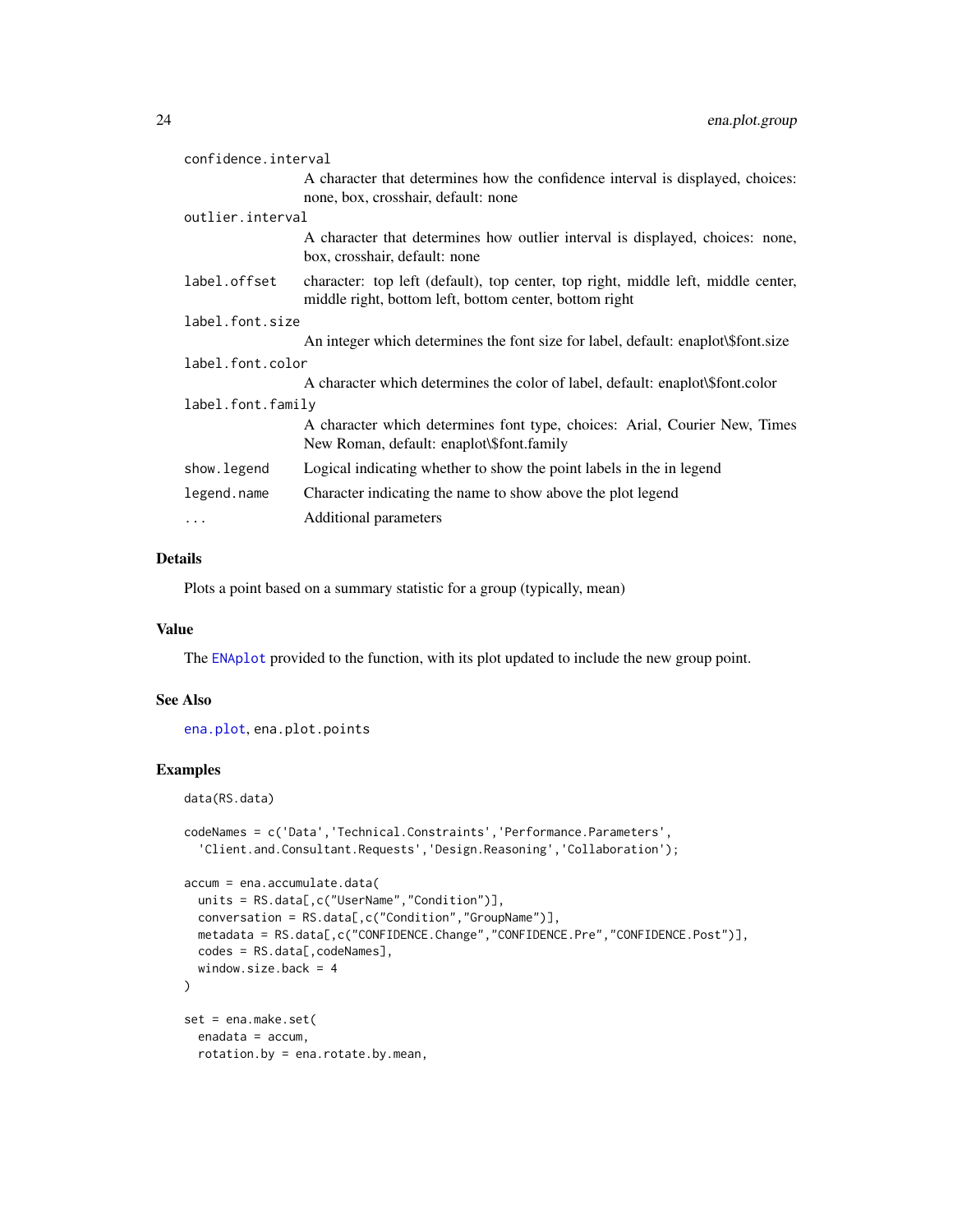```
rotation.params = list(
      accum$meta.data$Condition=="FirstGame",
      accum$meta.data$Condition=="SecondGame"
 )
\mathcal{L}plot = ena.plot(set)
unitNames = set$enadata$units
### Plot Condition 1 Group Mean
plot = ena.plot.group(plot, as.matrix(set$points$Condition$FirstGame), labels = "FirstGame",
    colors = "red", confidence.interval = "box")
### plot Condition 2 Group Mean
plot = ena.plot.group(plot, as.matrix(set$points$Condition$SecondGame), labels = "SecondGame",
    colors = "blue", confidence.interval = "box")
print(plot);
```
ena.plot.network *Plot an ENA network*

#### **Description**

Plot an ENA network: nodes and edges

```
ena.plot.network(
  enaplot = NULL,
  network = NULL,
  node.positions = enaplot$enaset$rotation$nodes,
  adjacency.key = NULL,
  colors = c(pos = enaplot$palette[1], enaplot$palette[2]),
  edge_type = "line",
  show.all.nodes = T,
  threshold = c(\emptyset),
  thin.lines.in.front = T,
  thickness = c(min(abs(network)), max(abs(network))),
  opacity = thickness,
  saturation = thickness,
  scale.range = c(ifelse(min(network) == 0, 0, 0.1), 1),
  node.size = c(3, 10),
  labels = NULL,
  label.offset = "middle right",
  label.font.size = enaplot$get("font.size"),
  label.font.color = enaplot$get("font.color"),
```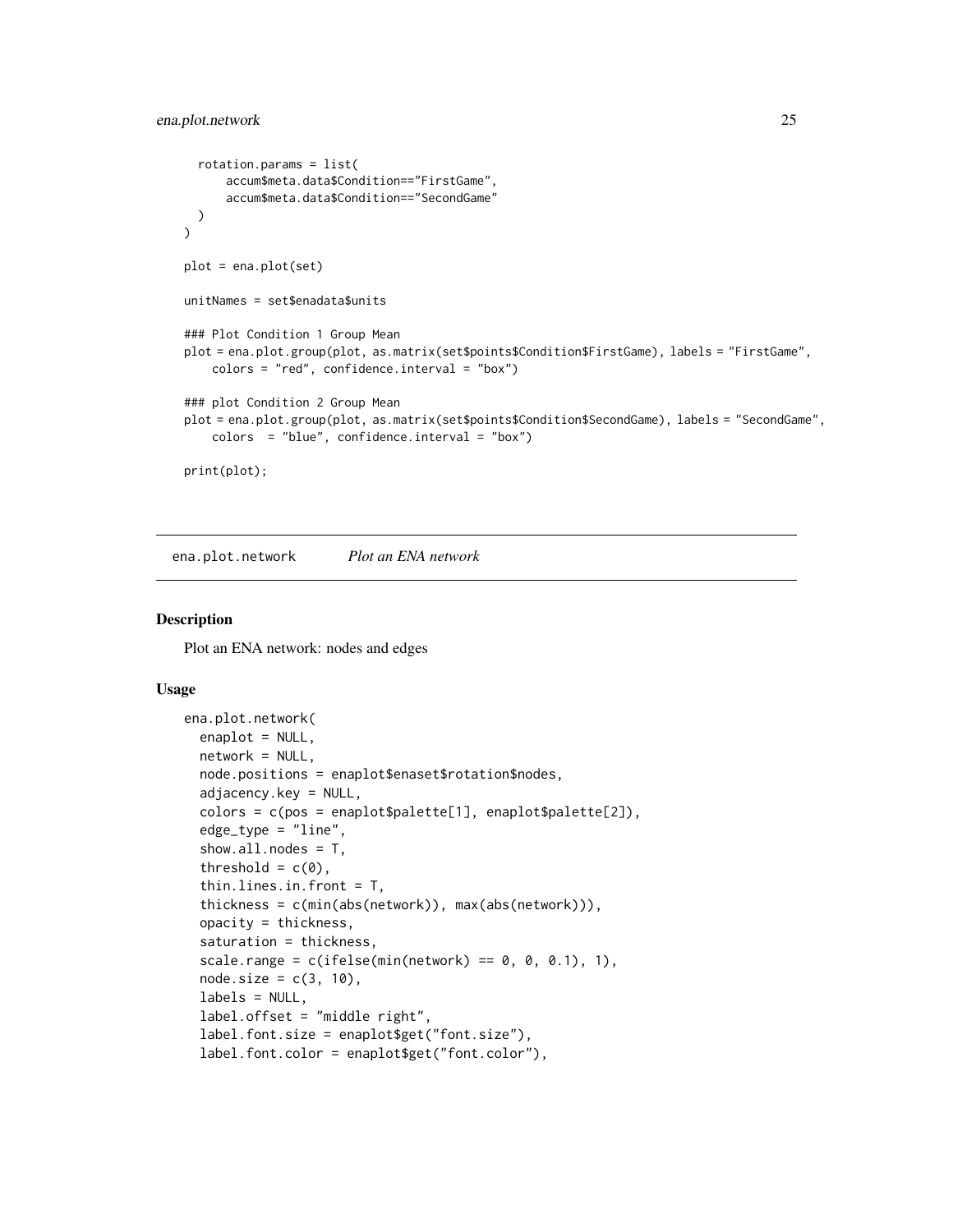```
label.font.family = enaplot$get("font.family"),
  legend.name = NULL,
  legend.include.edges = F,
  scale.weights = \overline{T},
  ...
\overline{)}
```
## Arguments

| enaplot             | ENAplot object to use for plotting                                                                                                                                                                                             |  |
|---------------------|--------------------------------------------------------------------------------------------------------------------------------------------------------------------------------------------------------------------------------|--|
| network             | dataframe or matrix containing the edge weights for the network graph; typically<br>comes from ENAset\$line.weights                                                                                                            |  |
| node.positions      | matrix containing the positiions of the nodes. Defaults to enaplot\$enaset\$node.positions                                                                                                                                     |  |
| adjacency.key       | matrix containing the adjacency key for looking up the names and positions                                                                                                                                                     |  |
| colors              | A String or vector of colors for positive and negative line weights. E.g. red or<br>$c(pos = red, neg = blue)$ , default: $c(pos = red, neg = blue)$                                                                           |  |
| edge_type           | A String representing the type of line to draw, either "line", "dash", or "dot"                                                                                                                                                |  |
| show.all.nodes      | A Logical variable, default: true                                                                                                                                                                                              |  |
| threshold           | A vector of numeric min/max values, default: $c(0, \text{Inf})$ plotting. Edge weights<br>below the min value will not be displayed; edge weights above the max value<br>will be shown at the max value.                       |  |
| thin.lines.in.front |                                                                                                                                                                                                                                |  |
|                     | A logical, default: true                                                                                                                                                                                                       |  |
| thickness           | A vector of numeric min/max values for thickness, default: c(min(abs(network)),<br>max(abs(network)))                                                                                                                          |  |
| opacity             | A vector of numeric min/max values for opacity, default: thickness                                                                                                                                                             |  |
| saturation          | A vector of numeric min/max values for saturation, default: thickness                                                                                                                                                          |  |
| scale.range         | A vector of numeric min/max to scale from, default: $c(0.1,1)$ or if min(network)<br>is $0, c(0,1)$                                                                                                                            |  |
| node.size           | A lower and upper bound used for scaling the size of the nodes, default $c(0, 20)$                                                                                                                                             |  |
| labels              | A character vector of node labels, default: code names                                                                                                                                                                         |  |
| label.offset        | A character vector of representing the positional offset relative to the respective<br>node. Defaults to "middle right" for all nodes. If a single values is provided, it<br>is used for all positions, else the length of the |  |
| label.font.size     |                                                                                                                                                                                                                                |  |
|                     | An integer which determines the font size for graph labels, default: enaplot\$font.size                                                                                                                                        |  |
| label.font.color    |                                                                                                                                                                                                                                |  |
|                     | A character which determines the color of label font, default: enaplot\$font.color                                                                                                                                             |  |
| label.font.family   |                                                                                                                                                                                                                                |  |
|                     | A character which determines font type, choices: Arial, Courier New, Times<br>New Roman, default: enaplot\$font.family                                                                                                         |  |
| legend.name         | A character name used in the plot legend. Not included in legend when NULL<br>(Default), if legend.include.edges is TRUE will always be "Nodes"                                                                                |  |

<span id="page-25-0"></span>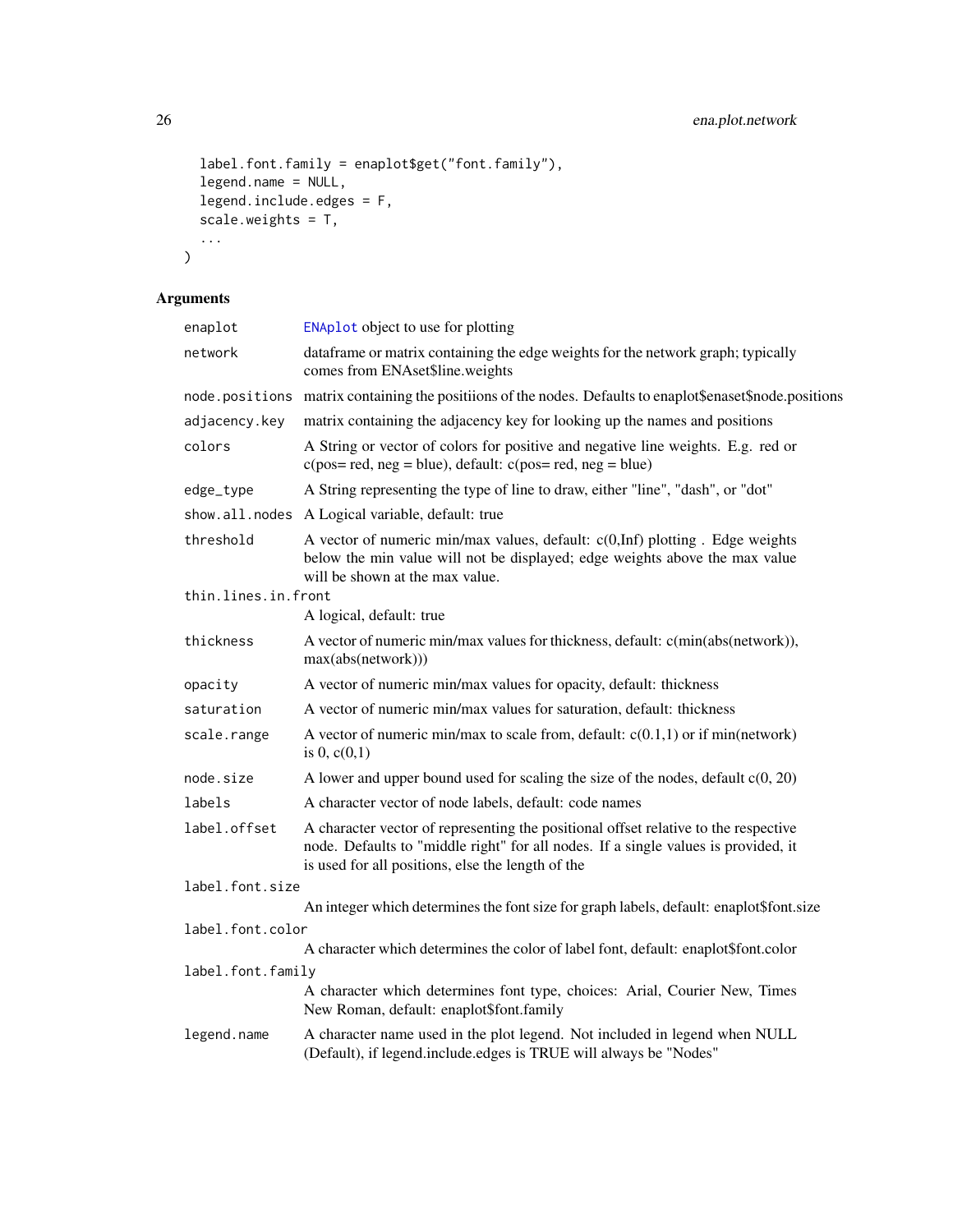### <span id="page-26-0"></span>ena.plot.network 27

| legend.include.edges |                                                                                                                       |  |
|----------------------|-----------------------------------------------------------------------------------------------------------------------|--|
|                      | Logical value indicating if the edge names should be included in the plot legend.<br>Forces legend.name to be "Nodes" |  |
|                      | scale, we ights Logical indicating to scale the supplied network                                                      |  |
| $\ddotsc$            | Additional parameters                                                                                                 |  |

### Details

lots a network graph, including nodes (taken from codes in the ENAplot) and the edges (provided in network)

### Value

The [ENAplot](#page-38-1) provided to the function, with its plot updated to include the nodes and provided connecting lines.

### See Also

[ena.plot](#page-20-1), [ena.plot.points](#page-27-1)

## Examples

data(RS.data)

```
codeNames = c('Data','Technical.Constraints','Performance.Parameters',
  'Client.and.Consultant.Requests','Design.Reasoning','Collaboration');
accum = ena.accumulate.data(
  units = RS.data[,c("UserName","Condition")],
  conversation = RS.data[,c("Condition","GroupName")],
  metadata = RS.data[,c("CONFIDENCE.Change","CONFIDENCE.Pre","CONFIDENCE.Post")],
  codes = RS.data[, codeNames],
  window.size.back = 4
)
set = ena.make.set(
  enadata = accum,
  rotation.by = ena.rotate.by.mean,
  rotation.params = list(
    accum$meta.data$Condition=="FirstGame",
    accum$meta.data$Condition=="SecondGame"
  )
\mathcal{L}plot = ena.plot(set)
### Subset rotated points and plot Condition 1 Group Mean
as.matrix(set$points$Condition$FirstGame)
first.game.points = as.matrix(set$points$Condition$FirstGame)
plot = ena.plot.group(plot, first.game.points, labels = "FirstGame",
```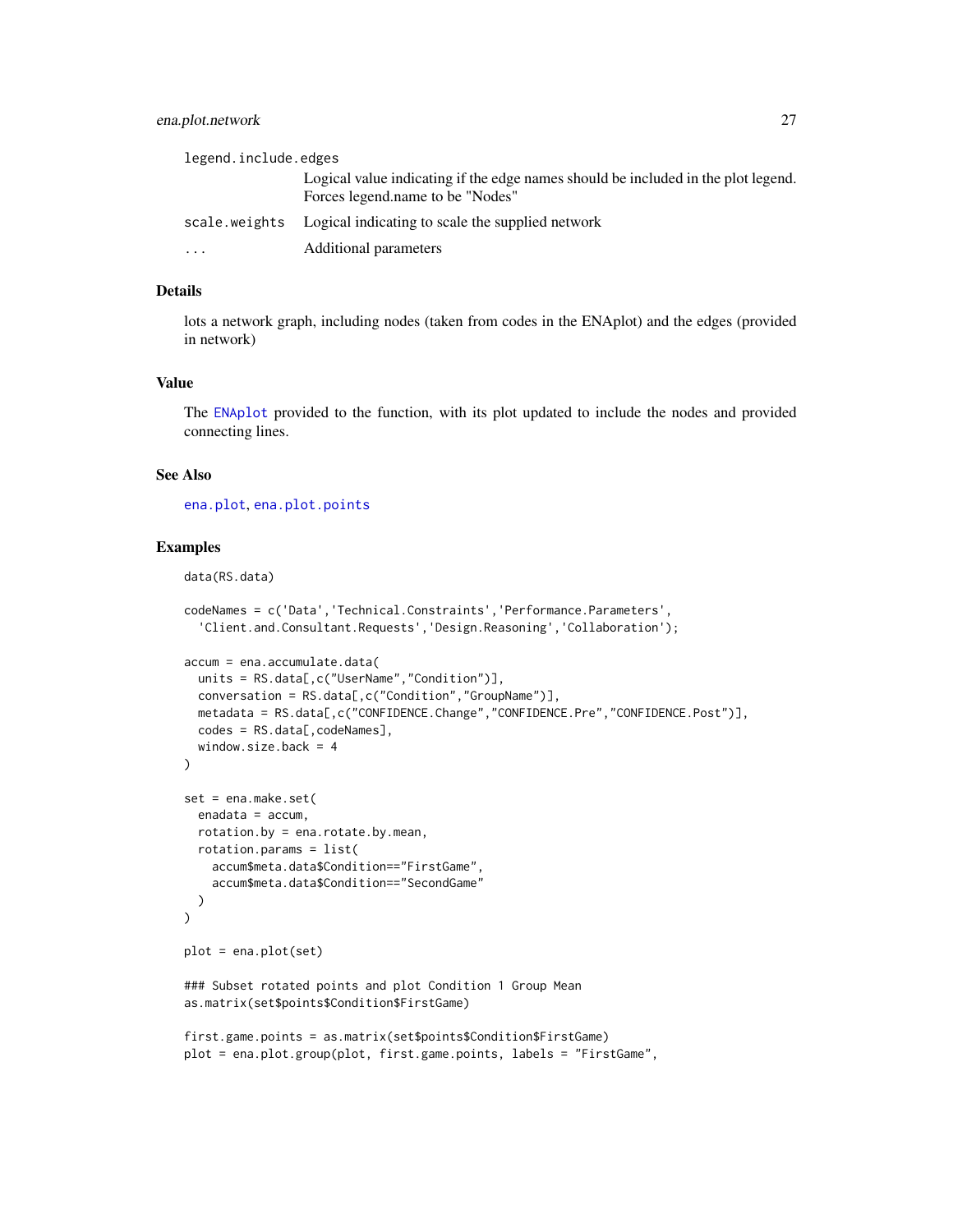```
colors = "red", confidence.interval = "box")
### Subset rotated points and plot Condition 2 Group Mean
second.game.points = as.matrix(set$points$Condition$SecondGame)
plot = ena.plot.group(plot, second.game.points, labels = "SecondGame",
   colors = "blue", confidence.interval = "box")
### get mean network plots
first.game.lineweights = as.matrix(set$line.weights$Condition$FirstGame)
first.game.mean = colMeans(first.game.lineweights)
second.game.lineweights = as.matrix(set$line.weights$Condition$SecondGame)
second.game.mean = colMeans(second.game.lineweights)
subtracted.network = first.game.mean - second.game.mean
plot = ena.plot.network(plot, network = subtracted.network)
print(plot)
```
<span id="page-27-1"></span>ena.plot.points *Plot points on an ENAplot*

#### Description

Plot all or a subset of the points of an ENAplot using the plotly plotting library

```
ena.plot.points(
  enaplot,
 points = NULL,
  point.size = enaplot$point$size,
  labels = NULL,
  label.offset = "top left",
  label.group = NULL,
  label.font.size = NULL,
  label.font.color = NULL,
  label.font.family = NULL,shape = "circle",
  colors = NULL,
  confidence.interval.values = NULL,
  confidence.interval = c("none", "crosshairs", "box"),
  outlier.interval.values = NULL,
  outlier.interval = c("none", "crosshairs", "box"),
  show.legend = T,
  legend.name = "Points",
  text s = NULL,...
)
```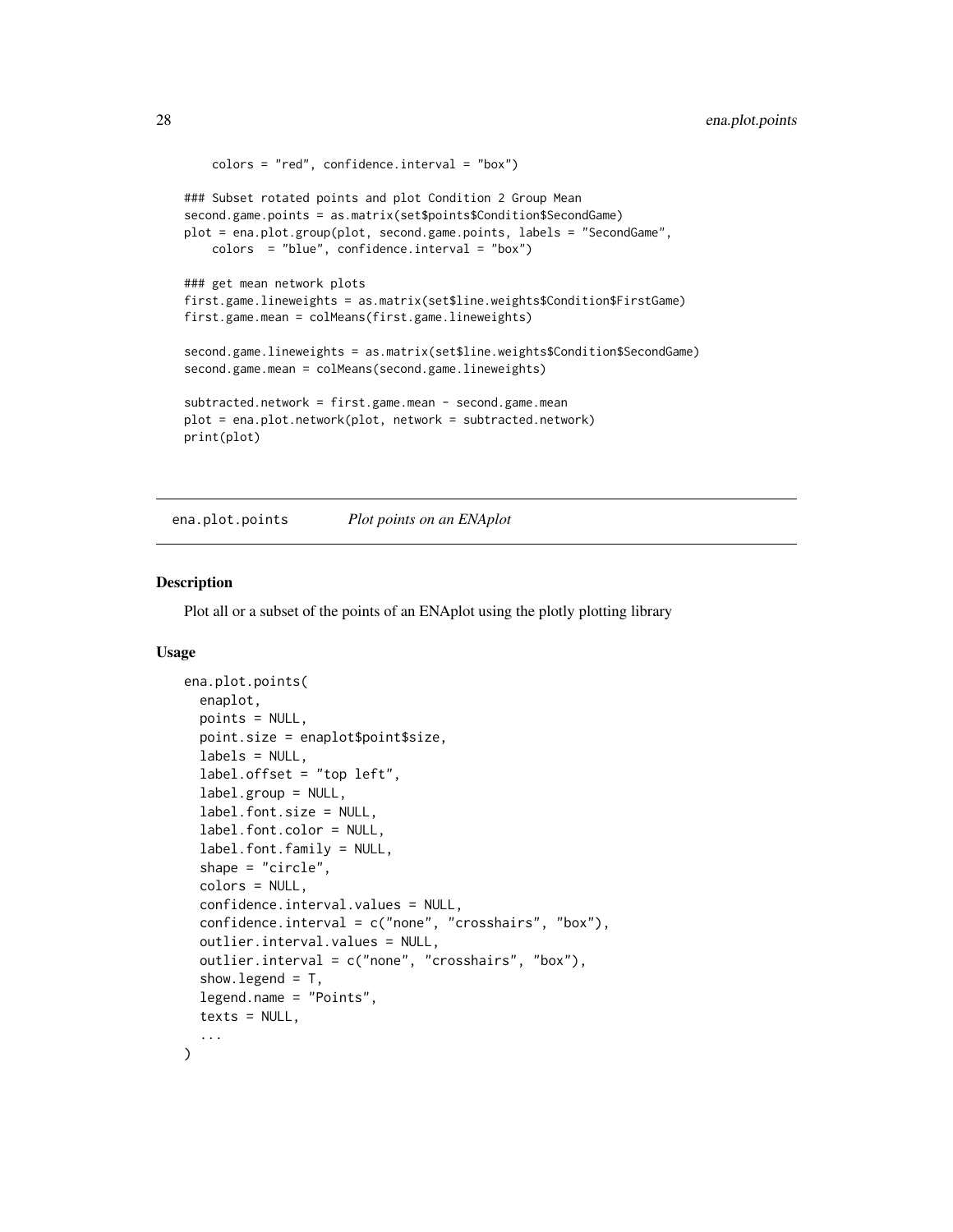## <span id="page-28-0"></span>ena.plot.points 29

## Arguments

| enaplot                    | ENAplot object to use for plotting                                                                                                                  |
|----------------------------|-----------------------------------------------------------------------------------------------------------------------------------------------------|
| points                     | A dataframe of matrix where the first two column are X and Y coordinates                                                                            |
| point.size                 | A data.frame or matrix where the first two column are X and Y coordinates of<br>points to plot in a projected ENA space defined in ENAplot          |
| labels                     | A character vector of point labels, length nrow(points); default: NULL                                                                              |
| label.offset               | character: top left (default), top center, top right, middle left, middle center,<br>middle right, bottom left, bottom center, bottom right         |
| label.group                | A string used to group the labels in the legend. Items plotted with the same<br>label.group will show/hide together when clicked within the legend. |
| label.font.size            |                                                                                                                                                     |
|                            | An integer which determines the font size for point labels, default: enaplot\$font.size                                                             |
| label.font.color           |                                                                                                                                                     |
|                            | A character which determines the color of label font, default: enaplot\$font.color                                                                  |
| label.font.family          |                                                                                                                                                     |
|                            | A character which determines label font type, choices: Arial, Courier New,<br>Times New Roman, default: enaplot\$font.family                        |
| shape                      | A character which determines the shape of point markers, choices: square, tri-<br>angle, diamond, circle, default: circle                           |
| colors                     | A character vector of the point marker colors; if one given it is used for all,<br>otherwise must be same length as points; default: black          |
| confidence.interval.values |                                                                                                                                                     |
|                            | A matrix/dataframe where columns are CI x and y values for each point                                                                               |
| confidence.interval        |                                                                                                                                                     |
|                            | A character determining markings to use for confidence intervals, choices: none,<br>box, crosshair, default: none                                   |
| outlier.interval.values    |                                                                                                                                                     |
|                            | A matrix/dataframe where columns are OI x and y values for each point                                                                               |
| outlier.interval           |                                                                                                                                                     |
|                            | A character determining markings to use for outlier interval, choices: none, box,<br>crosshair, default: none                                       |
| show. legend               | Logical indicating whether to show the point labels in the in legend                                                                                |
| legend.name                | Character indicating the name to show above the plot legend                                                                                         |
| texts                      | [TBD]                                                                                                                                               |
| $\cdots$                   | additional parameters addressed in inner function                                                                                                   |

## Value

[ENAplot](#page-38-1) The ENAplot provided to the function, with its plot updated to include the new points.

## See Also

[ena.plot](#page-20-1), [ENAplot](#page-38-1), [ena.plot.group](#page-22-1)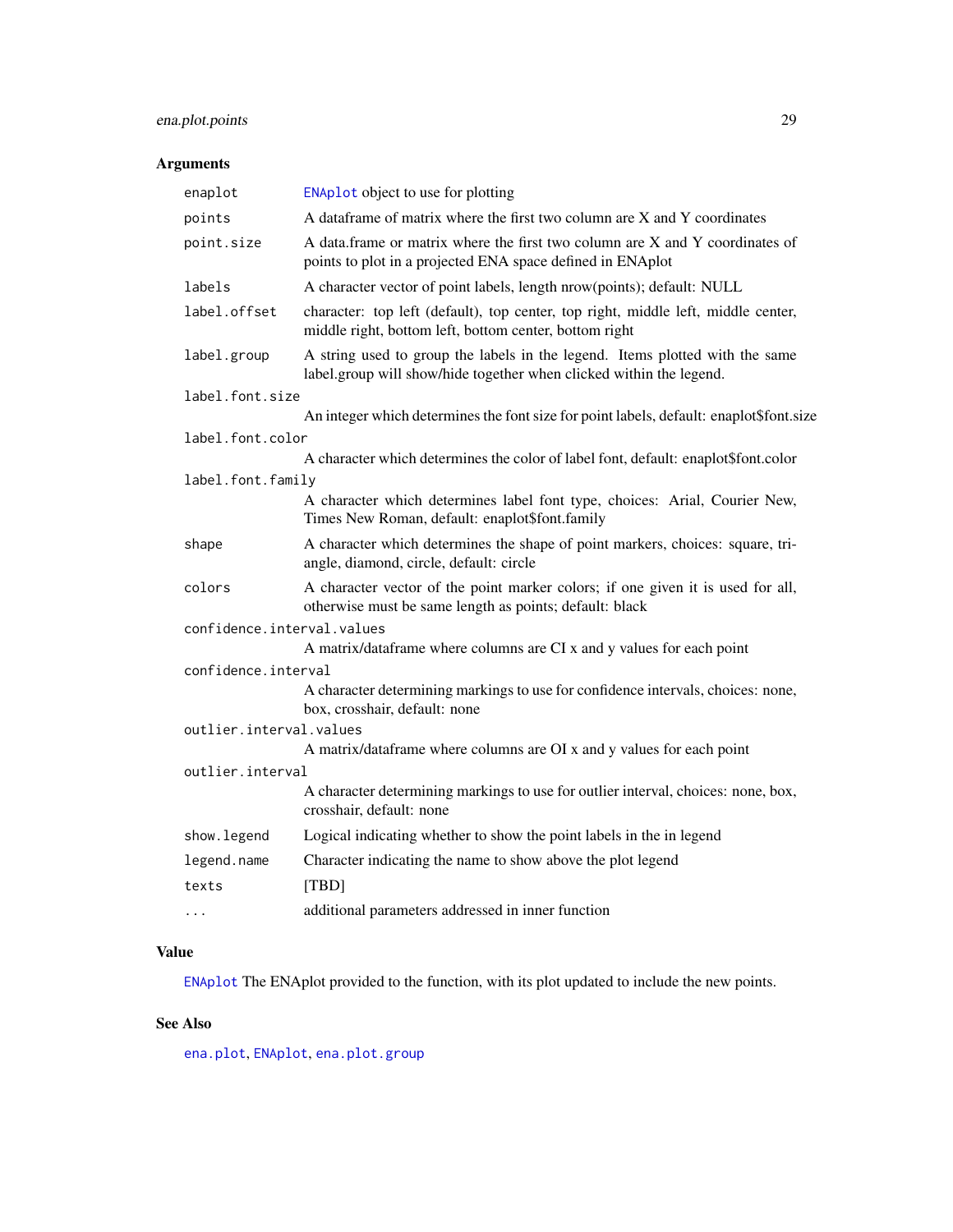### Examples

```
data(RS.data)
codeNames = c('Data','Technical.Constraints','Performance.Parameters',
  'Client.and.Consultant.Requests','Design.Reasoning','Collaboration');
accum = ena.accumulate.data(
  units = RS.data[,c("UserName","Condition")],
  conversation = RS.data[,c("Condition","GroupName")],
  metadata = RS.data[,c("CONFIDENCE.Change","CONFIDENCE.Pre","CONFIDENCE.Post")],
  codes = RS.data[, codeNames],
  window.size.back = 4
\mathcal{L}set = ena.make.set(
  enadata = accum,
  rotation.by = ena.rotate.by.mean,
  rotation.params = list(
      accum$meta.data$Condition=="FirstGame",
      accum$meta.data$Condition=="SecondGame"
  )
\overline{)}plot = ena.plot(set)
group1.points = set$points[set$meta.data$Condition == "FirstGame",]
group2.points = set$points[set$meta.data$Condition == "SecondGame",]
plot = ena.plot.points(plot, points = group1.points);
plot = ena.plot.points(plot, points = group2.points);
print(plot);
```
ena.plot.trajectory *Plot of ENA trajectories*

#### Description

Function used to plot trajectories

```
ena.plot.trajectory(
 enaplot,
 points,
 by = NULL,
  labels = NULL,
  labels.show = c("Always", "Hover", "Both"),
  names = NULL,
  label.offset = NULL,
```
<span id="page-29-0"></span>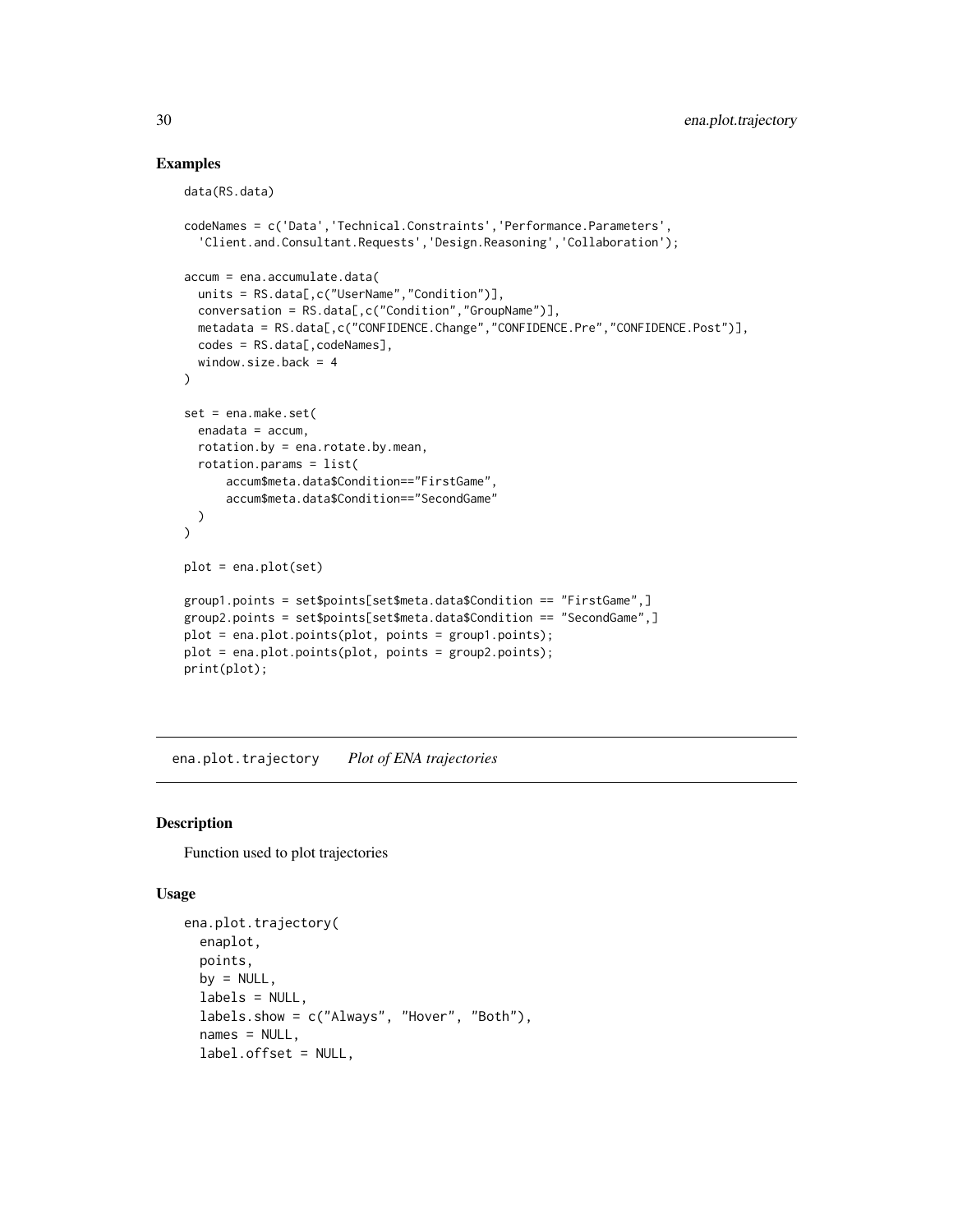```
label.font.size = enaplot$get("font.size"),
label.font.color = enaplot$get("font.color"),
label.font.family = c("Arial", "Courier New", "Times New Roman"),
shape = c("circle", "square", "triangle-up", "diamond"),
colors = NULL,
default.hidden = F
```
## Arguments

)

| enaplot           | <b>ENAplot</b> object to use for plotting                                                                                                                                                                                                                                                                                                  |  |
|-------------------|--------------------------------------------------------------------------------------------------------------------------------------------------------------------------------------------------------------------------------------------------------------------------------------------------------------------------------------------|--|
| points            | dataframe of matrix - first two column are X and Y coordinates, each row is a<br>point in a trajectory                                                                                                                                                                                                                                     |  |
| by                | vector used to subset points into individual trajectories, length nrow(points)                                                                                                                                                                                                                                                             |  |
| labels            | character vector - point labels, length nrow(points)                                                                                                                                                                                                                                                                                       |  |
| labels.show       | A character choice: Always, Hover, Both. Default: Both                                                                                                                                                                                                                                                                                     |  |
| names             | character vector - labels for each trajectory of points, length length(unique(by))                                                                                                                                                                                                                                                         |  |
| label.offset      | A numeric vector of an x and y value to offset labels from the coordinates of the<br>points                                                                                                                                                                                                                                                |  |
| label.font.size   |                                                                                                                                                                                                                                                                                                                                            |  |
|                   | An integer which determines the font size for labels, default: enaplot\\$font.size                                                                                                                                                                                                                                                         |  |
| label.font.color  |                                                                                                                                                                                                                                                                                                                                            |  |
|                   | A character which determines the color of label font, default: enaplot\\$font.color                                                                                                                                                                                                                                                        |  |
| label.font.family |                                                                                                                                                                                                                                                                                                                                            |  |
|                   | A character which determines font type, choices: Arial, Courier New, Times<br>New Roman, default: enaplot\\$font.family                                                                                                                                                                                                                    |  |
| shape             | A character which determines the shape of markers, choices: square, triangle,<br>diamond, circle, default: circle                                                                                                                                                                                                                          |  |
| colors            | A character vector, that determines marker color, default NULL results in alter-<br>nating random colors. If single color is supplied, it will be used for all trajec-<br>tories, otherwise the length of the supplied color vector should be equal to the<br>length of the supplied names (i.e a color for each trajectory being plotted) |  |
| default.hidden    | A logical indicating if the trajectories should start hidden (click on the legend to<br>show them) Default: FALSE                                                                                                                                                                                                                          |  |

### Value

The [ENAplot](#page-38-1) provided to the function, with its plot updated to include the trajectories

## See Also

[ena.plot](#page-20-1)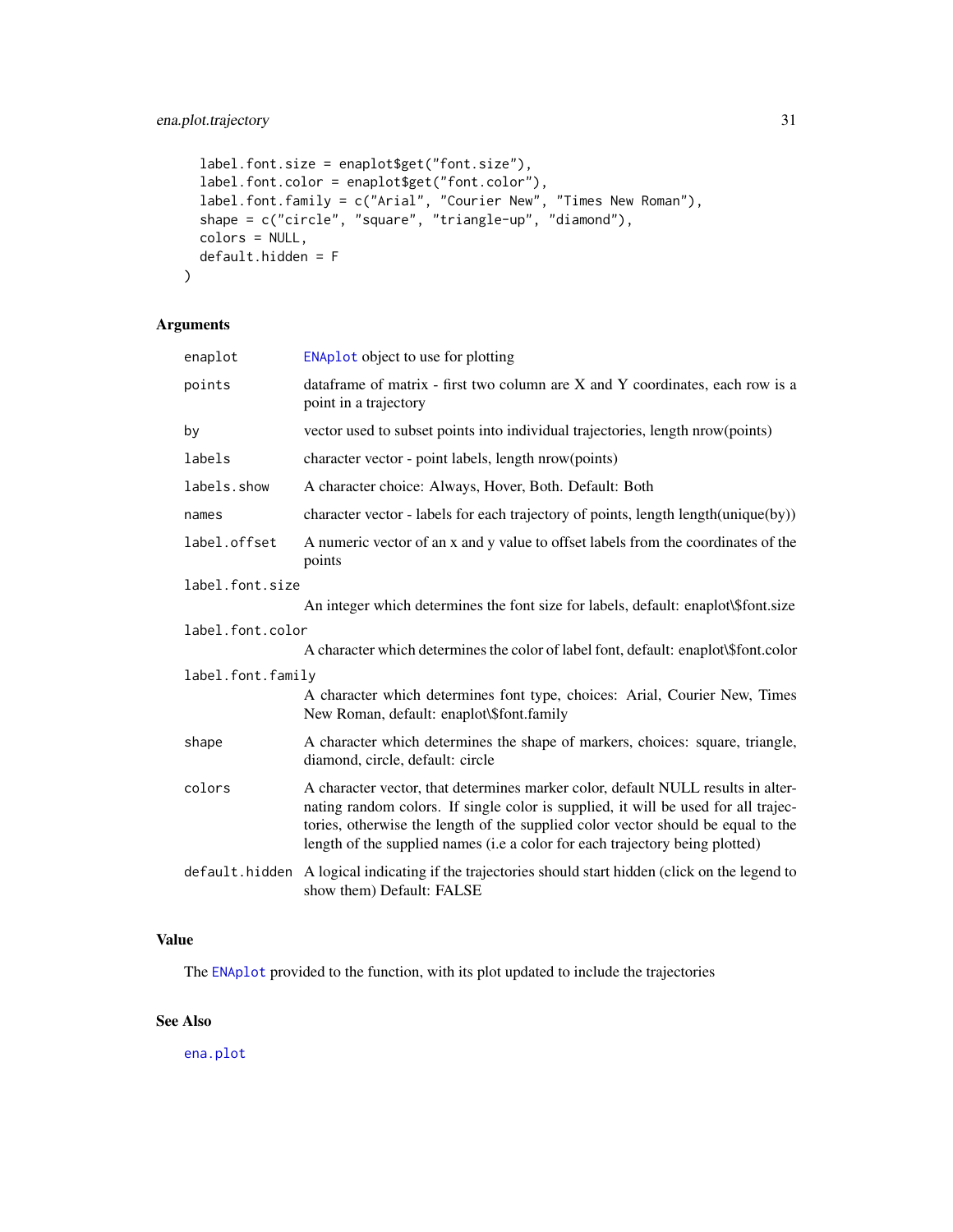### Examples

```
data(RS.data)
codeNames = c('Data','Technical.Constraints','Performance.Parameters',
  'Client.and.Consultant.Requests','Design.Reasoning','Collaboration');
accum = ena.accumulate.data(
  units = RS.data[,c("UserName","Condition")],
  conversation = RS.data[,c("GroupName","ActivityNumber")],
 metadata = RS.data[,c("CONFIDENCE.Change","CONFIDENCE.Pre","CONFIDENCE.Post","C.Change")],
  codes = RS.data[,codeNames],
  window.size.back = 4,
  model = "A");
set = ena.make.set(accum);
### get mean network plots
first.game.lineweights = as.matrix(set$line.weights$Condition$FirstGame)
first.game.mean = colMeans(first.game.lineweights)
second.game.lineweights = as.matrix(set$line.weights$Condition$SecondGame)
second.game.mean = colMeans(second.game.lineweights)
subtracted.network = first.game.mean - second.game.mean
# Plot dimension 1 against ActivityNumber metadata
dim.by.activity = cbind(
    as.matrix(set$points)[,1],
    set$trajectories$ActivityNumber * .8/14-.4 #scale down to dimension 1
\lambdaplot = ena.plot(set)
plot = ena.plot.network(plot, network = subtracted.network, legend.name="Network")
plot = ena.plot.trajectory(
  plot,
  points = dim.by.activity,
  names = unique(set$model$unit.label),
  by = set$trajectories$ENA_UNIT
);
print(plot)
```
ena.plotter *Wrapper to generate plots of units, groups, and networks*

#### Description

Plots individual units, all units, groups of units, networks, and network subtractions

<span id="page-31-0"></span>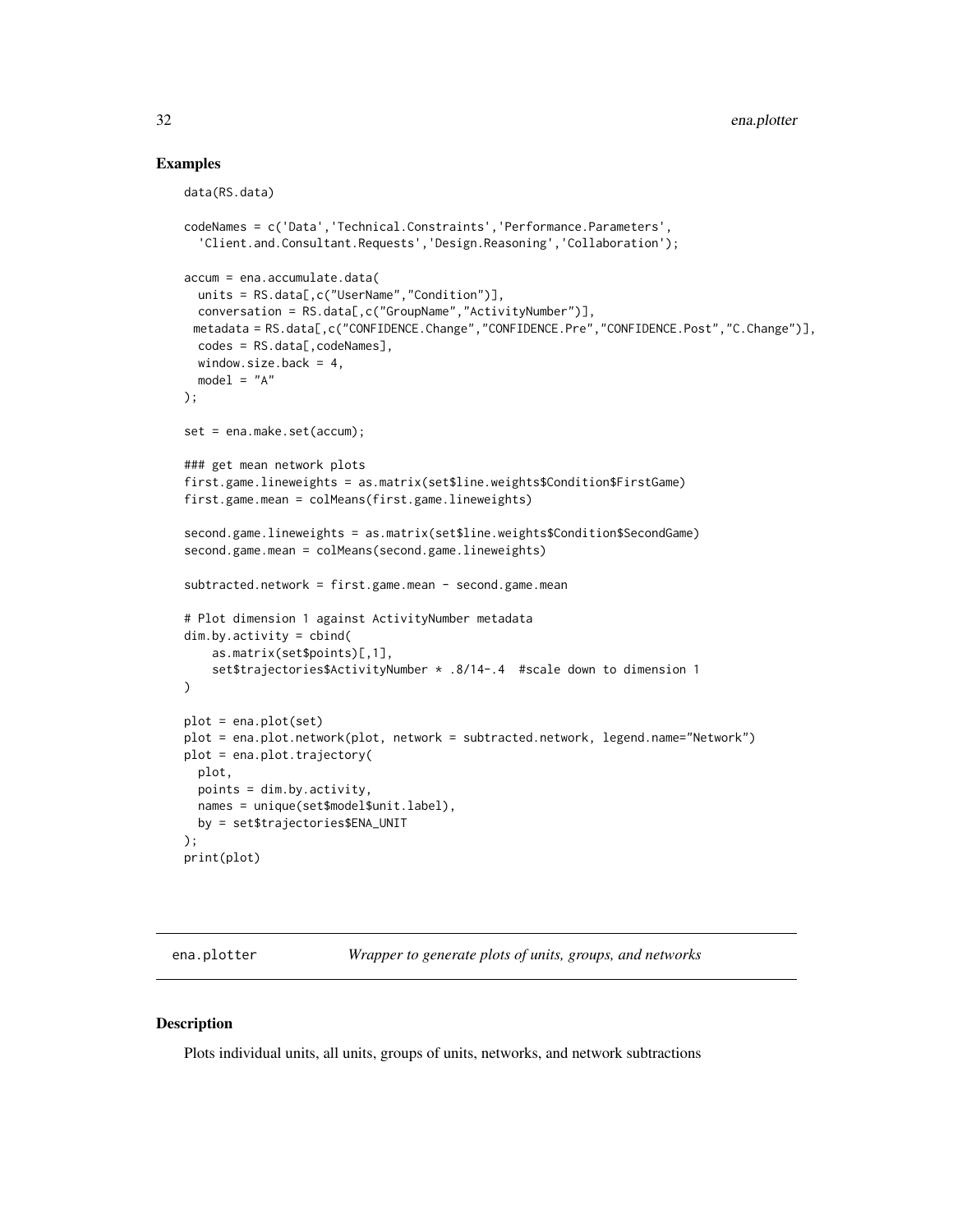## ena.plotter 33

## Usage

```
ena.plotter(
  set,
 groupVar = NULL,
 groups = NULL,
 points = FALSE,
 mean = FALSE,network = TRUE,
 networkMultiplier = 1,
  subtractionMultiplier = 1,
 unit = NULL,print.plots = F,
  ...
)
```
## Arguments

| set                   | an ena.set object                                                                                          |  |
|-----------------------|------------------------------------------------------------------------------------------------------------|--|
| groupVar              | vector, character, of column name containing group identifiers.                                            |  |
| groups                | vector, character, of values of groupVar column you wish to plot. Maxium of<br>two groups allowed.         |  |
| points                | logical, TRUE will plot points (default: FALSE)                                                            |  |
| mean                  | logical, TRUE will plot the mean position of the groups defined in the groups<br>argument (default: FALSE) |  |
| network               | logical, TRUE will plot networks (default: TRUE)                                                           |  |
| networkMultiplier     |                                                                                                            |  |
|                       | numeric, scaling factor for non-subtracted networks (default: 1)                                           |  |
| subtractionMultiplier |                                                                                                            |  |
|                       | numeric, scaling factor for subtracted networks (default: 1)                                               |  |
| unit                  | vector, character, name of a single unit to plot                                                           |  |
| print.plots           | logical, TRUE will show plots in the Viewer (default: FALSE)                                               |  |
| .                     | Additional parameters passed to set creation and plotting functions                                        |  |

## Details

This function includes options to plots individual units, all units, groups of units, networks, and network subtractions, given an ena.set objects. Plots are stored on the supplied ena.set object.

### Value

ena.set object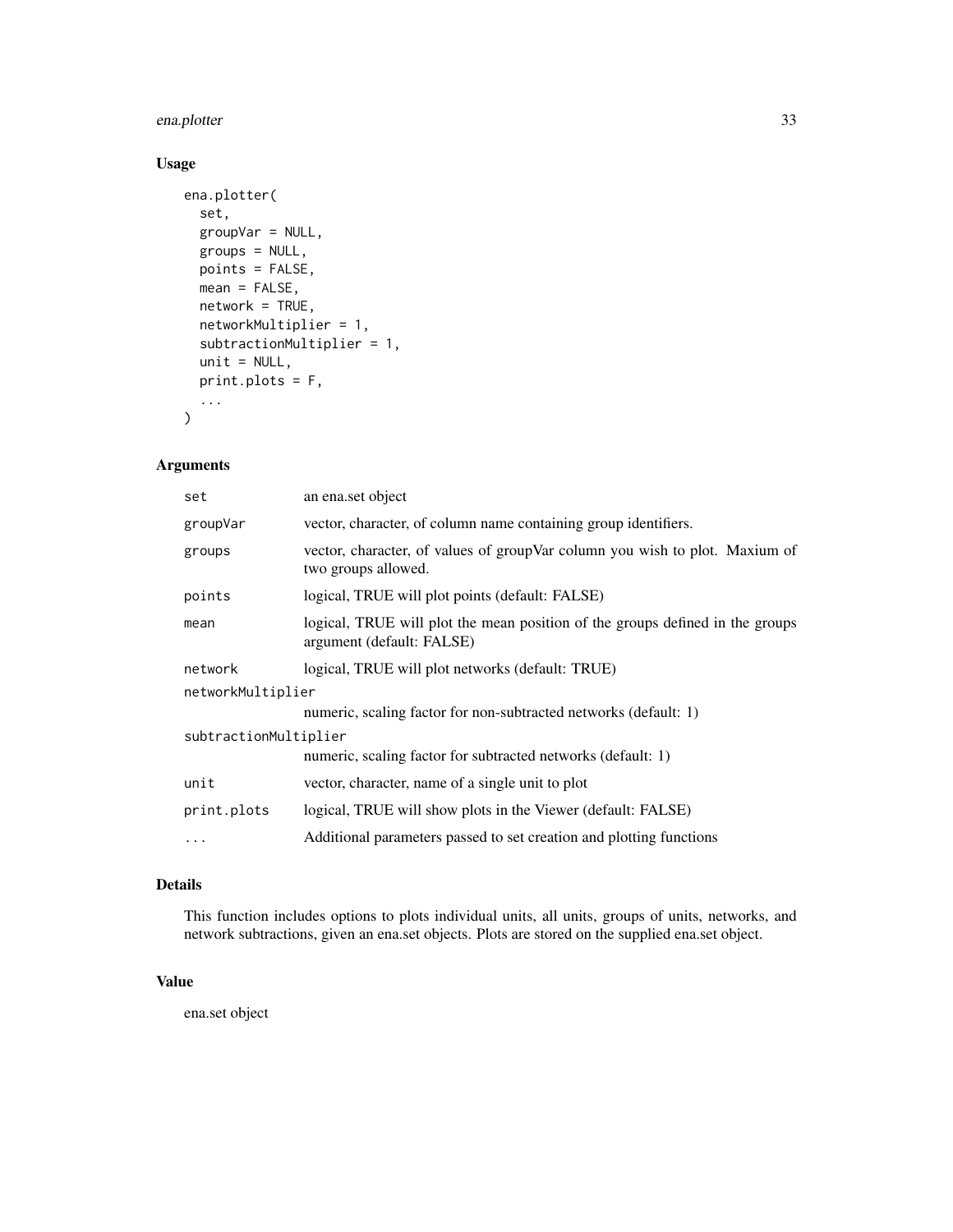<span id="page-33-0"></span>ena.rotate.by.mean *ENA Rotate by mean*

#### Description

Computes a dimensional reduction from a matrix of points such that the first dimension of the projected space passes through the means of two groups in a the original space. Subsequent dimensions of the projected space are computed using ena.svd

#### Usage

ena.rotate.by.mean(enaset, groups)

## Arguments

| enaset | An ENAset                                                                                                                                                                                                                   |
|--------|-----------------------------------------------------------------------------------------------------------------------------------------------------------------------------------------------------------------------------|
| groups | A list containing two logical vectors of length nrow (ENA, set \$ena, data \$units),<br>where each vector defines whether a unit is in one of the two groups whose<br>means are used to determine the dimensional reduction |

#### Value

[ENARotationSet](#page-40-1)

| ena.set.creator | Wrapper to generate an ENA model |  |
|-----------------|----------------------------------|--|
|-----------------|----------------------------------|--|

### Description

Generates an ENA model by constructing a dimensional reduction of adjacency (co-occurrence) vectors as defined by the supplied conversations, units, and codes.

```
ena.set.creator(
  data,
 codes,
 units,
 conversation,
 metadata = NULL,
 model = c("EndPoint", "AccumulatedTrajectory", "SeparateTrajectory"),
 weight.by = "binary",window = c("MovingStanzaWindow", "Conversation"),
 window.size.back = 1,
  include.meta = TRUE,
```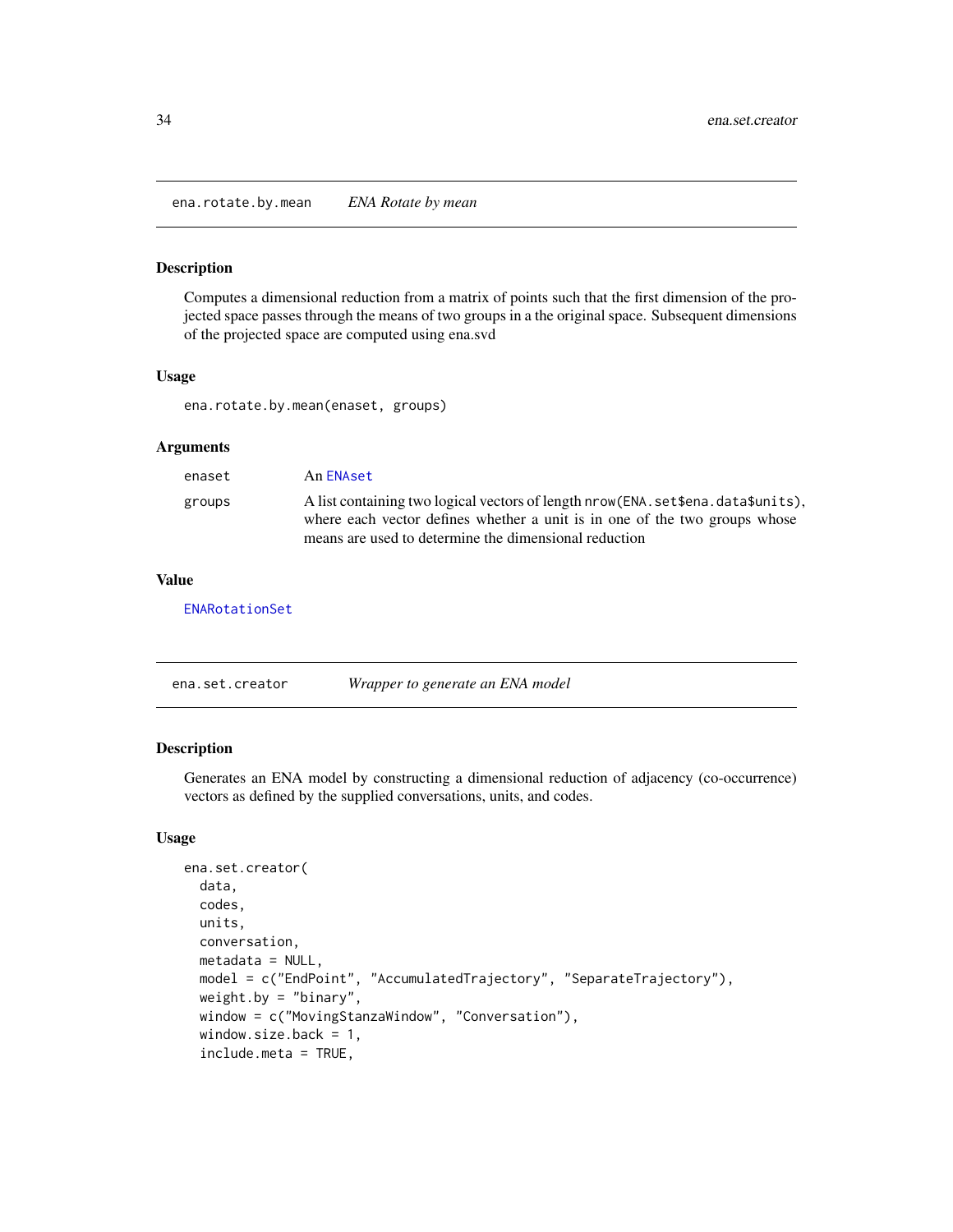### ena.set.creator 35

```
groupVar = NULL,
groups = NULL,
runTest = FALSE,
...
```
## Arguments

)

| data             | data.frame with containing metadata and coded columns                                                                                                                                                                                                      |  |
|------------------|------------------------------------------------------------------------------------------------------------------------------------------------------------------------------------------------------------------------------------------------------------|--|
| codes            | vector, numeric or character, of columns with codes                                                                                                                                                                                                        |  |
| units            | vector, numeric or character, of columns representing units                                                                                                                                                                                                |  |
| conversation     | vector, numeric or character, of columns to segment conversations by                                                                                                                                                                                       |  |
| metadata         | vector, numeric or character, of columns with additional meta information for<br>units                                                                                                                                                                     |  |
| model            | character: EndPoint (default), AccumulatedTrajectory, SeparateTrajectory                                                                                                                                                                                   |  |
| weight.by        | "binary" is default, can supply a function to call (e.g. sum)                                                                                                                                                                                              |  |
| window           | MovingStanzaWindow (default) or Conversation                                                                                                                                                                                                               |  |
| window.size.back |                                                                                                                                                                                                                                                            |  |
|                  | Number of lines in the stanza window (default: 1)                                                                                                                                                                                                          |  |
| include.meta     | [TBD]                                                                                                                                                                                                                                                      |  |
| groupVar         | vector, character, of column name containing group identifiers. If column con-<br>tains at least two unique values, will generate model using a means rotation (a<br>dimensional reduction maximizing the variance between the means of the two<br>groups) |  |
| groups           | vector, character, of values of groupVar column used for means rotation or sta-<br>tistical tests                                                                                                                                                          |  |
| runTest          | logical, TRUE will run a Student's t-Test and a Wilcoxon test for groups defined<br>by the groups argument                                                                                                                                                 |  |
| $\cdots$         | Additional parameters passed to model generation                                                                                                                                                                                                           |  |

## Details

This function generates an ena.set object given a data.frame, units, conversations, and codes. After accumulating the adjacency (co-occurrence) vectors, computes a dimensional reduction (projection), and calculates node positions in the projected ENA space. Returns location of the units in the projected space, as well as locations for node positions, and normalized adjacency (co-occurrence) vectors to construct network graphs. Includes options for returning statistical tests between groups of units.

#### Value

ena.set object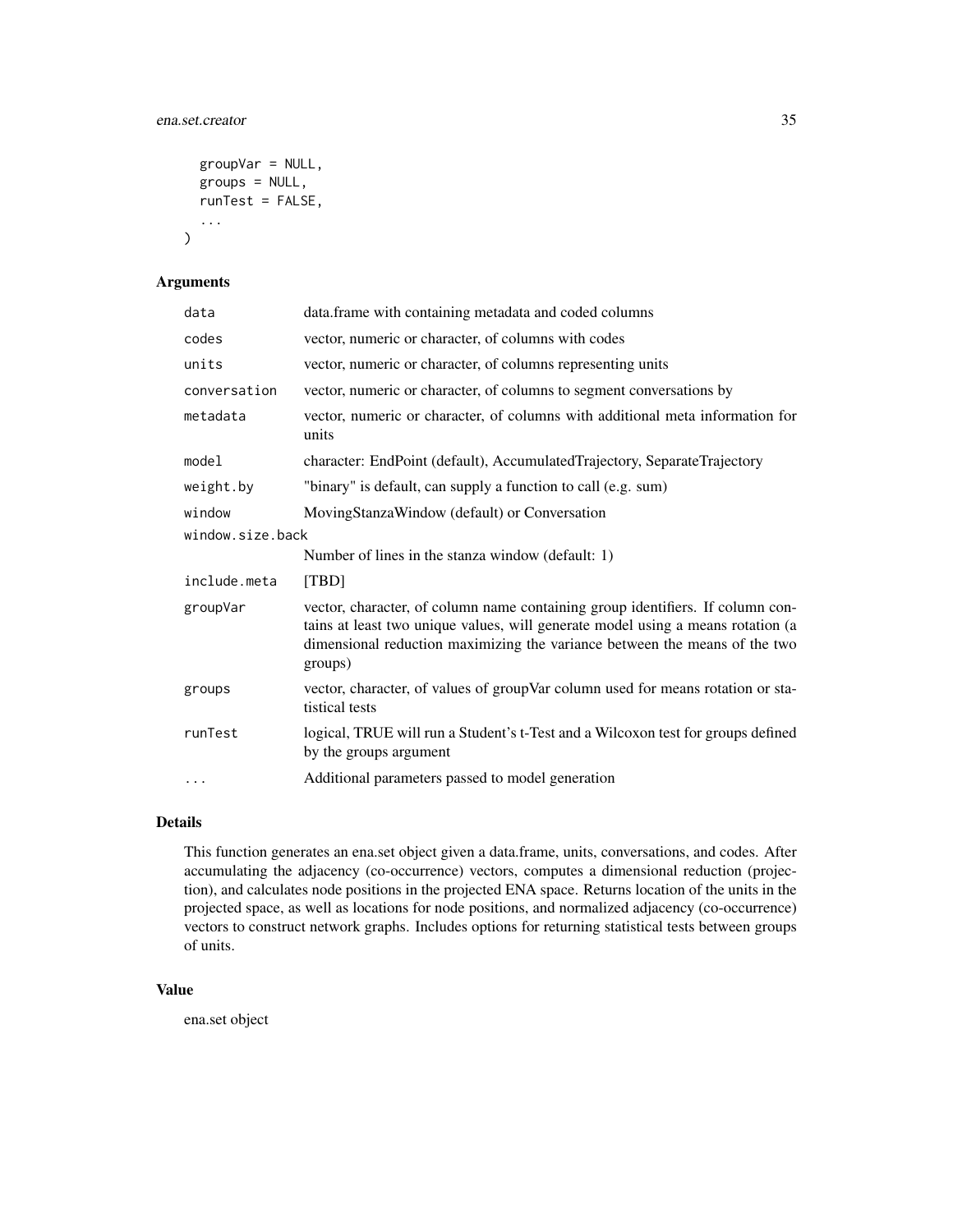<span id="page-35-0"></span>ena.svd *ENA SVD*

### Description

ENA method computing a dimensional reduction of points in an ENA set using SVD

#### Usage

```
ena.svd(enaset, ...)
```
## Arguments

| enaset   | An ENAset                          |
|----------|------------------------------------|
| $\cdots$ | Unused, necessary for ena.make.set |

| ena.writeup |  |  |  |  |
|-------------|--|--|--|--|
|             |  |  |  |  |
|             |  |  |  |  |

#### **Calculate the correlations**

#### Description

Calculate both Spearman and Pearson correlations for the provided ENAset

```
ena.writeup(
  enaset,
  tool = "rENA",tool.version = as.character(packageVersion(tool)),
  comparison = NULL,
  comparison.groups = NULL,
  sig.dig = 2,
  output\_dir = getwd(),
  type = c("file", "stream"),
  theory = T,
 methods = T,
 params = NULL,
  output_file = NULL
\mathcal{E}
```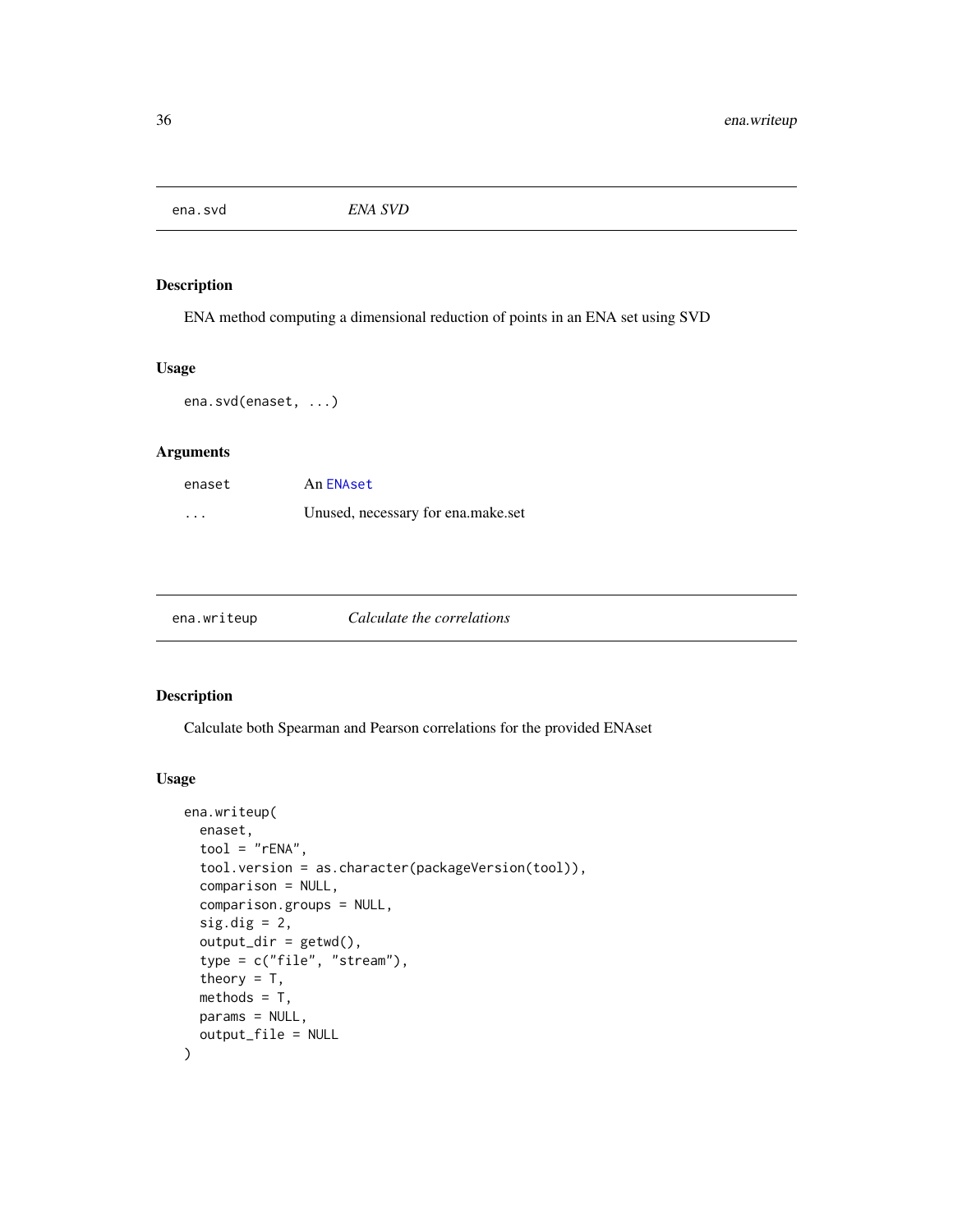#### <span id="page-36-0"></span>ENAdata 37

### Arguments

| enaset            | ENAset to view methods of                                                                                    |
|-------------------|--------------------------------------------------------------------------------------------------------------|
| tool              | c("rENA","webENA")                                                                                           |
| tool.version      | as.character(packageVersion(tool))                                                                           |
| comparison        | character string representing the comparison used, c(NULL, "parametric", "non-<br>parametric"). Default NULL |
| comparison.groups |                                                                                                              |
|                   | Groups that were used for the comparison                                                                     |
| sig.dig           | Integer for the number of digits to round to                                                                 |
| output_dir        | Where to save the output file.                                                                               |
| type              | c("file","stream") File will save to a file in output_dir, Stream returns the con-<br>tents directly         |
| theory            | Logical indicating whether to include theory in the writeup                                                  |
| methods           | Logical indicating whether to include methods in the writeup                                                 |
| params            | additional parameters for rmarkdown::render                                                                  |
| output_file       | character                                                                                                    |

### Value

String representing the methods used to generate the model

<span id="page-36-1"></span>

## Description

ENAdata R6class

ENAdata R6class

### Public fields

raw A data frame constructed from the unit, convo, code, and metadata parameters of ena.accumulate.data

adjacency.vectors A data frame of adjacency (co-occurrence) vectors by row

- accumulated.adjacency.vectors A data frame of adjacency (co-occurrence) vectors accumulated per unit
- model The type of ENA model: EndPoint, Accumulated Trajectory, or Separate Trajectory
- units A data frame of columns that were combined to make the unique units. Includes column for trajectory selections. (unique)
- unit.names A vector of unique unit values

metadata A data frame of unique metadata for each unit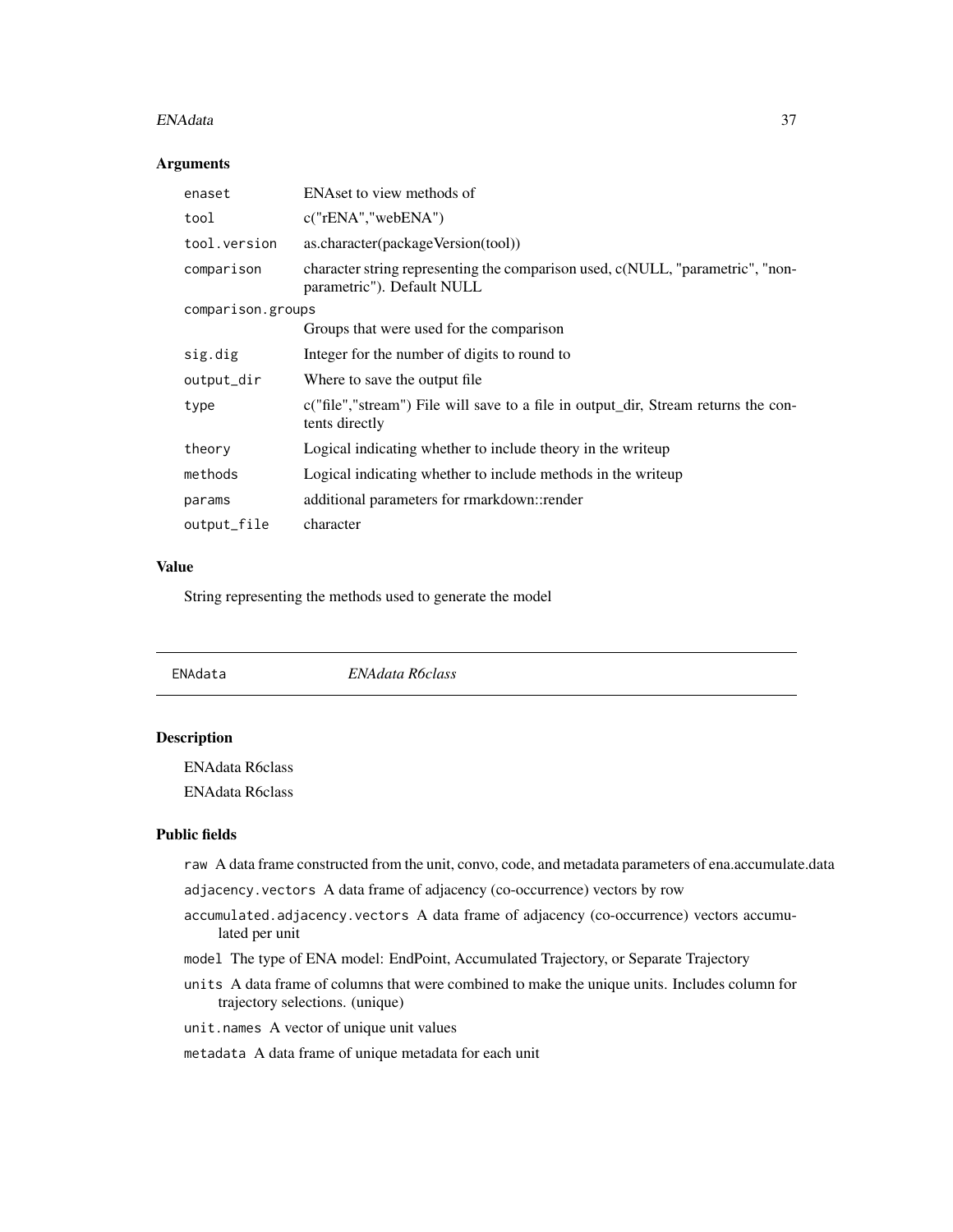trajectories A list: units - data frame, for a given row tells which trajectory it's a part; step data frame, where along the trajectory a row sits

adjacency.matrix TBD

adjacency.vectors.raw TBD

codes A vector of code names

function.call The string representation of function called and parameters provided

function.params A list of all parameters sent to function call Construct ENAdata

### Methods

## Public methods:

- [ENAdata\\$new\(\)](#page-37-0)
- [ENAdata\\$process\(\)](#page-38-2)
- [ENAdata\\$get\(\)](#page-38-3)
- [ENAdata\\$add.metadata\(\)](#page-38-4)
- [ENAdata\\$clone\(\)](#page-38-5)

### <span id="page-37-0"></span>Method new():

```
Usage:
ENAdata$new(
 file,
 units = NULL,
 units.used = NULL,
 units.by = NULL,conversations.by = NULL,
  codes = NULL,
 model = NULL,weight.by = "binary",window.size.back = 1,
 window.size.forward = 0,
 mask = NULL,include.meta = T,
  ...
)
Arguments:
file TBD
units TBD
units.used TBD
units.by TBD
conversations.by TBD
codes TBD
model TBD
weight.by TBD
window.size.back TBD
```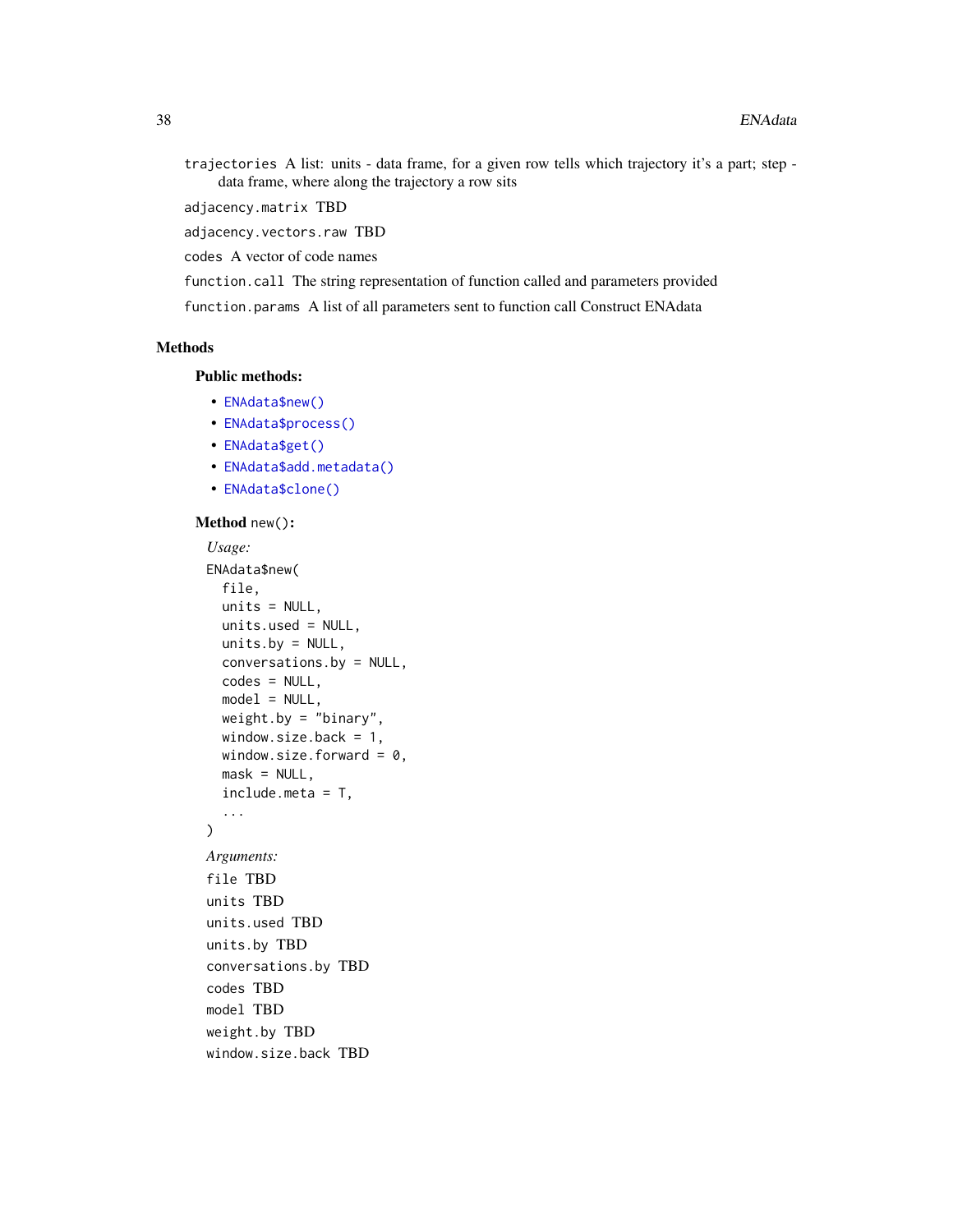#### <span id="page-38-0"></span>ENAplot 39

window.size.forward TBD mask TBD include.meta TBD ... TBD *Returns:* Process accumulation

#### <span id="page-38-2"></span>Method process():

*Usage:* ENAdata\$process() *Returns:* ENAdata Get property from object

## <span id="page-38-3"></span>Method get():

*Usage:* ENAdata\$get( $x = "data")$ 

*Arguments:*

x character key to retrieve from object

*Returns:* value from object at x Add metadata

## <span id="page-38-4"></span>Method add.metadata():

*Usage:* ENAdata\$add.metadata(merge = F) *Arguments:* merge logical (default: FALSE)

*Returns:* data.frame

<span id="page-38-5"></span>Method clone(): The objects of this class are cloneable with this method.

```
Usage:
ENAdata$clone(deep = FALSE)
Arguments:
```
deep Whether to make a deep clone.

<span id="page-38-1"></span>ENAplot *ENAset R6class*

### Description

ENAset R6class ENAset R6class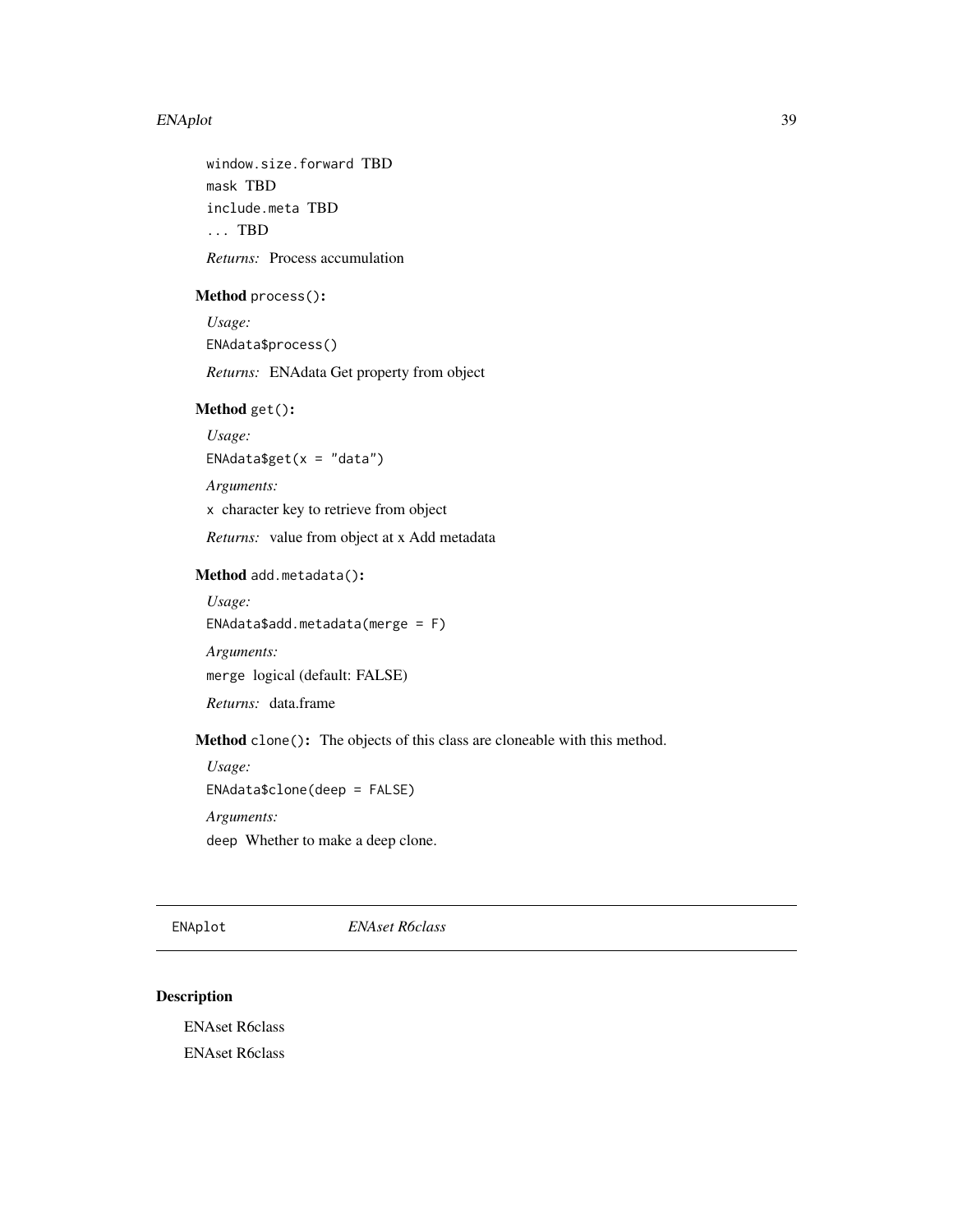## Public fields

enaset - The [ENAset](#page-41-1) object from which the ENAplot was constructed

plot - The plotly object used for data visualization

axes - TBD

point - TBD

palette - TBD

plotted - TBD Create ENApolot

### Methods

## Public methods:

- [ENAplot\\$new\(\)](#page-37-0)
- [ENAplot\\$print\(\)](#page-39-0)
- [ENAplot\\$get\(\)](#page-38-3)
- [ENAplot\\$clone\(\)](#page-38-5)

### Method new():

```
Usage:
 ENAplot$new(
   enaset = NULL,
   title = "ENA Plot",
   dimension.labels = c("", ""),
   font.size = 14,
   font.color = "#000000",
   font.family = "Arial",
   scale.to = "network",
   ...
 )
 Arguments:
 enaset TBD
 title TBD
 dimension.labels TBD
 font.size TBD
 font.color TBD
 font.family TBD
 scale.to TBD
 ... TBD
 Returns: ENAplot Print ENA plot
Method print():
 Usage:
 ENAplot$print()
```
<span id="page-39-0"></span>*Returns:* Get property from object

<span id="page-39-1"></span>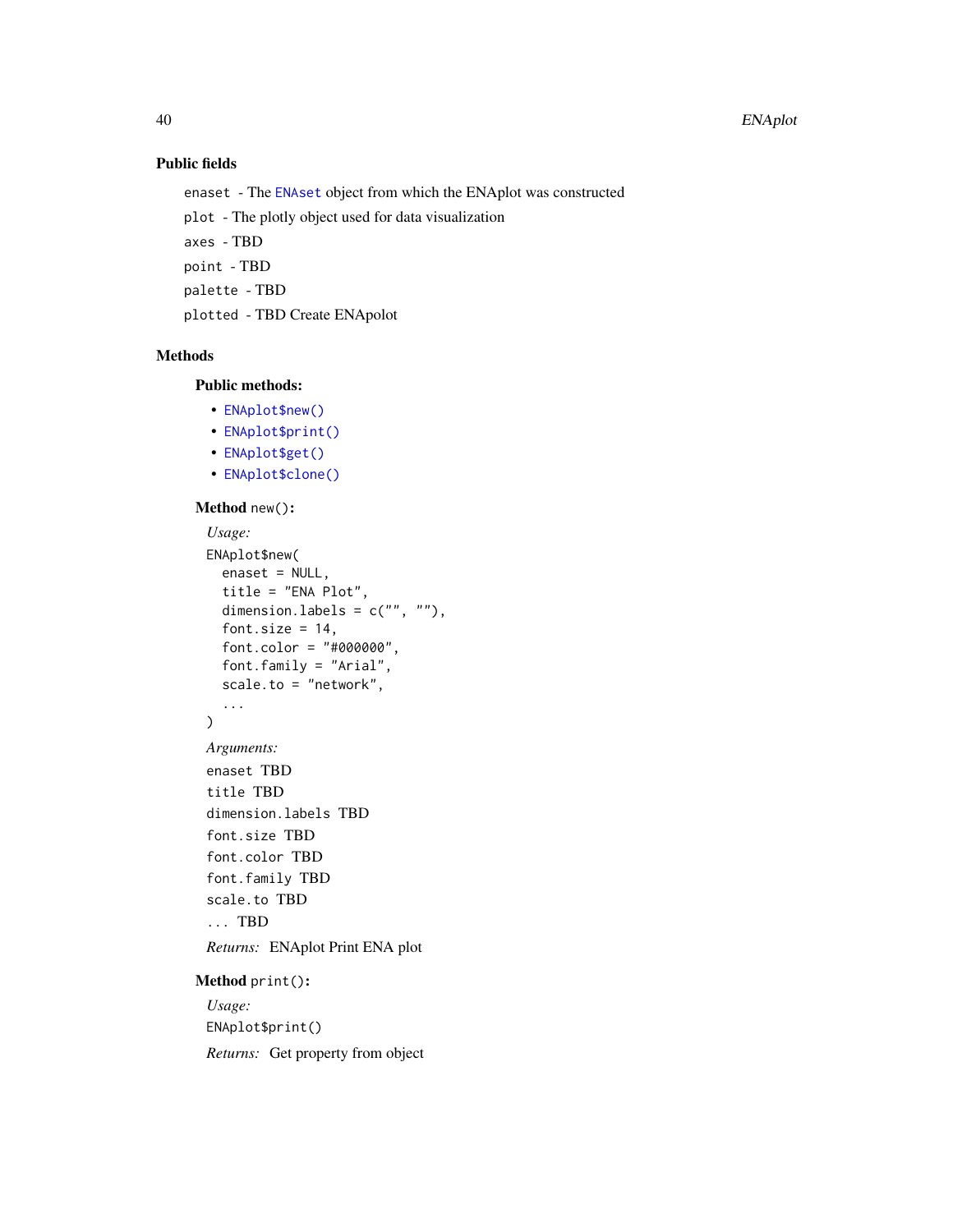### <span id="page-40-0"></span>ENARotationSet 41

## Method get():

*Usage:* ENAplot\$get(x) *Arguments:* x character key to retrieve from object *Returns:* value from object at x Method clone(): The objects of this class are cloneable with this method. *Usage:* ENAplot\$clone(deep = FALSE)

*Arguments:* deep Whether to make a deep clone.

<span id="page-40-1"></span>ENARotationSet *ENARotationSet R6class*

#### Description

ENARotationSet R6class ENARotationSet R6class

## Public fields

rotation TBD node.positions TBD codes TBD eigenvalues TBD Create ENARotationSet

### Methods

## Public methods:

- [ENARotationSet\\$new\(\)](#page-37-0)
- [ENARotationSet\\$clone\(\)](#page-38-5)

### Method new():

```
Usage:
ENARotationSet$new(rotation, codes, node.positions, eigenvalues = NULL)
Arguments:
rotation TBD
codes TBD
node.positions TBD
eigenvalues TBD
```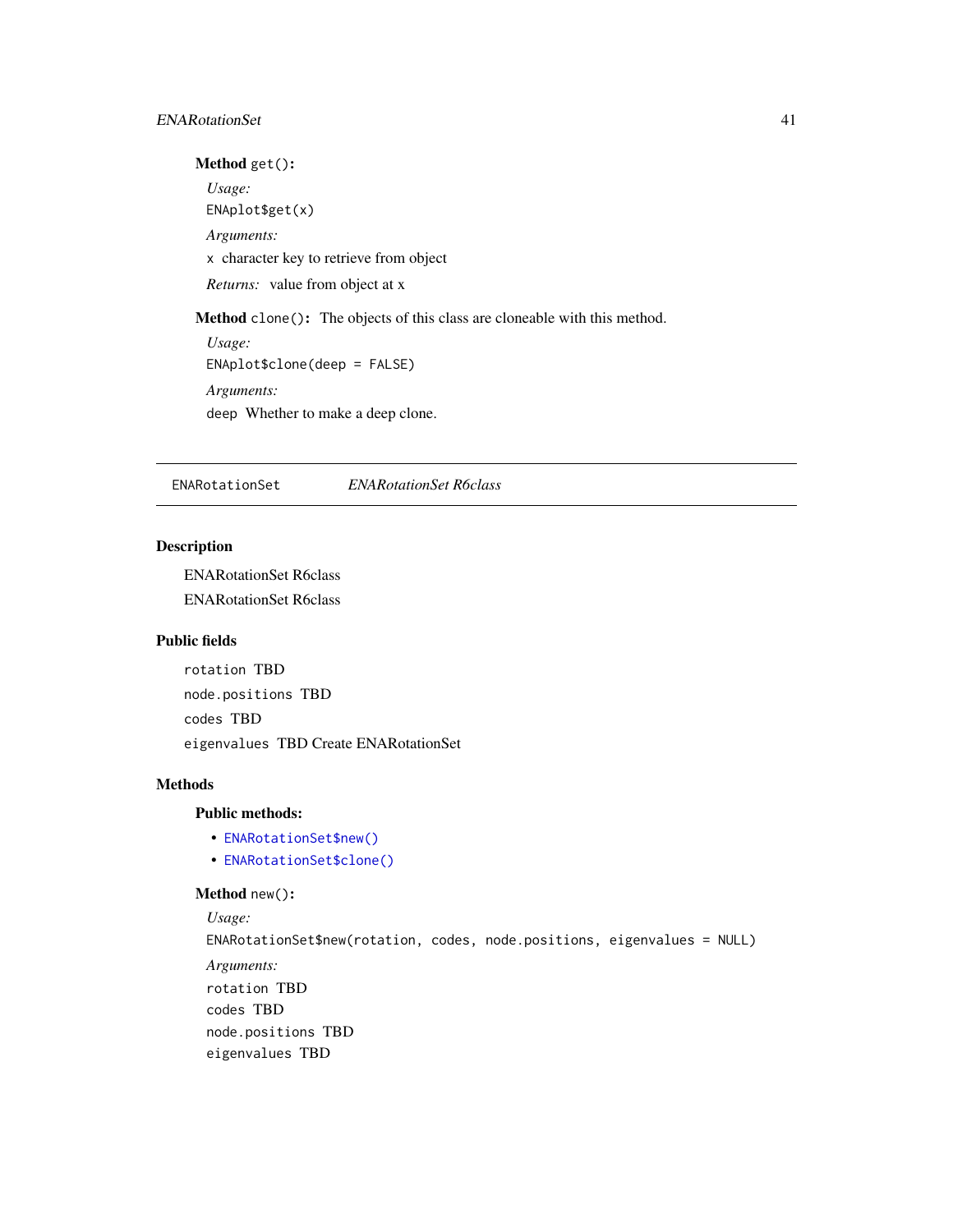#### <span id="page-41-0"></span>42 ENAset

### *Returns:* ENARotationsSet

Method clone(): The objects of this class are cloneable with this method.

*Usage:* ENARotationSet\$clone(deep = FALSE) *Arguments:* deep Whether to make a deep clone.

<span id="page-41-1"></span>ENAset *ENAset R6class*

#### Description

ENAset R6class

ENAset R6class

### Public fields

enadata An [ENAdata](#page-36-1) object originally used to create the set

- points.raw A data frame containing accumulated adjacency (co-occurrence) vectors per unit
- points.normed.centered A data frame of centered normed accumulated adjacency (co-occurrence) vectors for each unit
- points.rotated A data frame of point positions for number of dimensions specified in ena.make.set (i.e., the centered, normed, and rotated data)
- line.weights A data frame of connections strengths per unit (Data frame of normed accumulated adjacency (co-occurrence) vectors for each unit)
- node.positions A data frame of positions for each code

codes - A vector of code names

rotation.set - An [ENARotationSet](#page-40-1) object

variance - A vector of variance accounted for by each dimension specified

centroids - A matrix of the calculated centroid positions

function.call - The string representation of function called

function.params - A list of all parameters sent to function call

rotation\_dists TBD

points.rotated.scaled TBD

points.rotated.non.zero TBD

line.weights.unrotated TBD

line.weights.non.zero TBD

correlations A data frame of spearman and pearson correlations for each dimension specified Create ENAset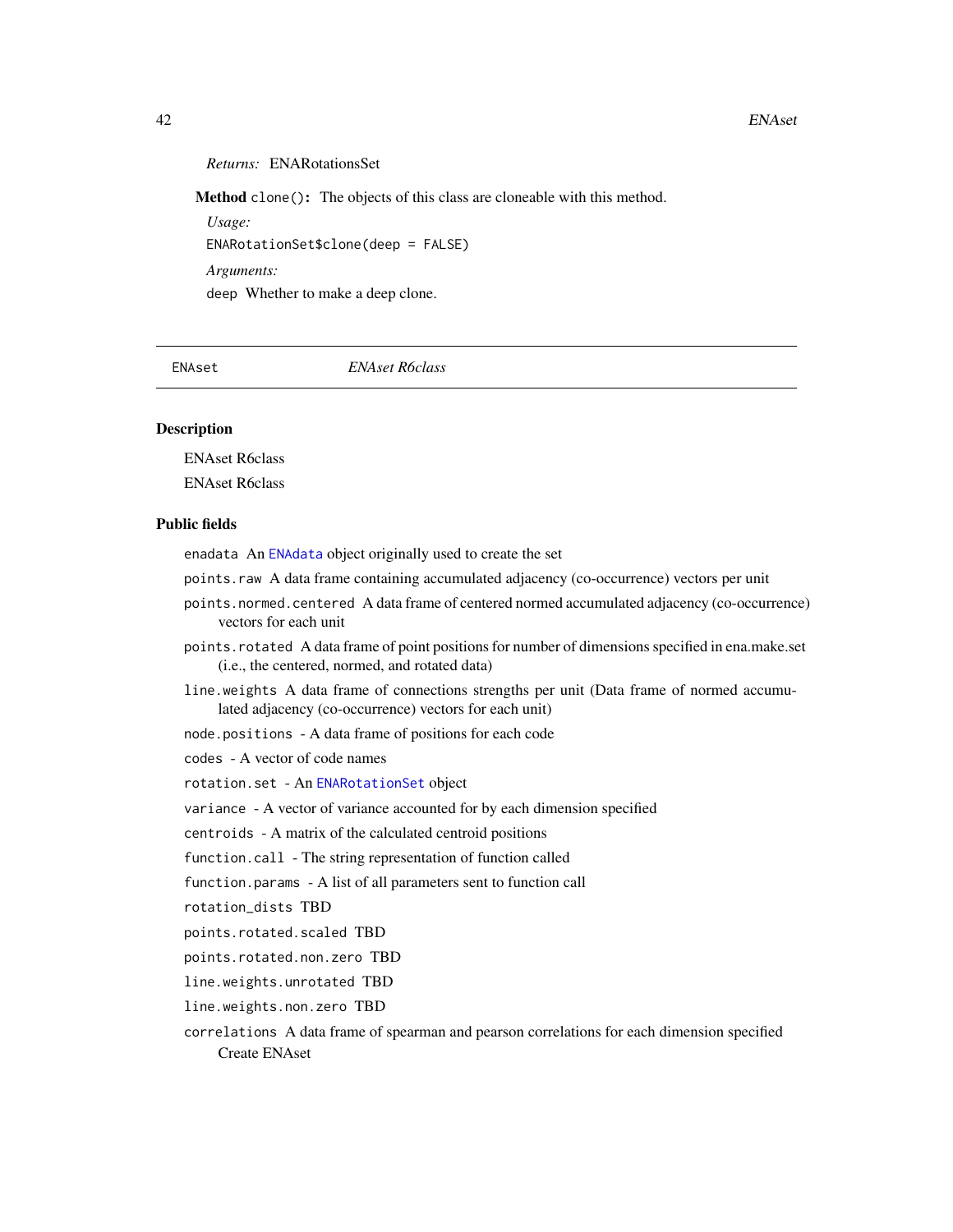#### ENAset 43

## Methods

## Public methods:

- [ENAset\\$new\(\)](#page-37-0)
- [ENAset\\$process\(\)](#page-38-2)
- [ENAset\\$get\(\)](#page-38-3)
- [ENAset\\$clone\(\)](#page-38-5)

#### Method new():

```
Usage:
ENAset$new(
  enadata,
  dimensions = 2,
  norm.by = fun_sphere_norm,
  rotation.by = ena.svd.R6,
  rotation.params = NULL,
 rotation.set = NULL,
  node.position.method = lws.positions.sq.R6,
  endpoints.only = T,
  ...
\lambda
```
*Arguments:* enadata TBD

```
dimensions TBD
norm.by TBD
rotation.by TBD
rotation.params TBD
rotation.set TBD
node.position.method TBD
endpoints.only TBD
... TBD
```
*Returns:* ENAset Process ENAset

## Method process():

*Usage:* ENAset\$process() *Returns:* ENASet Get property from object

#### Method get():

*Usage:* ENAset\$get(x = "enadata") *Arguments:* x character key to retrieve from object *Returns:* value from object at x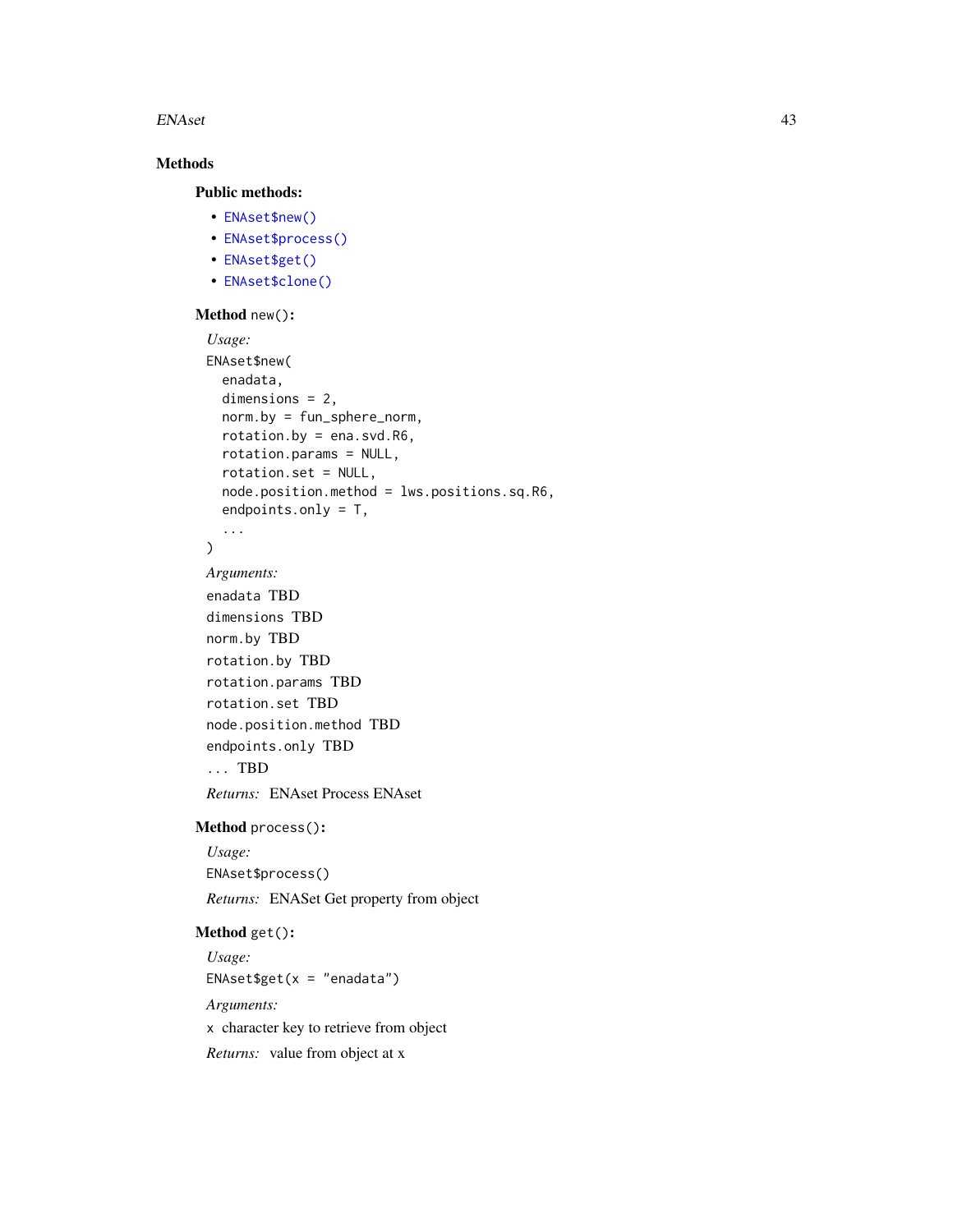Method clone(): The objects of this class are cloneable with this method.

*Usage:* ENAset\$clone(deep = FALSE) *Arguments:* deep Whether to make a deep clone.

ena\_correlation *Calculate the correlations*

## Description

Calculate both Pearson correlations for the provided points and centorids

## Usage

ena\_correlation(points, centroids)

#### Arguments

| points    | <b>TRD</b> |
|-----------|------------|
| centroids | <b>TRD</b> |

find\_code\_cols *Find code columns*

### Description

Find code columns

## Usage

find\_code\_cols(x)

## Arguments

x data.table (or frame) to search for columns of class ena.co.occurrence

### Value

logical vector

<span id="page-43-0"></span>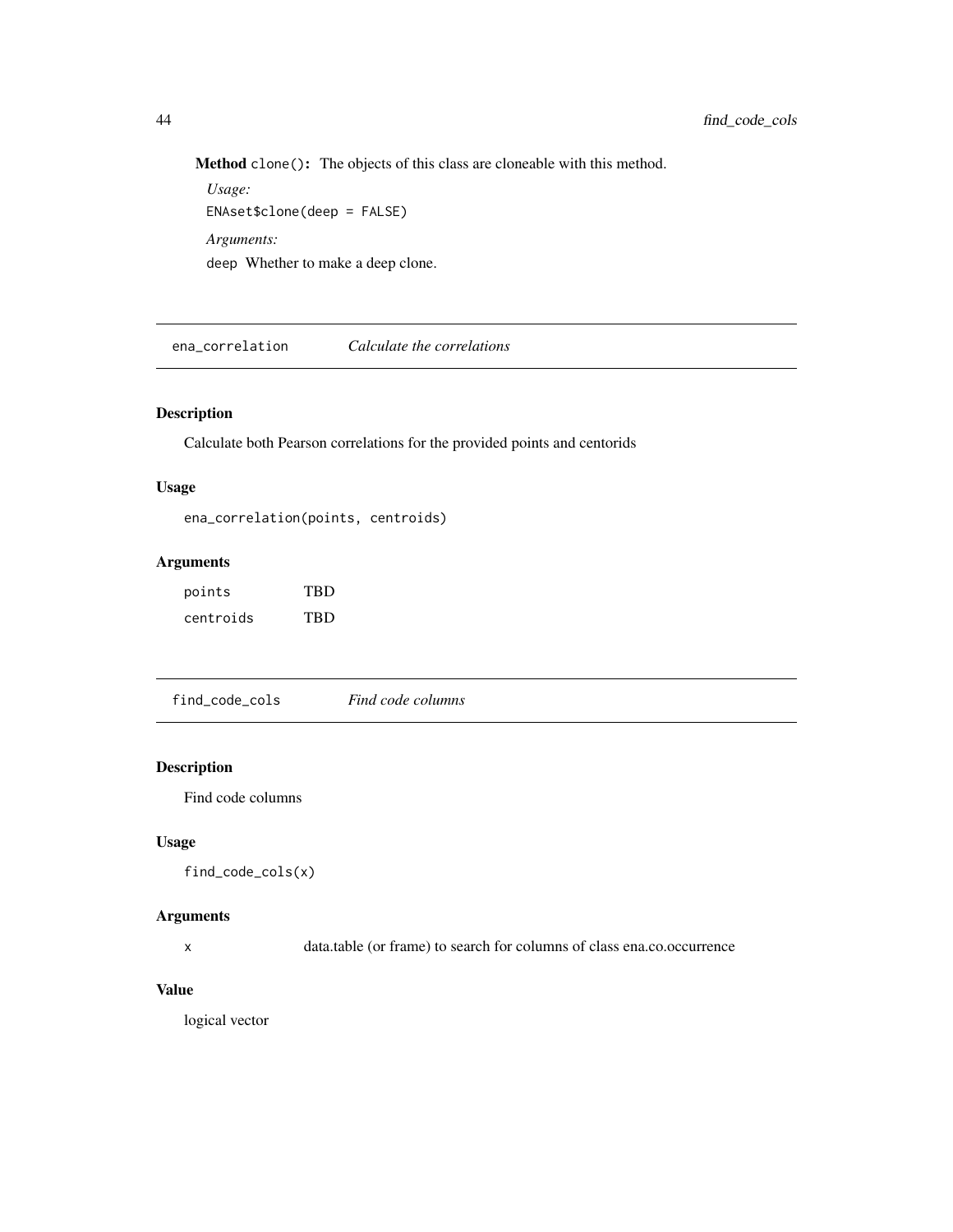#### <span id="page-44-0"></span>find\_dimension\_cols *Find dimension columns*

## Description

Find dimension columns

## Usage

```
find_dimension_cols(x)
```
## Arguments

x data.table (or frame) to search for columns of class ena.dimension

### Value

logical vector

find\_meta\_cols *Find metadata columns*

## Description

Find metadata columns

### Usage

find\_meta\_cols(x)

## Arguments

x data.table (or frame) to search for columns of class ena.metadata

## Value

logical vector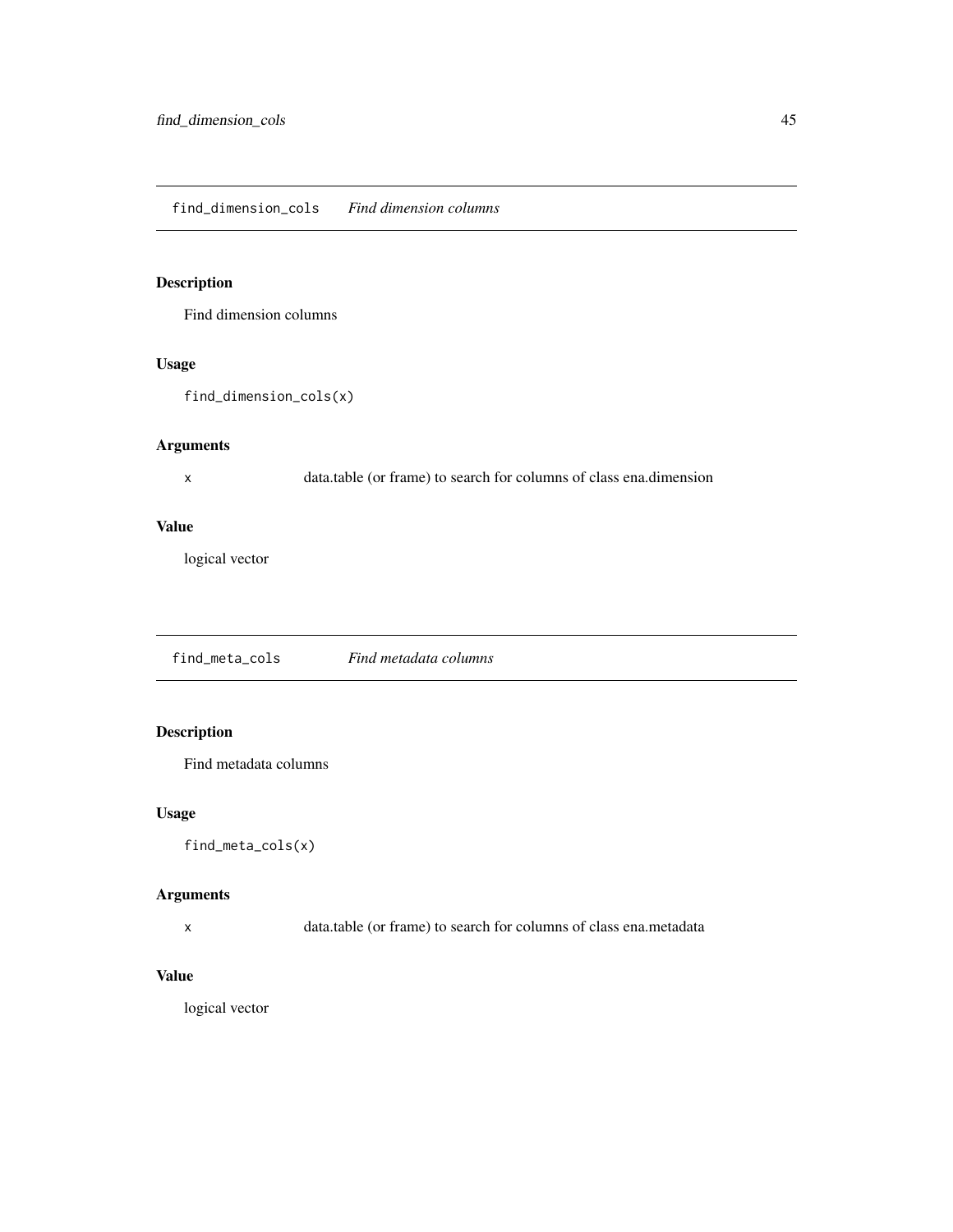<span id="page-45-0"></span>fun\_cohens.d *Cohen's d*

## Description

Calculate Conhen's d

## Usage

fun\_cohens.d(x, y)

## Arguments

| х | [TBD] |
|---|-------|
| v | [TBD] |

## Details

Cohen's d calculation [TBD]

## Value

numeric Cohen's d calculation

fun\_skip\_sphere\_norm *Non sphere norm*

## Description

TBD

## Usage

fun\_skip\_sphere\_norm(dfM)

## Arguments

dfM Dataframe

## Details

Non sphere norm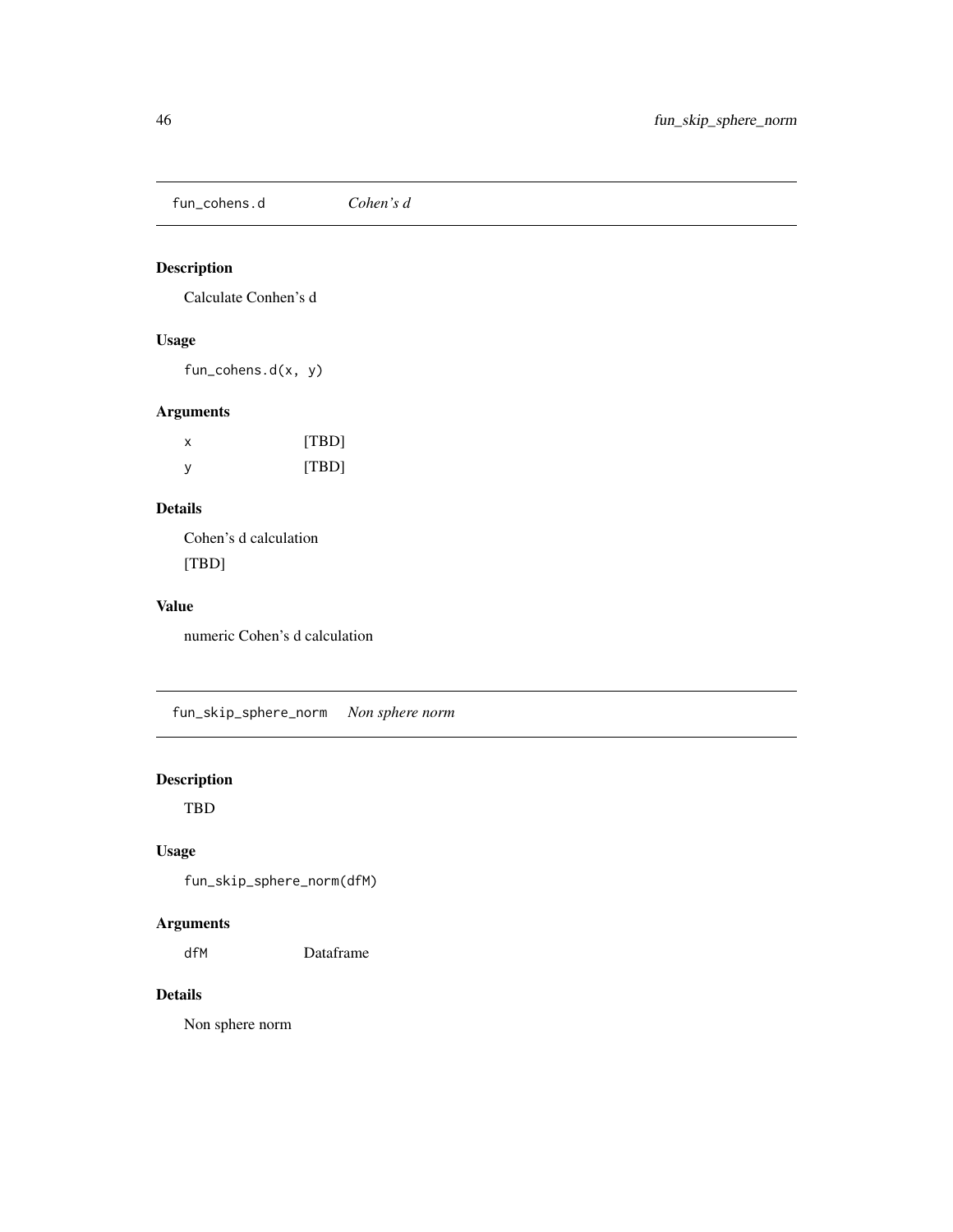<span id="page-46-0"></span>fun\_sphere\_norm *Sphere norm*

## Description

TBD

## Usage

fun\_sphere\_norm(dfM)

## Arguments

dfM Dataframe

## Details

Sphere norm

means\_rotate *Title*

## Description

Title

## Usage

means\_rotate(x, on = NULL)

## Arguments

| x  | [TBD] |
|----|-------|
| nn | [TBD] |

### Value

TBD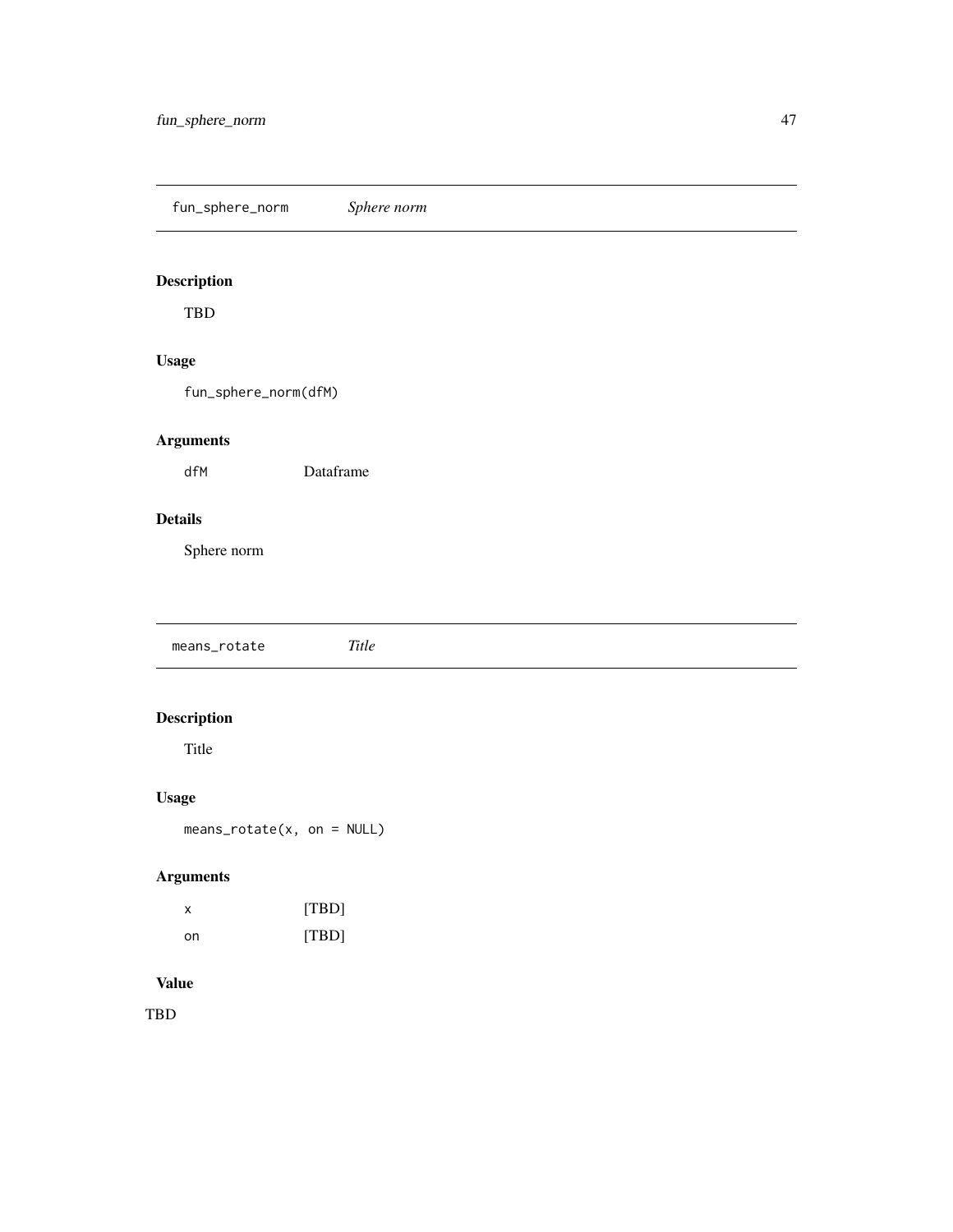<span id="page-47-0"></span>merge\_columns\_c *Merge data frame columns*

## Description

TBD

### Usage

merge\_columns\_c(df, cols, sep = ".")

## Arguments

| df   | Dataframe           |
|------|---------------------|
| cols | Vector              |
| sep  | Character seperator |

## Details

Merge data frame columns

methods\_report *methods\_report*

## Description

Methods report for rmarkdwon

```
methods_report(
  toc = FALSE,toc\_depth = 3,
  fig_width = 5,
 fig_height = 4,
 keep_md = FALSE,
 md_extensions = NULL,
 pandoc_args = NULL
\mathcal{L}
```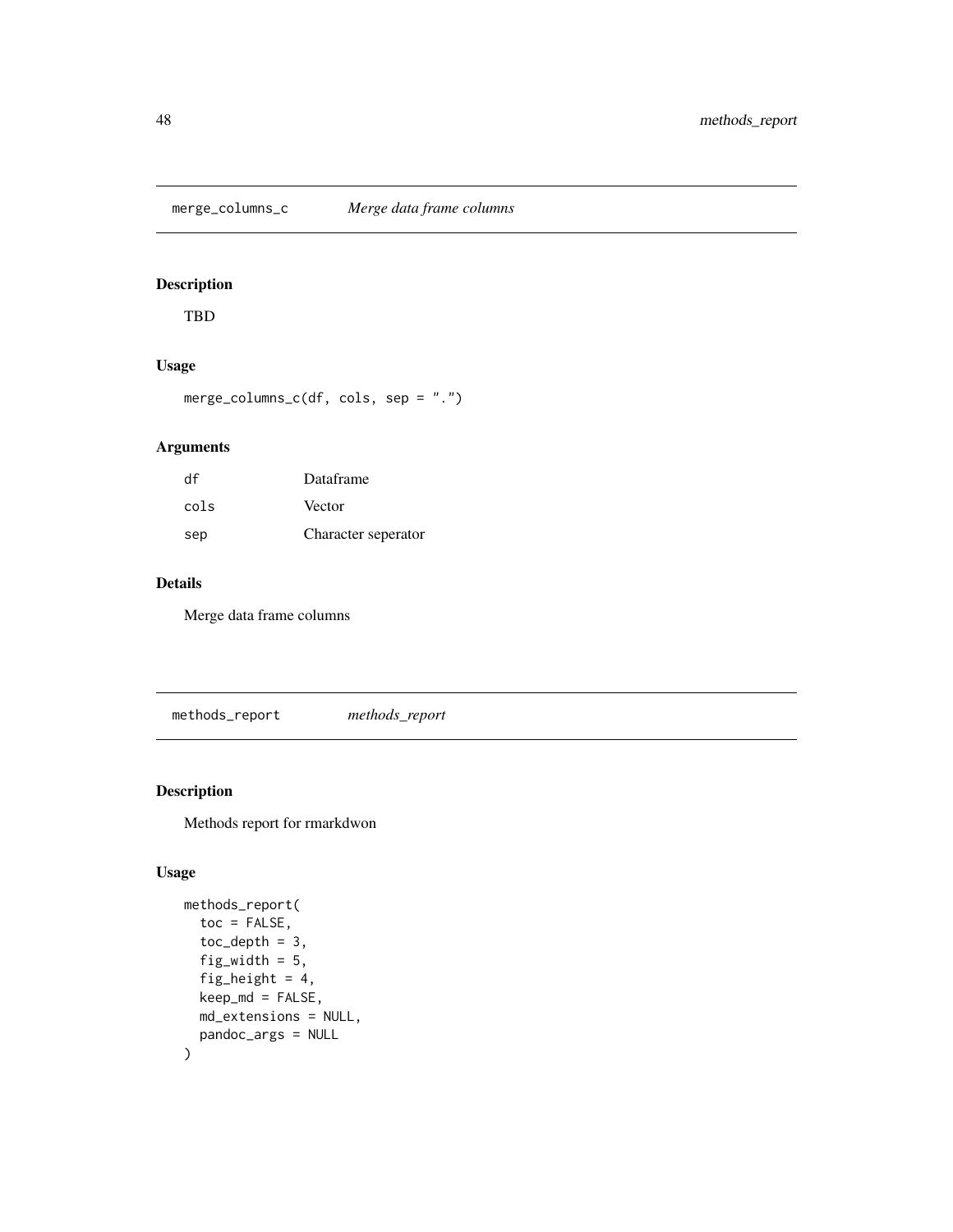## <span id="page-48-0"></span>namesToAdjacencyKey 49

## Arguments

| toc           | [TBD] |
|---------------|-------|
| toc_depth     | [TBD] |
| fig_width     | [TBD] |
| fig_height    | [TBD] |
| keep_md       | [TBD] |
| md extensions | [TBD] |
| pandoc_args   | [TBD] |

namesToAdjacencyKey *Names to Adjacency Key*

## Description

Convert a vector of strings, representing names of a square matrix, to an adjacency

### Usage

```
namesToAdjacencyKey(vector, upper_triangle = TRUE)
```
## Arguments

| vector | Vector representing the names of a square matrix |
|--------|--------------------------------------------------|
|        | upper_triangle NotImplemented                    |

### Details

Returns a matrix of 2 rows by choose(length(vector), 2) columns

plot.ena.set *Plot an ena.set object*

## Description

Plot an ena.set object

```
## S3 method for class 'ena.set'
plot(x, y, ...)
```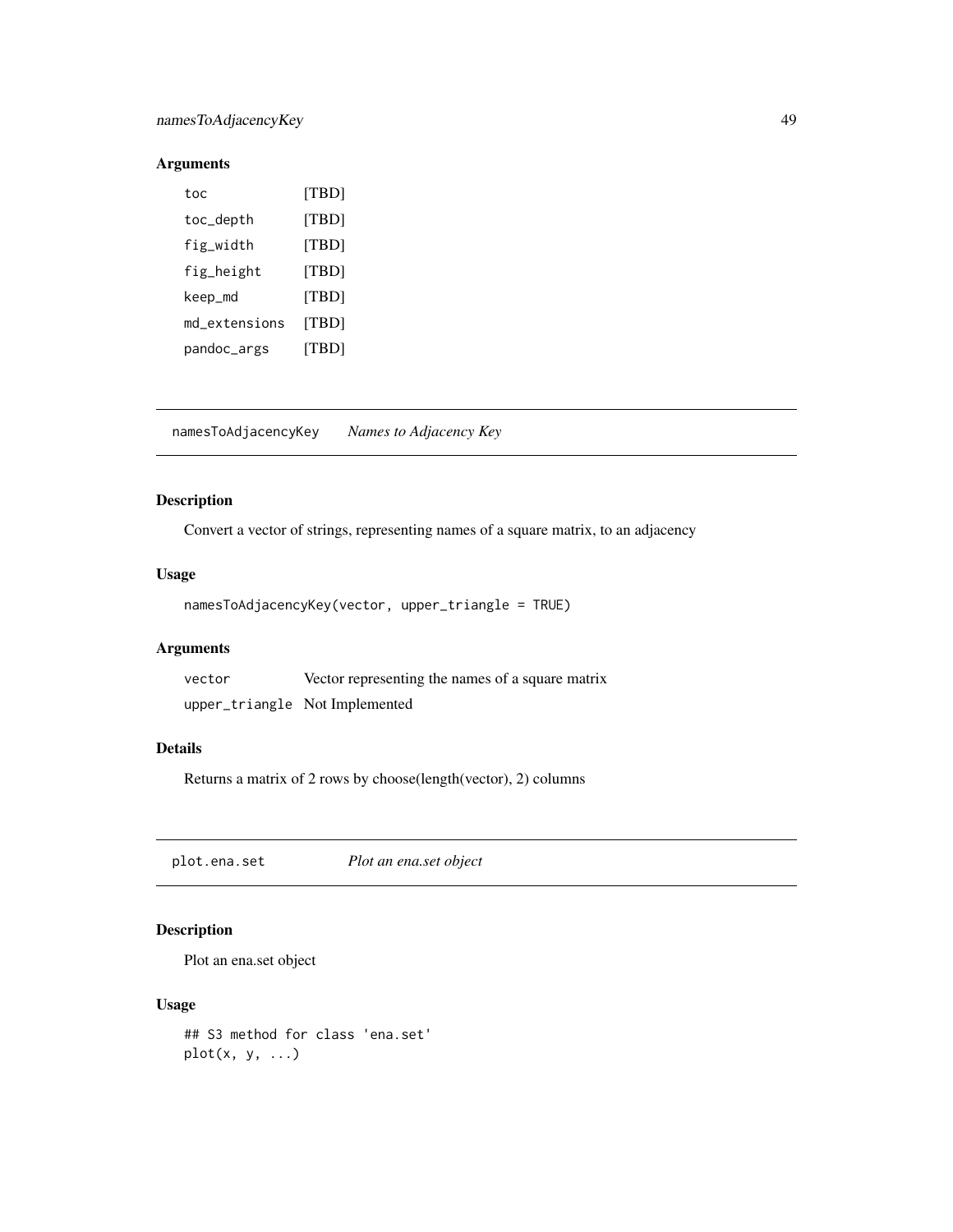#### <span id="page-49-0"></span>Arguments

|                         | ena.set to plot                                          |
|-------------------------|----------------------------------------------------------|
|                         | ignored.                                                 |
| $\cdot$ $\cdot$ $\cdot$ | Additional parameters passed along to ena.plot functions |

## Value

ena.plot.object

## Examples

```
library(magrittr)
data(RS.data)
codeNames = c('Data','Technical.Constraints','Performance.Parameters',
  'Client.and.Consultant.Requests','Design.Reasoning','Collaboration');
accum = ena.accumulate.data(
 units = RS.data[,c("UserName","Condition")],
  conversation = RS.data[,c("Condition","GroupName")],
 metadata = RS.data[,c("CONFIDENCE.Change","CONFIDENCE.Pre","CONFIDENCE.Post")],
  codes = RS.data[, codeNames],
  window.size.back = 4
\lambdaset = ena.make.set(
  enadata = accum
\lambdaplot(set) %>%
  add_points(Condition$FirstGame, colors = "blue", with.mean = TRUE) %>%
  add_points(Condition$SecondGame, colors = "red", with.mean = TRUE)
plot(set) %>%
  add_network(Condition$FirstGame - Condition$SecondGame)
```
prepare\_trajectory\_data

*Title*

### Description

Title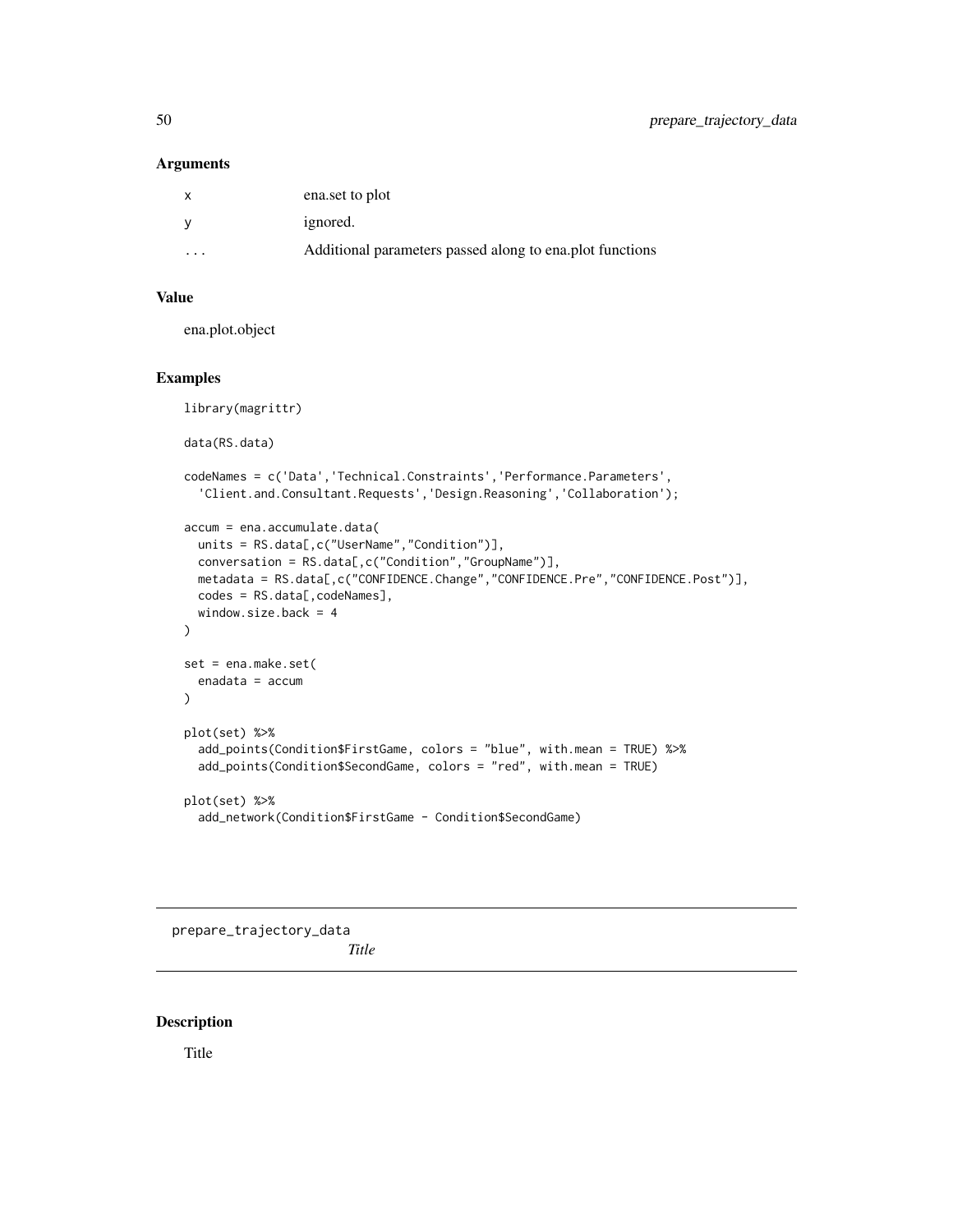## <span id="page-50-0"></span>print.ena.set 51

## Usage

```
prepare_trajectory_data(
 x = NULL,by = x$`_function.params`$conversation[1],
  rotation_matrix = x$rotation.matrix,
 points = NULL,
 units = points,
 units_by = x$`_function.params`$units,
  steps = NULL
\mathcal{L}
```
## Arguments

```
x [TBD]
by [TBD]
rotation_matrix
         [TBD]
points [TBD]
units [TBD]
units_by [TBD]
steps [TBD]
```
## Value

TBD

print.ena.set *Title*

### Description

Title

## Usage

## S3 method for class 'ena.set'  $print(x, ..., plot = FALSE, set = TRUE)$ 

## Arguments

| x    | [TBD] |
|------|-------|
|      | [TBD] |
| plot | [TBD] |
| set  | [TBD] |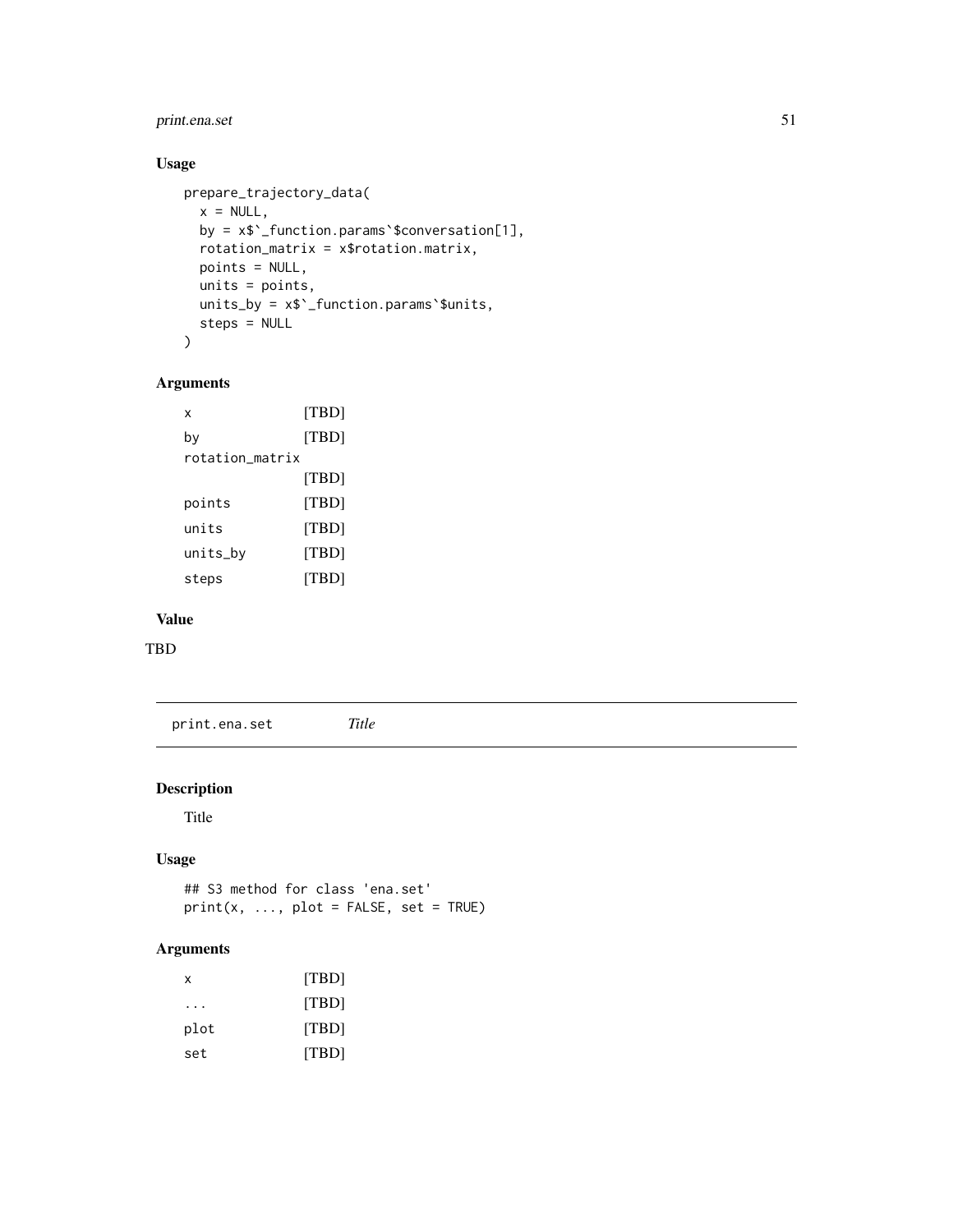## <span id="page-51-0"></span>Value

### TBD

project\_in *Title*

## Description

Title

## Usage

 $project\_in(x, by = NULL, ...)$ 

## Arguments

| x  | [TBD] |
|----|-------|
| by | [TBD] |
| .  | [TBD] |

## Value

TBD

remove\_meta\_data *Remove meta columns from data.table*

## Description

Remove meta columns from data.table

## Usage

remove\_meta\_data(x)

## Arguments

x [TBD]

## Value

data.table withe columns of class ena.meta.data removed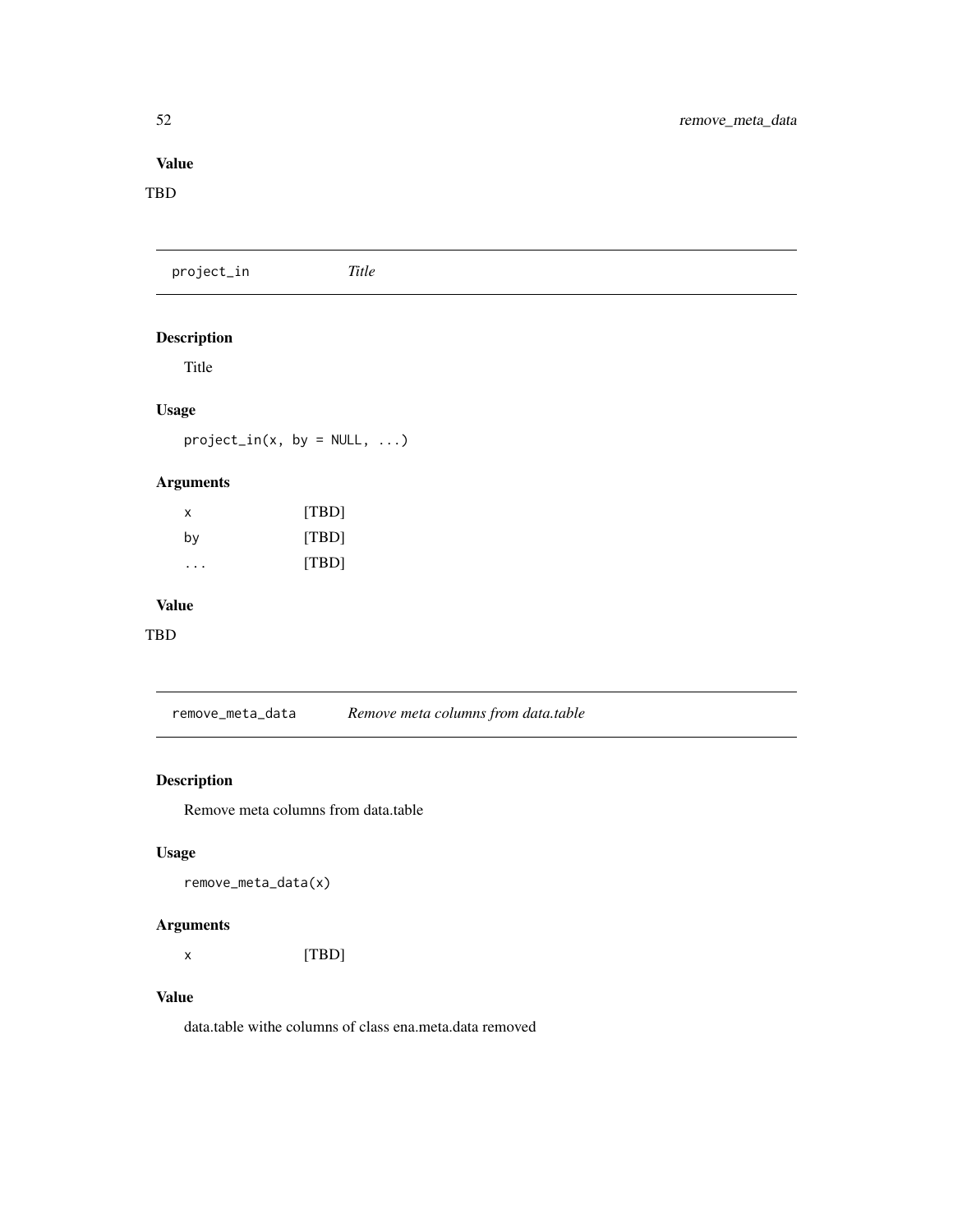<span id="page-52-0"></span>

### Description

rENA is used to create and visualize network models of discourse and other phenomena from coded data using Epistemic Network Analysis (ENA). A more complete description of the methods will be provided with the next release. See also XXXXX

RS.data *Coded Rescushell Chat Data*

## Description

A dataset containing sample chat data from the Rescushell Virtual Internship

#### Usage

RS.data

### Format

An object of class data. frame with 3824 rows and 20 columns.

scale.ena.set *Title*

### Description

Title

## Usage

```
## S3 method for class 'ena.set'
scale(x, center = TRUE, scale = TRUE)
```
#### Arguments

| x      | [TBD]    |
|--------|----------|
| center | Ignored. |
| scale  | [TBD]    |

## Value

TBD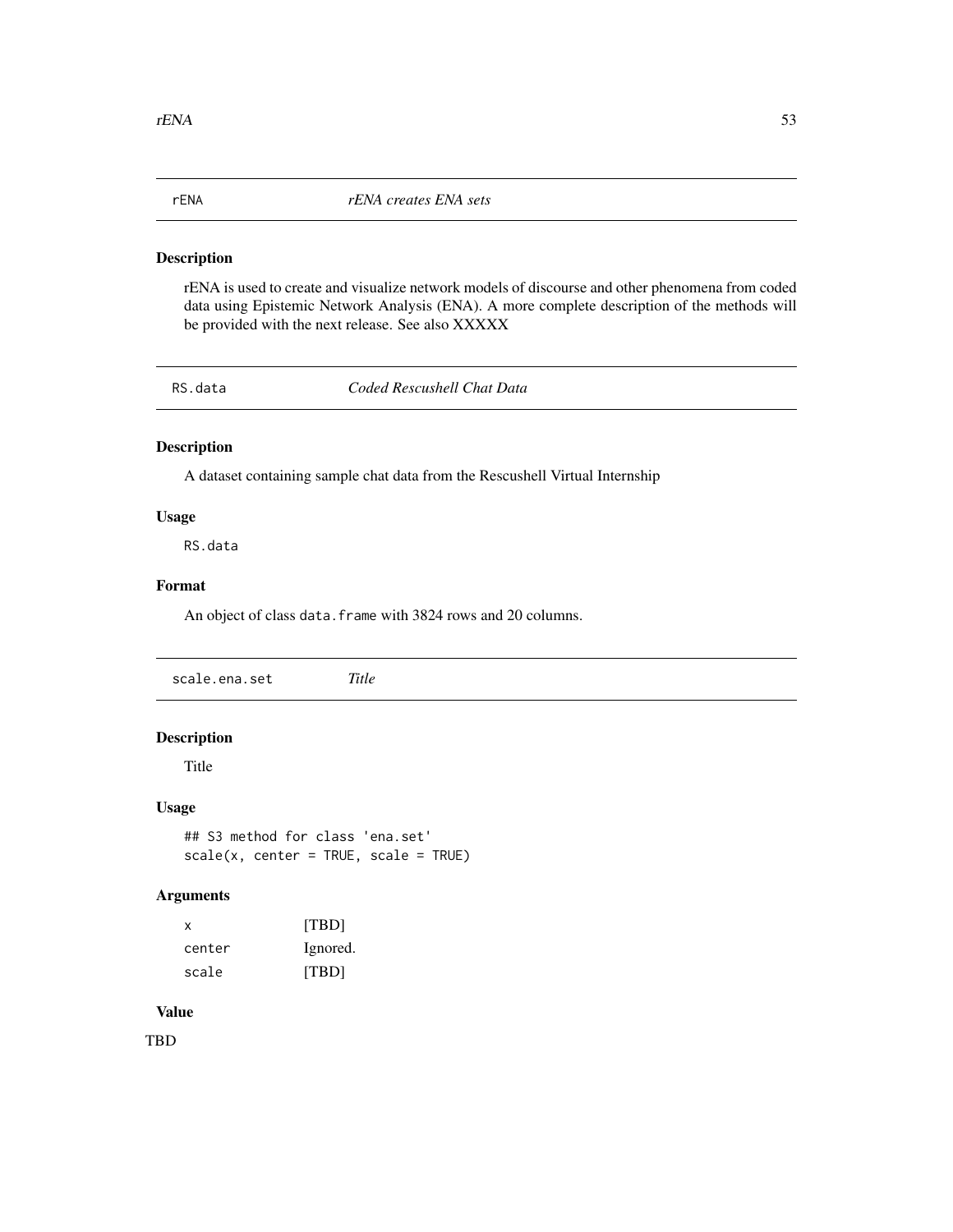<span id="page-53-0"></span>

| show              | $\it Title$              |
|-------------------|--------------------------|
| Description       |                          |
| Title             |                          |
| <b>Usage</b>      |                          |
| $show(x, \ldots)$ |                          |
| <b>Arguments</b>  |                          |
| $\pmb{\times}$    | [TBD]                    |
| $\cdots$          | [TBD]                    |
| <b>Value</b>      |                          |
| $_{\rm TBD}$      |                          |
|                   |                          |
| vector_to_ut      | vector to upper triangle |

## Description

TBD

## Usage

vector\_to\_ut(v)

## Arguments

v [TBD]

## Details

Upper Triangle from Vector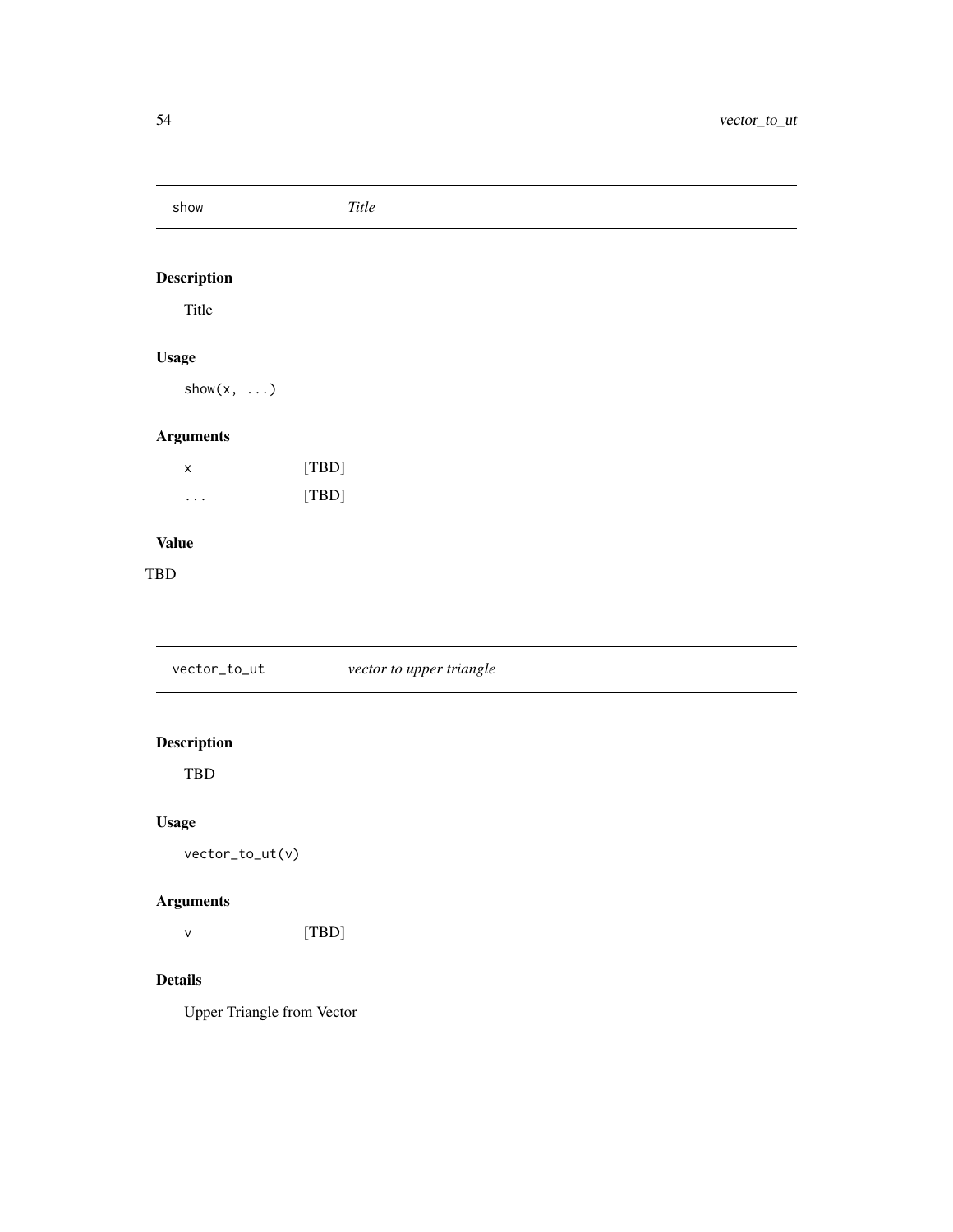<span id="page-54-0"></span>with\_means *Title*

## Description

Title

## Usage

with\_means(x)

## Arguments

x [TBD]

## Value

TBD

with\_trajectory *Title*

## Description

Title

## Usage

```
with_trajectory(
 x,
  ...,
 by = x$`_function.params`$conversation[1],
 add_jitter = TRUE,
 frame = 1100,
 transition = 1000,
 easing = "circle-in-out"
)
```
## Arguments

```
x [TBD]
... [TBD]
by [TBD]
add_jitter [TBD]
frame [TBD]
transition [TBD]
easing [TBD]
```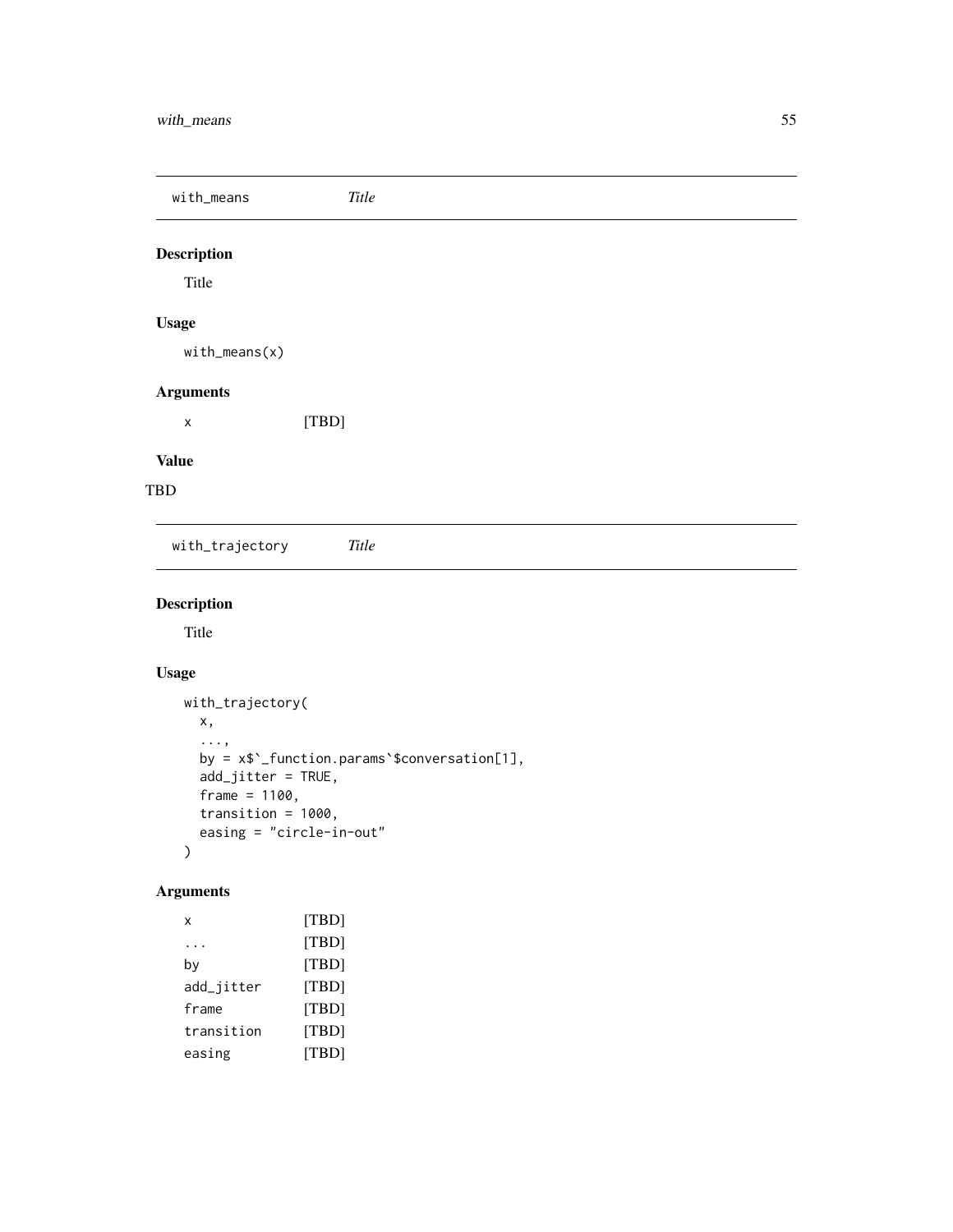## <span id="page-55-0"></span>Value

## TBD

\$.ena.metadata *Extract metadata easily*

## Description

Extract metadata easily

## Usage

## S3 method for class 'ena.metadata' x\$i

## Arguments

| х | [TBD] |
|---|-------|
|   | [TBD] |

## Value

TBD

\$.ena.points *Extract points easily*

## Description

Extract points easily

## Usage

## S3 method for class 'ena.points' x\$i

## Arguments

| х | [TBD] |
|---|-------|
|   | [TBD] |

## Value

TBD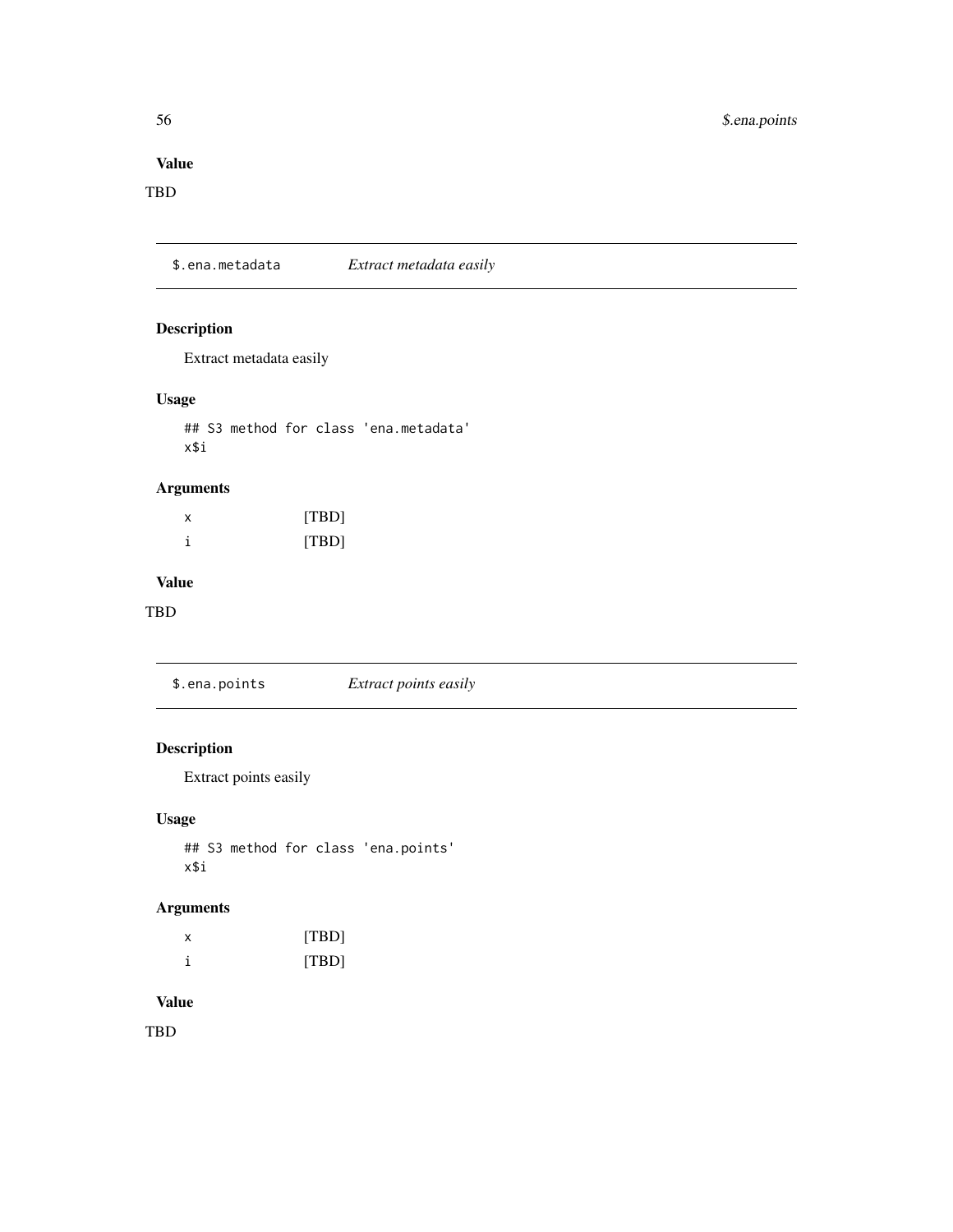<span id="page-56-0"></span>\$.line.weights *Extract line.weignts easily*

## Description

Extract line.weignts easily

## Usage

## S3 method for class 'line.weights' x\$i

## Arguments

| х | [TBD] |
|---|-------|
|   | [TBD] |

## Value

TBD